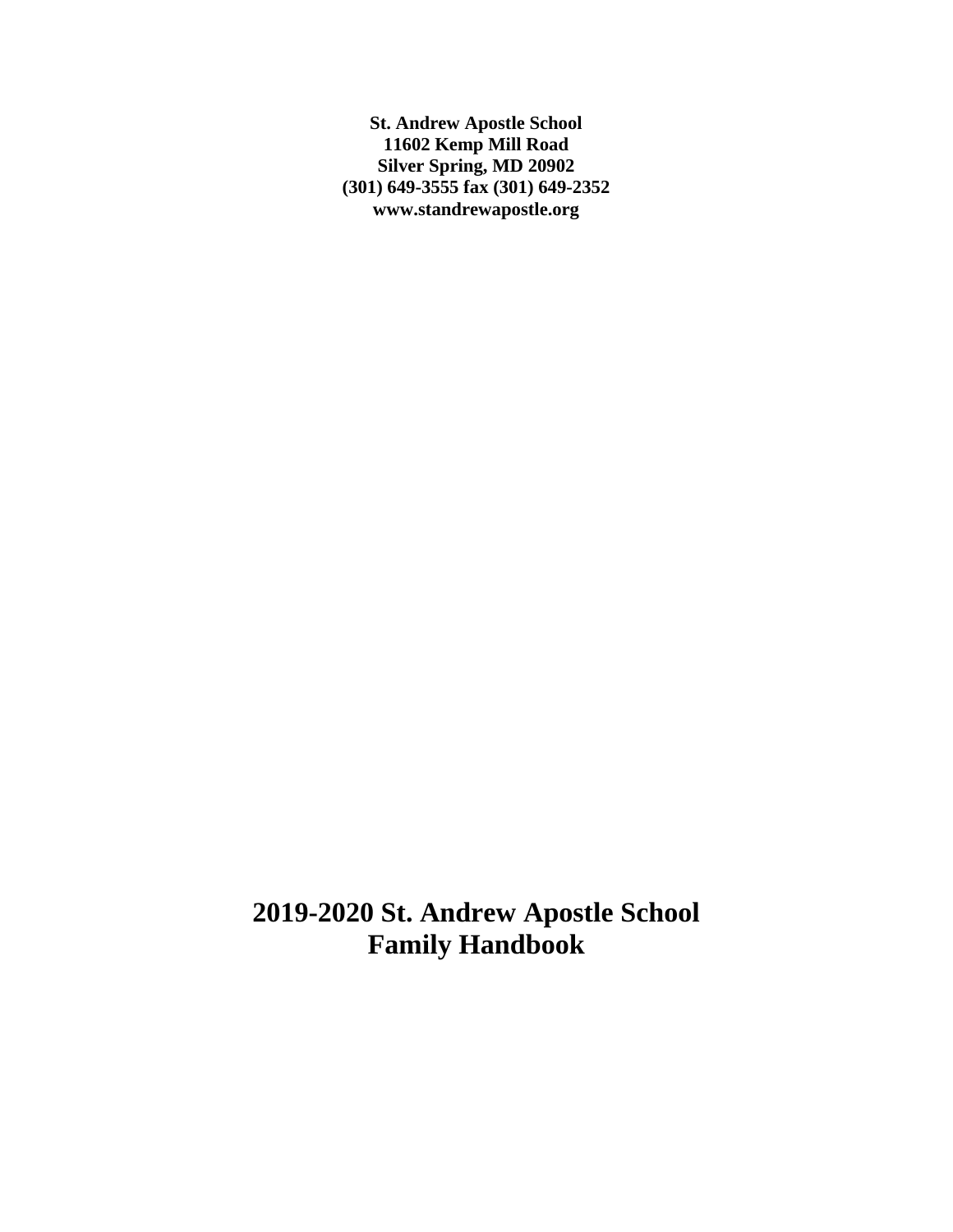This page is intentionally left blank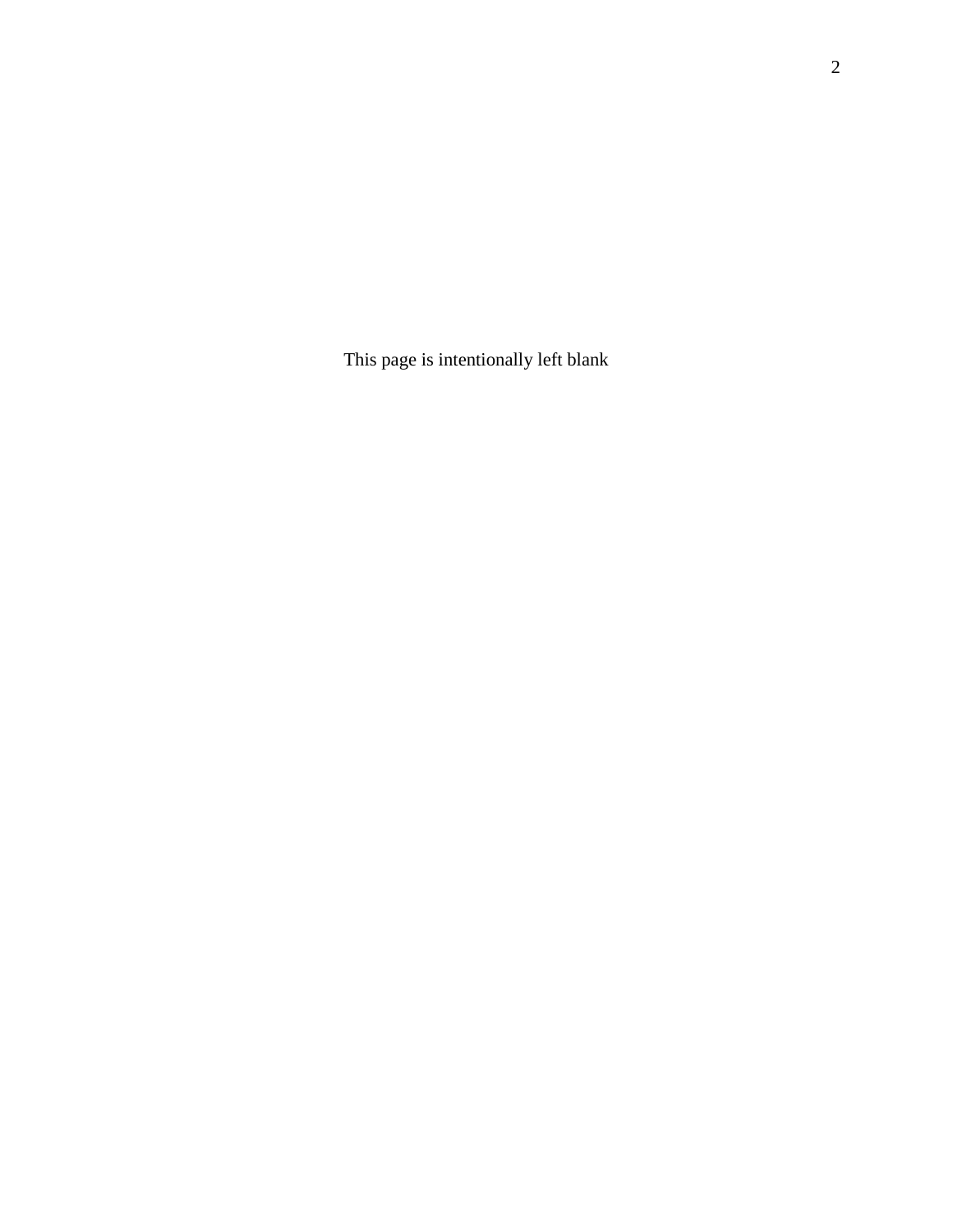St. Andrew Apostle School 11602 Kemp Mill Road Silver Spring, MD 20902 (301) 649-3555 fax (301) 649-2352 www.standrewapostle.org

July 2019

Dear Parents/Guardians and Students,

The St. Andrew Apostle School Family Handbook will help you understand the procedures established to implement the policies that make our school effective in both Catholic identity and academics. Being a member of our school community is a privilege that requires certain responsibilities. These include developing strengths in character and in the ability to work hard, while celebrating the example of Jesus.

Please note that the Principal has the right to amend the handbook at any time according to Archdiocesan policy. The handbook is in effect until it is superseded by any amendments and / or updated periodically.

Please take the time to become familiar with this handbook. We hope that you will find it helpful. You are a part of the St. Andrew Apostle School community, and together, we will support each other and continue to build on our Catholic faith foundation.

Please sign and return the Family Handbook Agreement by September 6, 2019 (Attachment 1 located in SchoolSpeak and also included in the first day of school forms sent home to the parents.

Sincerely,

The St. Andrew Apostle School Administration, Faculty and Staff The St. Andrew Apostle School Advisory Committee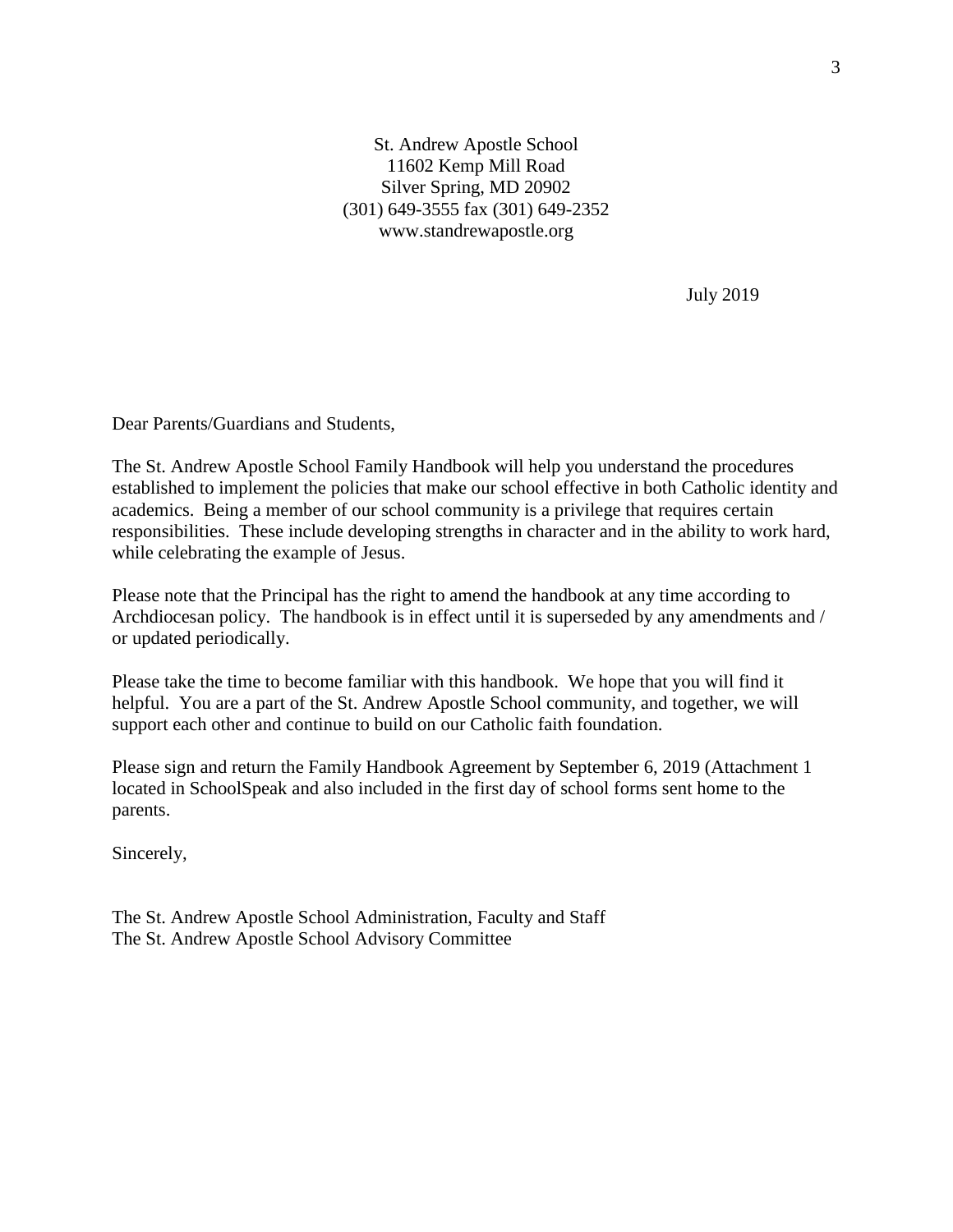# PAGE PAGE

## MISSION STATEMENT 6 CORE VALUES 6 • Catholic Identity ADMISSIONS 7 • Admissions Criteria

- Parent/Guardian Cooperation
- Tuition/Fees
- St. Andrew School Advisory Committee
- Parent Volunteers
- Immunizations
- Child Custody

#### ACADEMICS 11

- Accreditation/Affiliation
- Curriculum
	- o Faith Formation
	- o Character
		- Character Education
		- Responsive Classroom
- Promotion and Retention
- Class Placement
- Homework
- Evaluation
- Grading Scale
- Honor Roll Designations
- Academic Honor Code

#### CODE OF CONDUCT 15

- Examples of Code Infractions
- Consequences for Code Infractions o Prevention Programming
- Suspension
- Expulsion
- Threats

#### CURRICULUM RESOURCES 19

- Textbooks and Supplies
	- o Bookcovers & Rolling Backpacks
- Library Media Center
- Technology and Internet Usage
- Field Trips

#### DAILY PROCEDURES 23

- Schedule
- Alternate Schedule
- Morning Arrival o Additional rules
- Afternoon Dismissal
- Dismissal-Late Pick Up Fees
- Walkers
- Attendance
- Tardiness
- Absence
- Unavoidable Early Dismissal
- Family Trips
- "Shadowing" for  $8<sup>th</sup>$  graders
- Classroom Visitation
- Forgotten Items
- Lost and Found
- Food at School
- Lunch
- Snacks/Candy/Gum
- Birthdays / Parties
- Recess
- Indoor Recess
- **Extra Curricular Activities**

#### COMMUNICATION 32

- Office
- SchoolSpeak / Web-site / Facebook
- Official Communications
- Directory
- Parent-Teacher Communication
- Forms for School Completion
- Media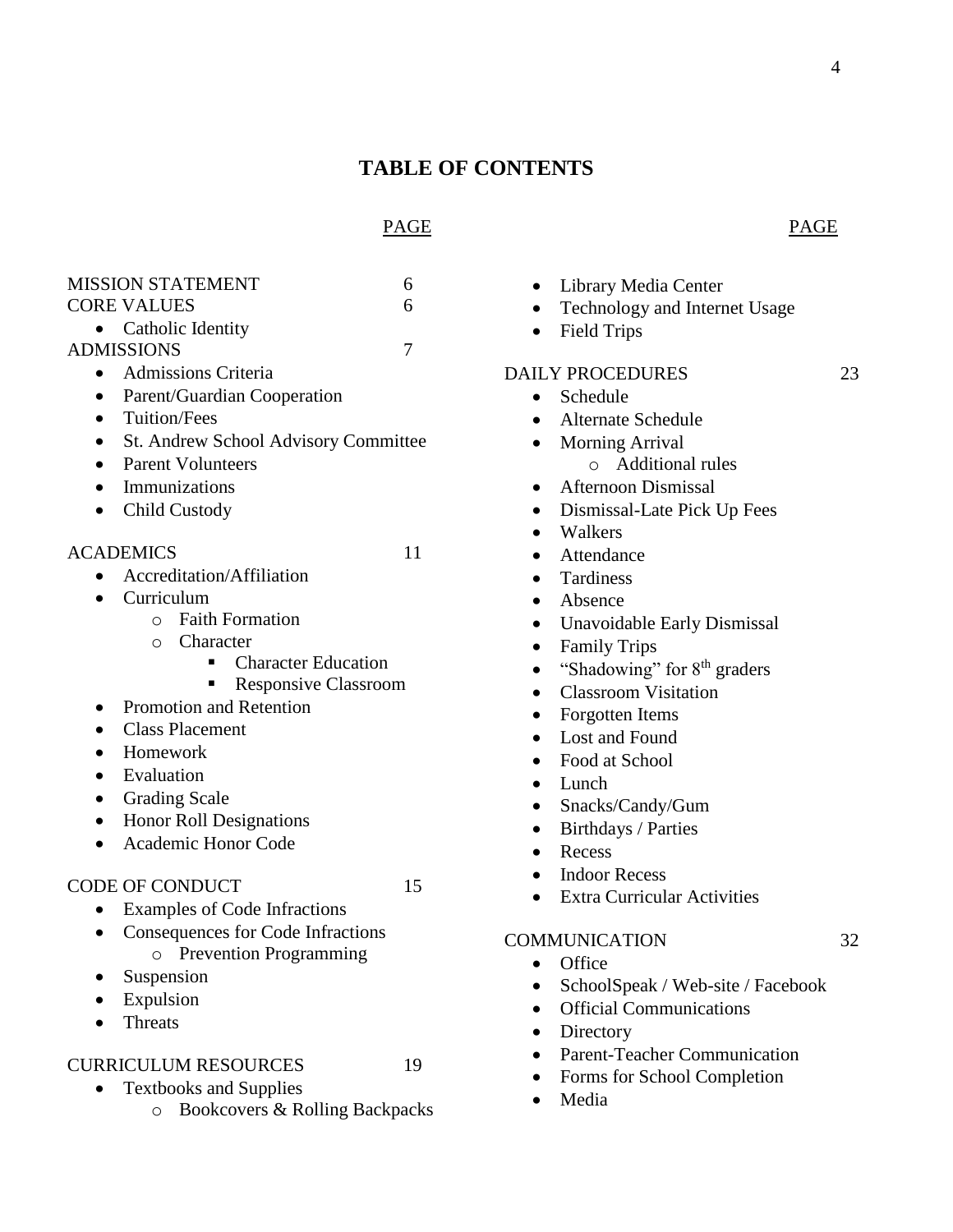- Social Media: Internet Sites / Phone Apps
- Cameras
- Phone Use

## HEALTH 34

- Emergency Dismissal and Information Form
- Medical Records
- Sickness and Injury
- Communicable Diseases
	- o Head Lice
- Medication
- Asbestos Plan
- Archdiocesan Catholic School Counseling **Services**
- Child Abuse and Neglect

## SAFETY 37

- School Security/Visitors
- Fire Drills
- Emergency Plan

## UNIFORM CODE/POLICY 38

- Girls, Grades K-5
- Boys, Grades K-5
- Girls, Grades 6-8
- Boys, Grades 6-8
- Gym Uniform for All Students
	- o 1st and 4th quarters
	- o 2nd and 3rd quarters
- Seasonal Uniform and Tag Day Information
- Purchasing Sources
- Exceptions
- Other Requirements Applicable to All Students
	- o Jewelry
- Out of Uniform Criteria
	- o Sunday Best Dress
	- o "Spirit" of "Tag" Days

## ST. ANDREW SCHOOL STORE 41

## ST. ANDREW APOSTLE AFTERCARE 42

- Days and Hours of Operation
- Drop Off and Pick Up Procedures
- Billing
- Late Fees
- Half Days
- Inclement Weather
- Health Forms

## DISCLAIMER 43

## APPENDIX 44

• Guidelines for Managing Food Allergies

## ATTACHMENTS

(separate documents on SchoolSpeak and website)

- 1. St. Andrew Apostle Family Handbook Acknowledgement
- 2. Morning Arrival Diagram
- 3. Afternoon Dismissal Diagram
- 4. Morning Care Drop Off Diagram
- 5. Aftercare Pick Up Diagram
- 6. Food Allergy & Anaphylaxis Emergency Care Plan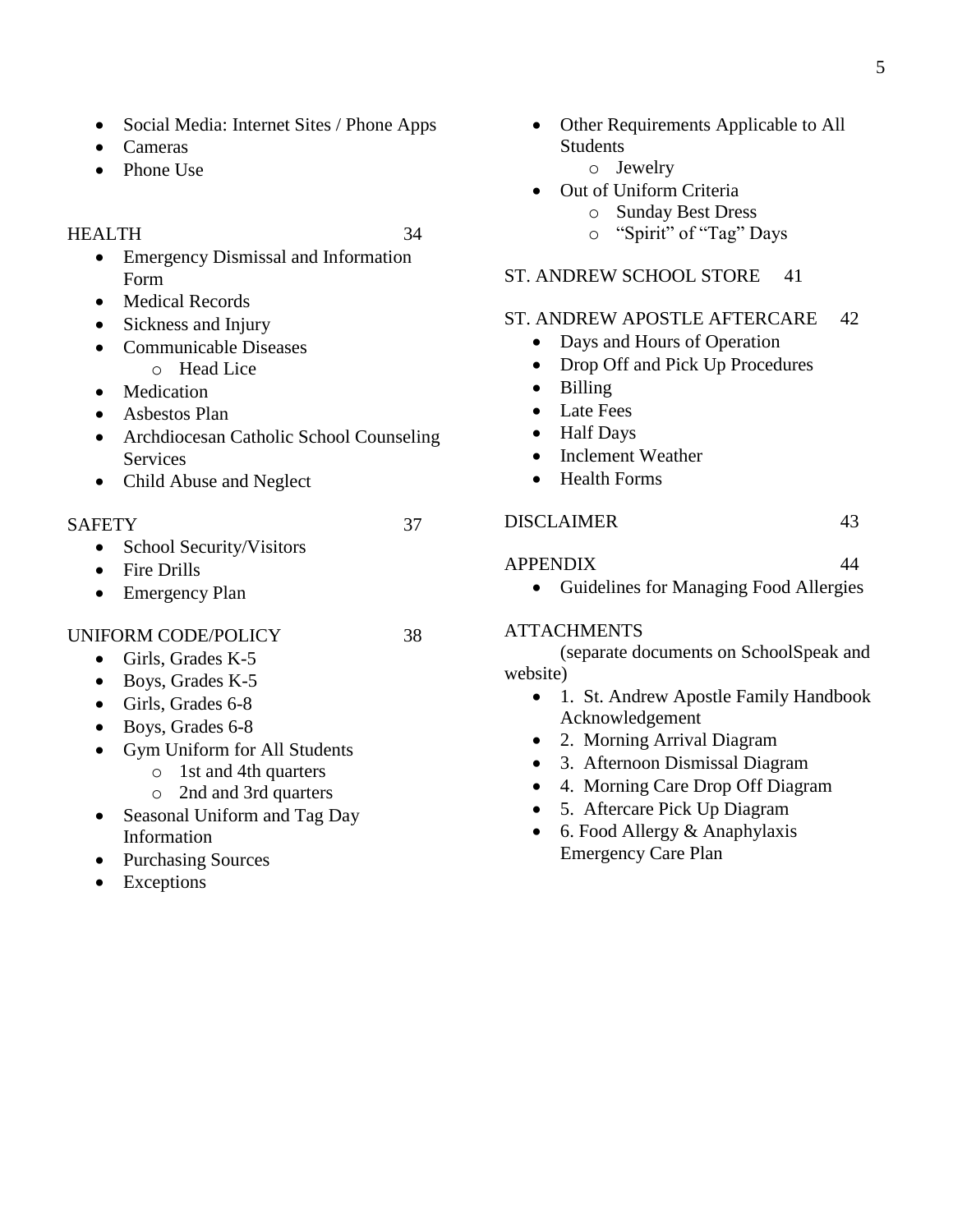#### **MISSION STATEMENT**

St. Andrew Apostle Catholic School is dedicated to educating the whole child in partnership with parents and the parish community. Our faculty and staff provide students opportunities to develop intellectually, morally, and spiritually and be enlightened by the teachings and examples of Christ. We strive to inspire our students to live with faith and integrity, to appreciate human dignity and diversity, and to share their unique gifts and talents in service to others.

## **CORE VALUES**

We believe that St. Andrew Apostle Catholic School…

- has a long and successful history because its constituents share common values, ideals, and a commitment to the education of our children.
- holds as its central mission to teach as Jesus did, making manifest the Kingdom of God in word and deed.
- is a caring community whose members are committed to providing a quality education and setting high expectations for each and every student.
- provides a multitude of resources and services in order to support student learning, recognizing individual talents, abilities, and needs.
- welcomes, appreciates, and is enriched by the diversity of its students and families.
- strives to develop the whole child spiritually, emotionally, intellectually, physically, and socially in a safe and orderly environment.
- strives to develop a love of learning in its students, faculty, and parents.
- encourages staff development and collaboration that promote high levels of student achievement.
- families are valuable partners in the education of their children; therefore, clear and effective communication between home and school is essential.
- strives to adapt and educate its staff and students for an ever-changing, technologically advanced world.
- is a student-centered school. Decisions are made after careful reflection upon this principle.

# **CATHOLIC IDENTITY**

Integral to an education at St. Andrew Apostle School is the concept of Catholic Identity. It is a core value, which embraces all aspects of education and child development within the school, especially, in terms of faith, service, worship and community.

• **Faith:** In partnership with the parish, the priests, principal, faculty and staff, parents and students work together to nurture love of God, friendship with Jesus and a deep Catholic faith. Religion is taught throughout the day and intertwined with all classes to form a foundation in the lives of the students that will enhance their academic studies and enrich their lives. The sacramental program includes Reconciliation, Eucharist and Confirmation.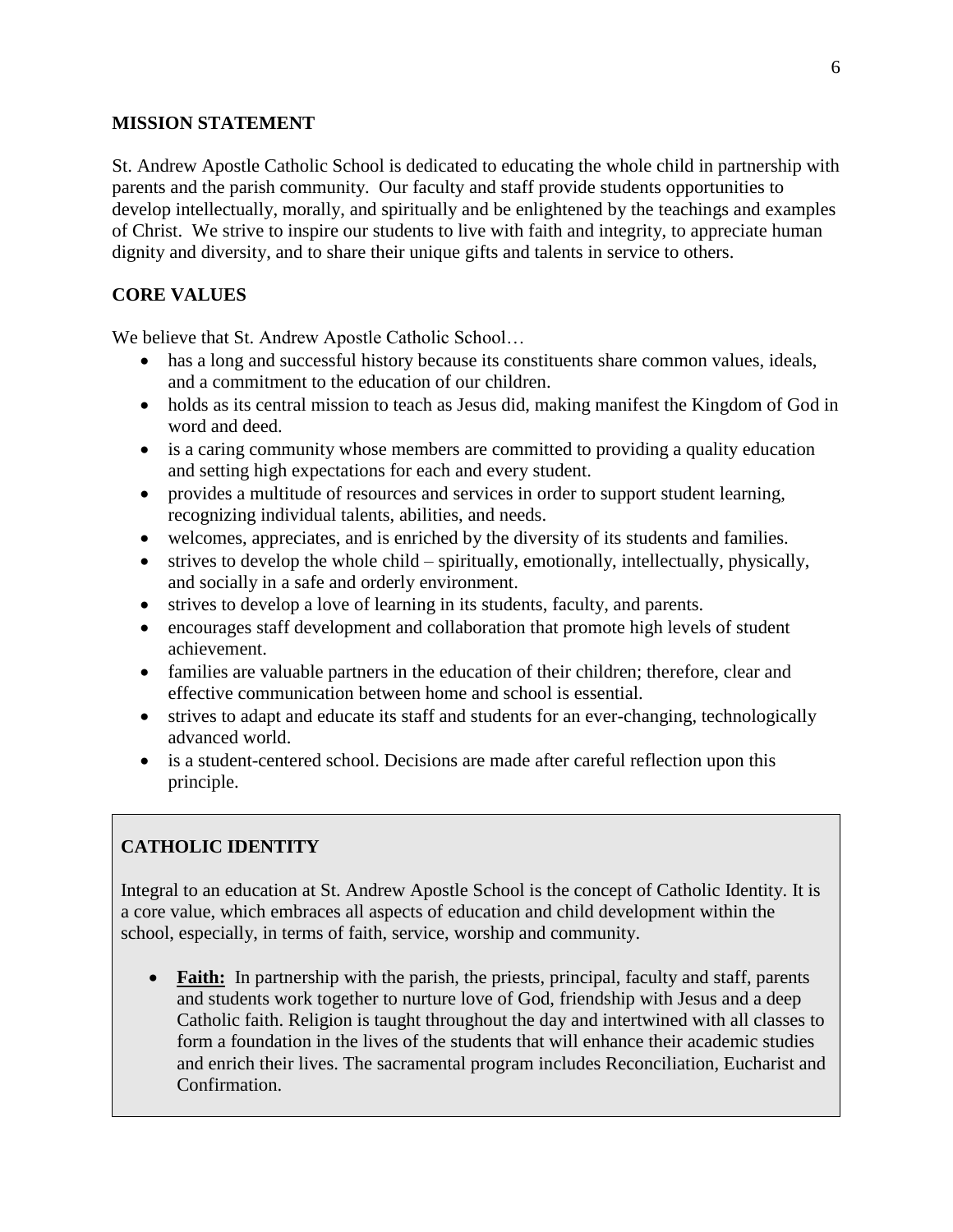- **Service:** To enable the students to be more aware of the needs of others and appreciative of all that God has given them, direct service and service projects are continuously fostered throughout the school year. While working to change the symptoms and causes of injustice, students are introduced to Catholic social teaching as a way of life. Activities performed by the students not only benefit our school and parish but those outside our community as well.
- **Worship:** A love of the liturgy is fostered through active participation in the Eucharist. Para-liturgy opportunities and prayer services are held to celebrate special occasions. Prayer is part of daily life in classrooms and students also participate in traditional Catholic devotions, such as Adoration, Stations of the Cross and the Rosary.
- **Community:** Students and families, through commitment to St. Andrew Apostle, experience a tangible sense of belonging. Students are encouraged to embrace and celebrate the diversity within the school and their local community. The atmosphere of community enables our students to develop to their full potential. Our unity is expressed and created in our character education program, code of conduct and uniform code and celebrated in events such as Catholic Schools' Week.

Note: Attendance in religion classes is mandatory for all students.

## **ADMISSION**

The Archdiocese Admissions Non-Discrimination Policy can be found on the website of the Catholic Schools Office of the Archdiocese of Washington: [www.adwcatholicschools.org.](http://www.adwcatholicschools.org/)

#### **Admissions Criteria**

Students must meet the academic standards of St. Andrew Apostle School. In addition, they must exhibit behavior in accordance with the rules and regulations of the school and those of common courtesy.

The education of a student is a partnership between the parents/guardians and the school. Just as the parent has the right to withdraw a child if desired, the school administration reserves the right to require the withdrawal of a student if the administration determines that the partnership is irretrievably broken.

Students K-8 will be accepted in the following order:

- Brothers and sisters of children already in the school who are also parishioners
- Parishioners who have children in the pre-school
- Parishioners who are alumni of St. Andrew Apostle School
- Parishioners who have no other children in the school
- Brothers and sisters of children already in the school who are not parishioners
- Parishioners of neighboring parishes where there is no school
- Non-parishioners and non-Catholics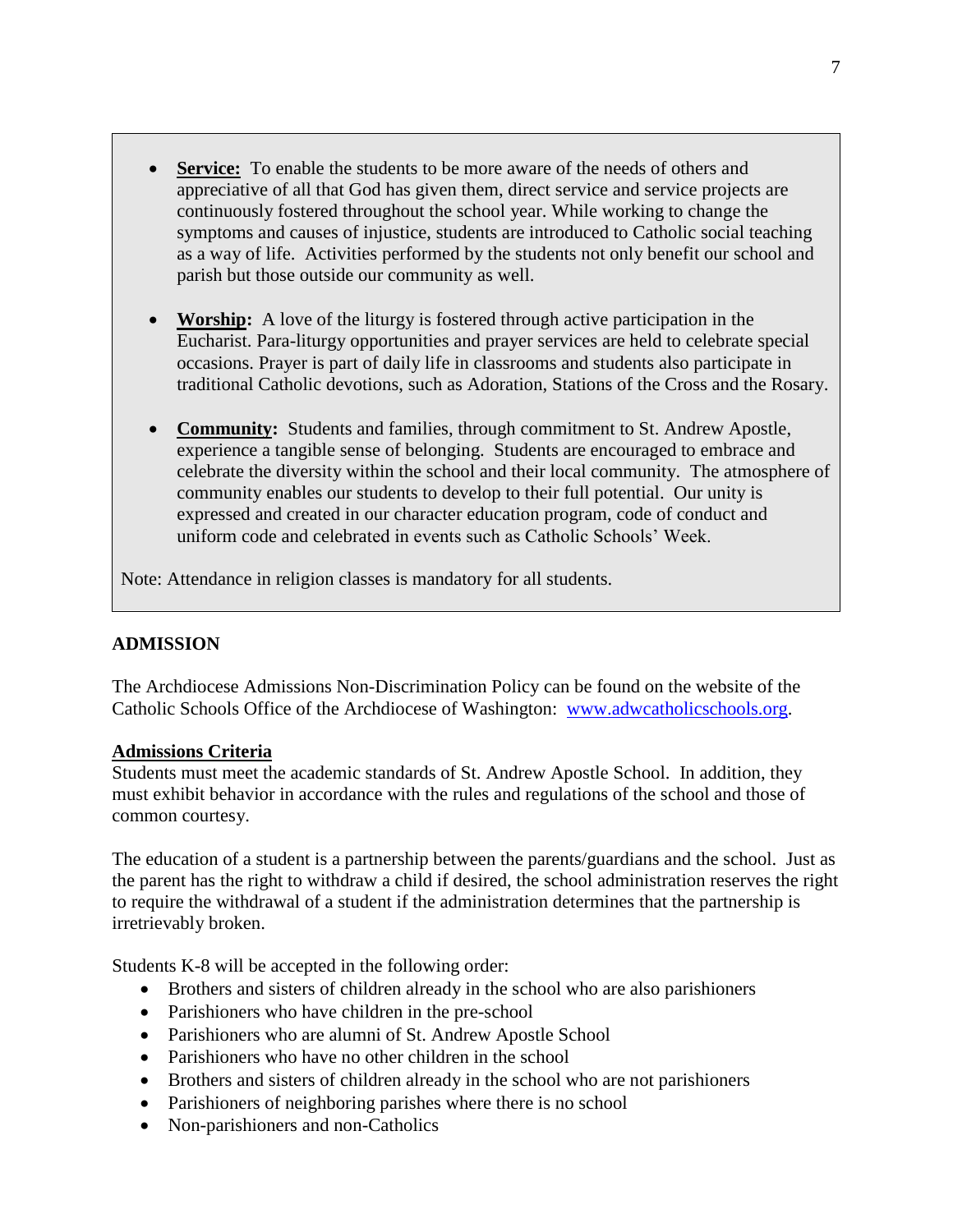Test scores, report cards and teacher recommendations are reviewed for students entering the school in *1 st through 8th grades*. Readiness tests for students entering *Kindergarten* are administered in the Spring of each year. For students who do not exhibit proper gradeappropriate readiness, an interview with the parents/guardians is recommended to determine procedures to be followed. (Archdiocese of Washington, Policy 5110)

*St. Andrew's Pre-School and Pre-Kindergarten Programs* will follow the enrollment guidelines set forth by the State of Maryland and the Archdiocese of Washington. Placement in these Programs is determined by a combination of birth date, intellectual development, social/emotional development, and space. Pre-School classes are for fully potty-trained threeyear olds and younger four-year olds.

The *Early Learning Center* offers year-round rolling enrollment for the full day. The year-round educational program starts with infants at 6 weeks of age through 2 years old.

#### **Parent/Guardian Cooperation**

Parents/Guardians and students understand and acknowledge the Roman Catholic religious nature of St. Andrew Apostle School. Parents/Guardians and students agree not to publicly repudiate the teachings and traditions of the Roman Catholic Church and will respect and support the unique identity that St. Andrew Apostle School derives from its Catholic faith. As the primary educators of their children, parents/guardians will not act in ways that contradict the Catholic nature of St. Andrew Apostle School. Parents/Guardians shall cooperate fully with the school and the students shall participate in all required school programming, including instruction in the Catholic faith and attendance at Mass. As the primary educators of the students, parents/guardians agree to act in ways that promote the best interests of the church and school and will comply with the policies of the Archdiocese of Washington and St. Andrew Apostle School.

#### **Tuition/Fees**

Current and detailed information regarding tuition, registration, and associated fees/forms can be found on the school website for all students.

St. Andrew Apostle School has been using FACTS, INC for tuition collection since the summer of 2013. FACTS assists' private and faith-based schools to deliver great educational opportunities for our nation's youth. Today, FACTS remains true to its mission: *Enhancing the financial stability and affordability of educational institutions*. Please see the school website to sign up for FACTS. All families are required to use FACTS. Payment of tuition is a binding financial agreement and all families are obligated to pay tuition for the entire year even if the student is dismissed by the administration or the parent voluntarily elects to withdraw their student from the school.

- All tuition payments and concerns for Preschool  $8<sup>th</sup>$  grade students are directed to the Rectory by, contacting Theresa Deere [deeretheresa@yahoo.com](mailto:deeretheresa@yahoo.com) or call at 301-649-3700 ext. 325, or contacting Fr. Dan Leary at 301-694-3700 ext. 311.
- For any questions about the *Early Learning Center*, please call Theresa Comer 301-649- 3700 or 301-287-8188 or email [standrewelc@gmail.com.](mailto:standrewelc@gmail.com)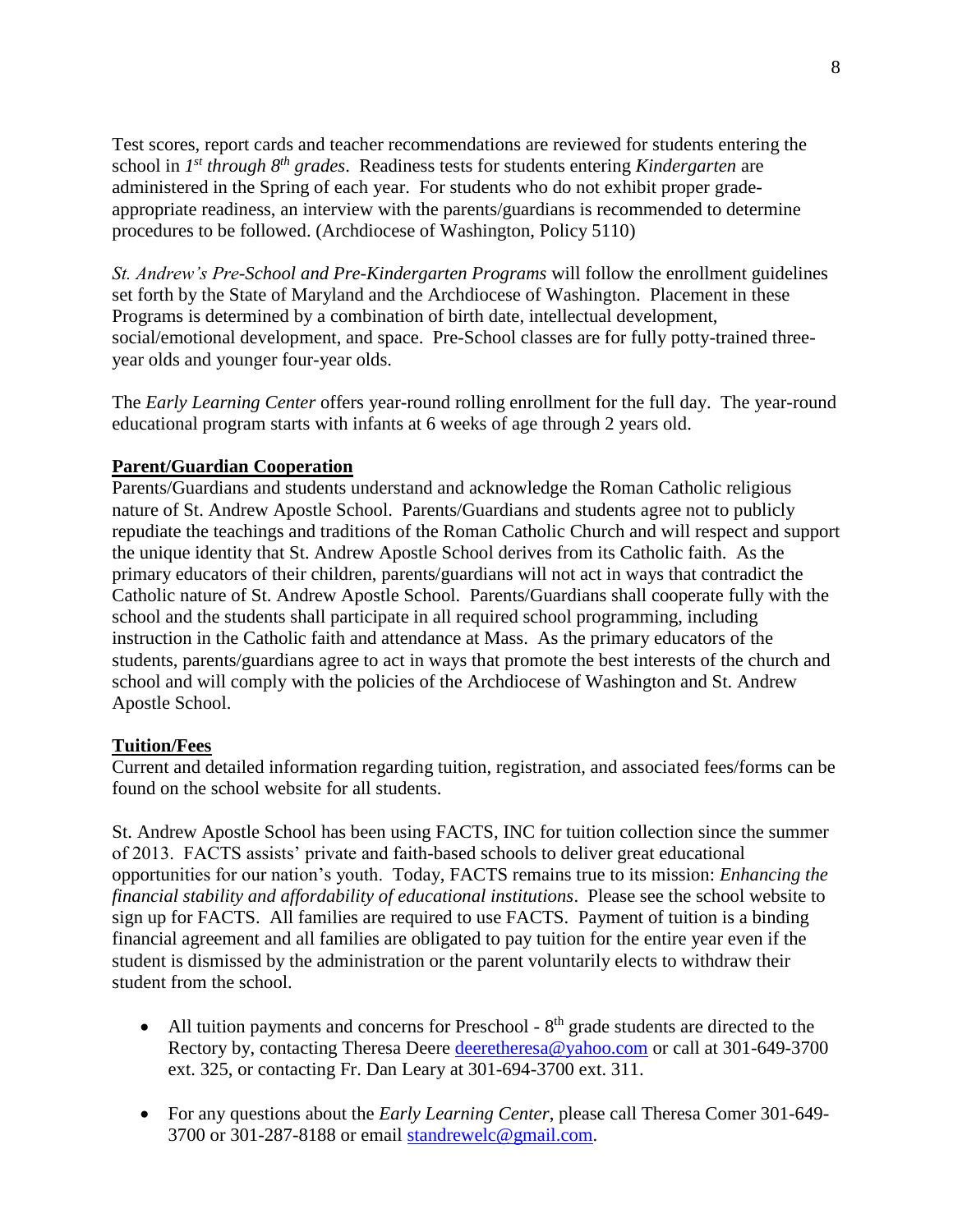A Pre-School – Grade 8 student shall not be dismissed during a school semester for the nonpayment of tuition. However, in keeping with the Archdiocese of Washington policy, a student may be dismissed at the conclusion of the second quarter, and they may also be denied entrance at the beginning of the school year for the non-payment of tuition.

The school reserves the right to cancel the registration of any student whose family fails to satisfactorily meet tuition payments at St. Andrew Apostle School during the preceding semester, or, in special cases, may require full tuition payment in advance of registration acceptance.

Receipt of a registration fee does not guarantee acceptance into the school.

The school reserves the right to withhold a student's school record, including, but not limited to report cards, when the family fails to meet the tuition payments or other required fees. The administration may determine other consequences, such as restricted participation in school events or activities.

#### **St. Andrew School Advisory Committee**

St Andrew's School Advisory Committee requires the obligation of each family with students in grades  $K - 8$  to do the following:

- 1. Each family is required to pay \$75.00 for dues.
- 2. Volunteering 20 hours of service during the school year (10 hours due by mid-December and 10 hours due by mid-May) OR
- 3. In lieu of service hours contributing \$500 to the St. Andrew's Parent Advisory Committee (\$25 per hour).

## **\* \* \* THESE FEES ARE ALL SEPARATE FROM TUITION \* \* \*** FAILURE TO FULFILL (1), (2), or (3) WILL BE TREATED AS UNPAID TUITION.

Detailed information on how to meet this commitment and 8<sup>th</sup> grade only family special requirements is located in the summer mailing flyer on Service Hours Policy found in SchoolSpeak and in the Parent Volunteer section of this handbook.

#### **Parent Volunteers**

St. Andrew Apostle School encourages parent volunteers to contribute their time to the classroom for the enrichment of educational programs and to promote a sense of cooperation between parents and faculty. Working in the classroom as a volunteer is at the discretion and invitation of the teacher. There are many opportunities to support the school/parish community as a volunteer offered by St. Andrew Apostle School Advisory Committee.

According to the Child Protection Policy of the Archdiocese of Washington, all school volunteers must complete the required paperwork, undergo a criminal background check and register for the adult child protection course, *Protecting God's Children*. To view the Archdiocesan Child Protection Policy and to register for the child protection course, visit *[www.adw.org](http://www.adw.org/)*. Please make an appointment with our school office to facilitate this process and your background check.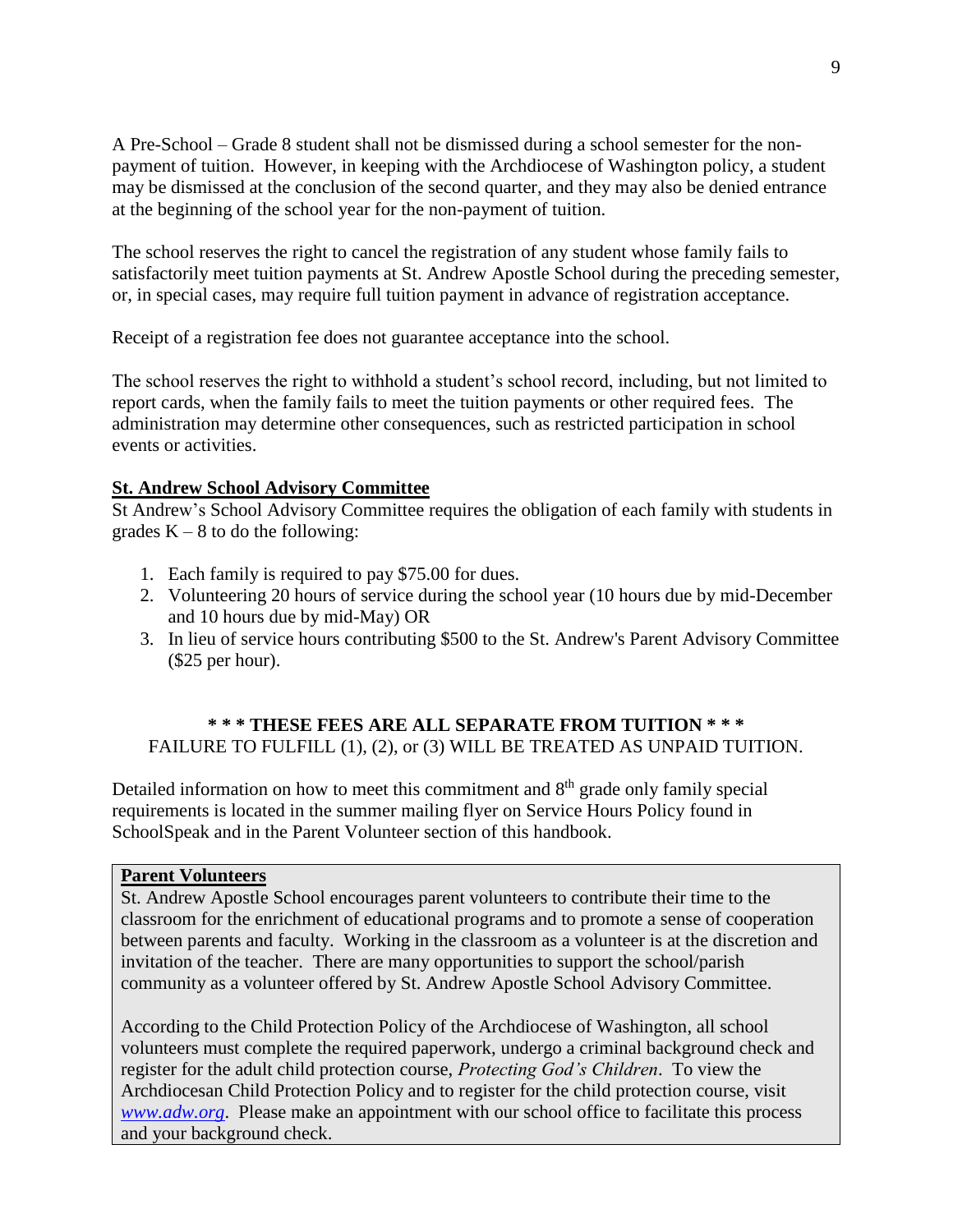St. Andrew Apostle School Advisory Committee requires participation by parents in either volunteer hours or a payment in lieu of hours. Unfulfilled hours or lack of payment is considered non-payment of tuition.

All school visitors and volunteers must enter through the School's new main entrance and report to the office upon arrival. The school staff is required to keep a roster of visitors and volunteers who are inside the school buildings. If a visitor has an appointment with a teacher or other school staff member, the visitor is still required to report to the school office upon arrival, sign in and sign out upon leaving.

Just as students are expected to maintain a neat and tidy appearance at all times during the school day, so too, volunteers are asked to model this etiquette. It is our responsibility to set an example and teach children that dressing for work is different than dressing for play.

#### **Immunizations**

A comprehensive list of vaccination requirements for Early Learning Center – Grade 8 vaccinations are listed in the "Age-Appropriate Immunization Requirements for Children Enrolled in Child Care Programs- 2019-2020" and is located on the Maryland Department of Health and Mental Hygiene website. These requirements can also be found on the school's website and in SchoolSpeak.

Immunization records and general health examination reports must be presented for students entering grades K-8. As mandated by Maryland State Law, children who do not have the required immunization, or doctor's statement that the child's medical condition contra-indicates the shots, will not be allowed to enter school.

Requirements include:

- 2 doses of Varicella vaccine for entry into Kindergarten
- 1 dose of Tdap vaccine for entry into  $7<sup>th</sup>$  grade
- $\bullet$  1 dose of Meningococcal vaccine for entry into  $7<sup>th</sup>$  grade.

Note: The Montgomery County Health Department provides immunizations to school children at a minimum charge. Please refer to their website for locations and dates for clinics.

#### **Child Custody**

All custody concerns should be reported to the school office at the beginning of each school year. This report should also be updated each year. In cases of restricted visitation rights, the school should be given a copy of the court document stating the conditions for visitation. St. Andrew Apostle School abides by the provisions of the Buckley Amendment with respect to the rights of non-custodial parents. In the absence of a court order to the contrary, St. Andrew's will provide the non-custodial parent with access to academic records and other school information regarding his or her child. If there is a court order specifying that there is to be no information given, it is the custodial parent's responsibility to provide St. Andrew's with a court certified copy of the court order.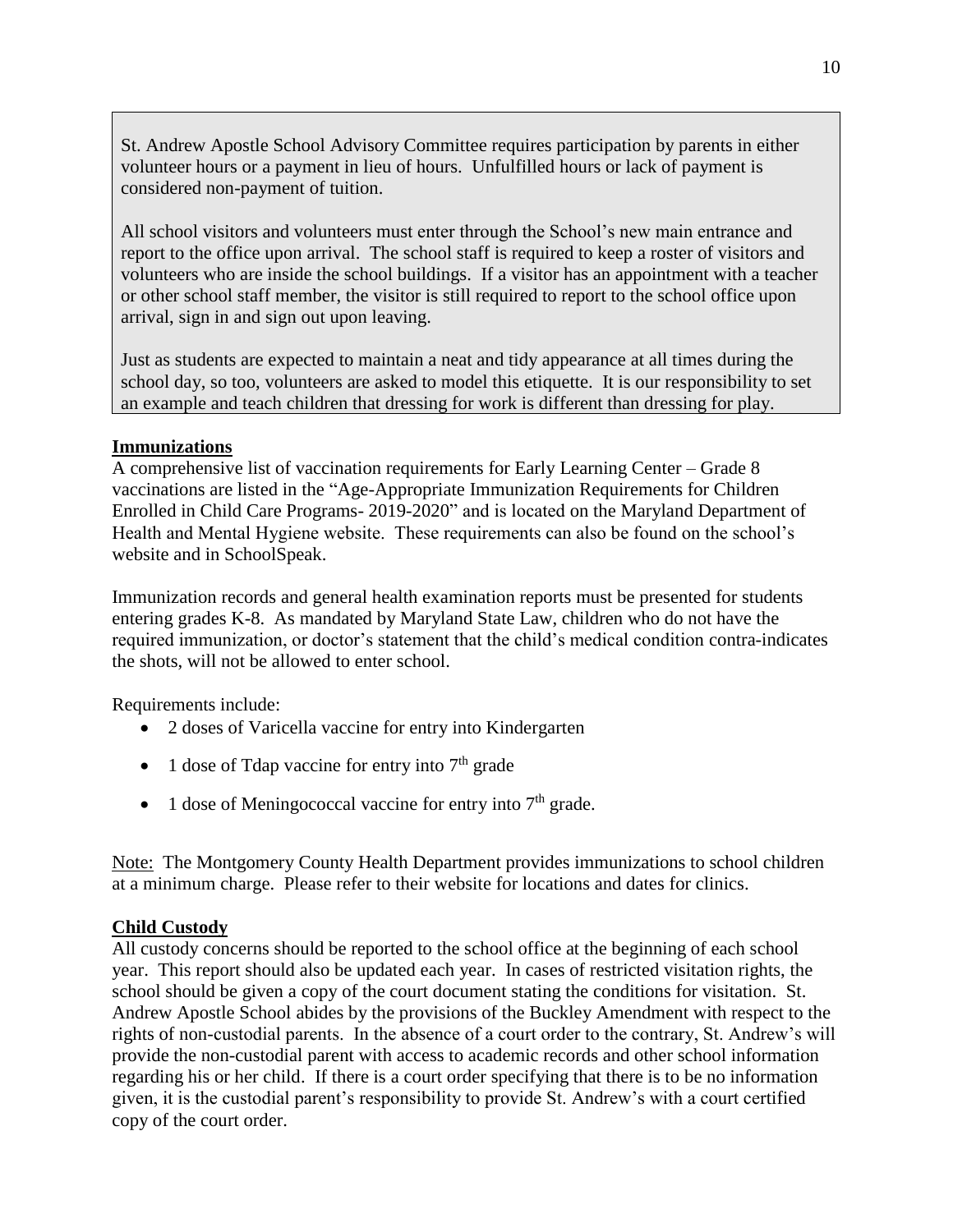## **ACADEMICS**

## **Accreditation/Affiliation**

St. Andrew Apostle School's accreditation was appropriately updated in 2013 by AdvancED (the Council on Accreditation and School Improvement of the Southern Association of Colleges and Schools (SACS CASI)). The faculty is affiliated with the National Catholic Education Association.

## **Curriculum**

In grades K-5, the classrooms are self-contained. Specially trained teachers provide instruction in Spanish, Art, Music, Library Skills, and Physical Education.

Subject Areas: Grades K-5

- Religion
- Mathematics
- Language Arts (English, Reading, Spelling, Vocabulary)
- Science
- Social Studies
- Technology
- Library Skills
- Physical Education
- Art
- Music
- Spanish

The Junior High is departmentalized by subject. This provides the individualized attention and continuity in meeting the academic standards required by the Archdiocese of Washington. Use of technology is included in each subject area.

Subject Areas: Grades 6-8

- Religion
- Mathematics (Algebra in Grade 8)
- Language Arts (Reading, Vocabulary, Writing, Grammar)
- Science
- Technology
- Social Studies
- Spanish
- Physical Education
- Art
- Music

The *Pre-Kindergarten 4-Year-Old Program* is designed to promote the spiritual, intellectual, social, and emotional development of each child in a nurturing environment. Parents can choose a half or full day option. Teachers believe that each child is unique and deserving of love and attention. As an academic readiness program, academic and social skills are woven into a curriculum that balances a child's need for art, friendship, and play with his or her curiosity and desire to learn. Activities are age-appropriate and multi-sensory to facilitate both cooperation and independence. The curriculum, which includes art, music, and physical education classes, will follow the standards of Pre-Kindergarten as set forth by the Archdiocese of Washington.

Our *Pre-School 3-Year-Old Program* is a Christ-centered, play-based learning environment. Parents can choose 2-5 days a week and half or full day options. The staff enrich student's lives by giving them hands-on experiences, encouraging social-emotional skills, and bringing the awareness of Jesus into their rapidly expanding world. Activities are age-appropriate, enriching, hands-on and multi-sensory.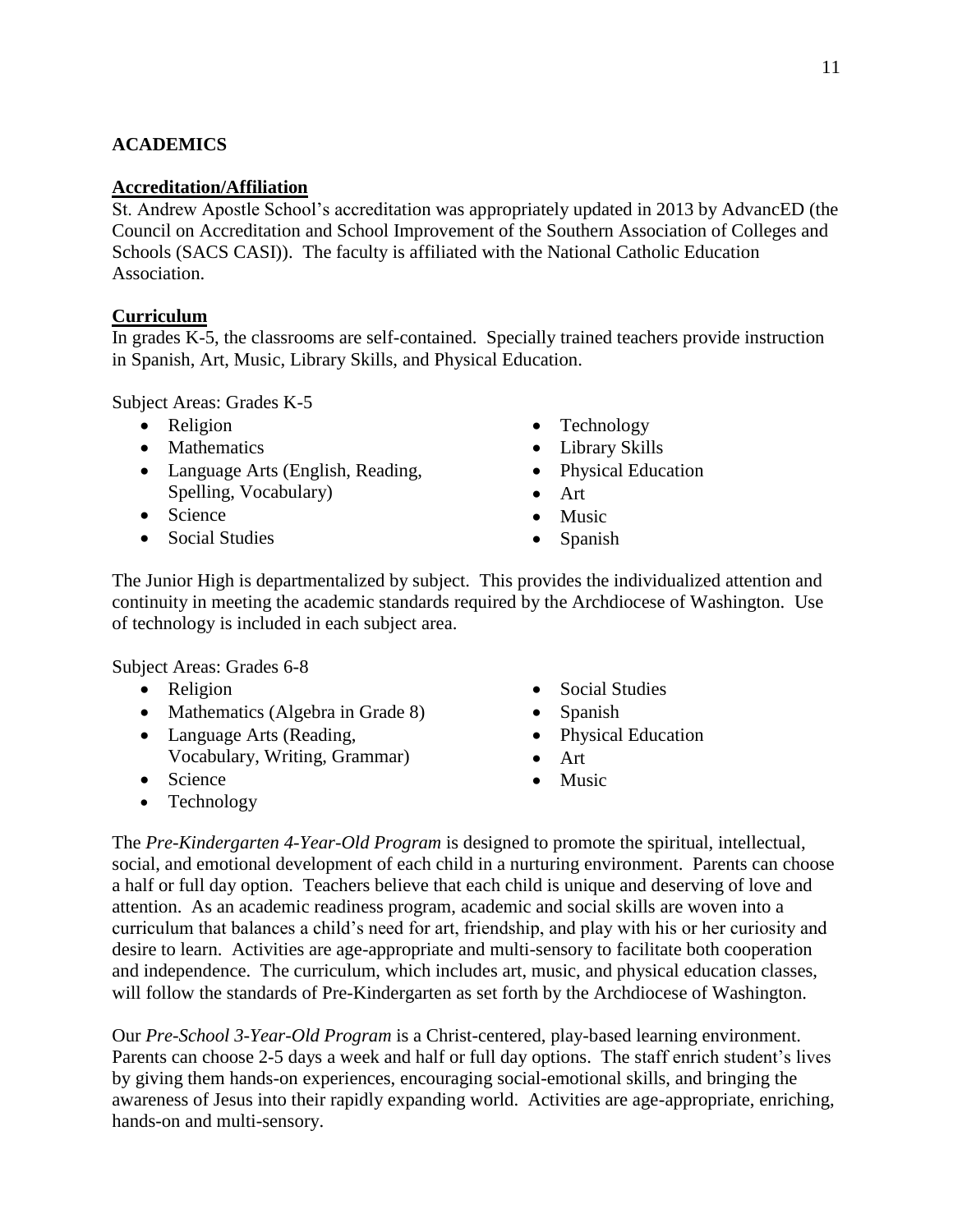The *Early Learning Center* is dedicated to teaching the entire child: mind, body, and soul. The staff utilize the Creative Curriculum and HighReach Learning system in conjunction with spiritual foundation lessons.

## **Faith Formation**

Faith formation for K-8 students include regular attendance at a mass once a week and opportunities for adoration of the Blessed Sacrament, confession and participation in the Divine Mercy Chaplet. Pre-K students may also attend school masses during the school year. All activities students participate in are age-appropriate activities.

# **CHARACTER**

## *Character Education*

St. Andrew Apostle School encourages the development of Christ-like character. Character education is taught throughout the school and is founded in the God given dignity of every student, parent, member of the faculty, priest – indeed of every one person. The purpose is to teach the students responsibility for their own behavior through the adults who teach and serve them. The intent of St. Andrew Apostle is to foster and protect the spiritual, physical, social, mental and emotional growth of all students and to instill a desire to treat others as they wish to be treated. The goal of character education is development of leadership and respect for self and others, particularly those of other cultures, races and abilities.

## *Responsive Classroom*

Responsive Classroom is a widely used, research-based approach to elementary education that increases academic achievement, decreases problem behaviors, improves social skills, and leads to more high-quality instruction.

## **Promotion and Retention**

In grades K-8, promotion is based on academic performance with consideration of maturity and social development.

Conditional promotion, assuring the child of placement in the next grade provided successful summer work is accomplished, may be used in exceptional cases.

The principal, after consultation with the appropriate staff members and parents/guardians, shall make the final decision as to whether a student is retained. The same requirements and procedures that apply for promotion at other levels hold for promotion of students to merit a diploma. Diplomas will be issued to those students who have completed eighth grade requirements, including payment of tuition and all outstanding fees*.* Those who have not successfully completed the requirements may be issued a certificate of attendance. (Archdiocese of Washington, Policy 5130.1)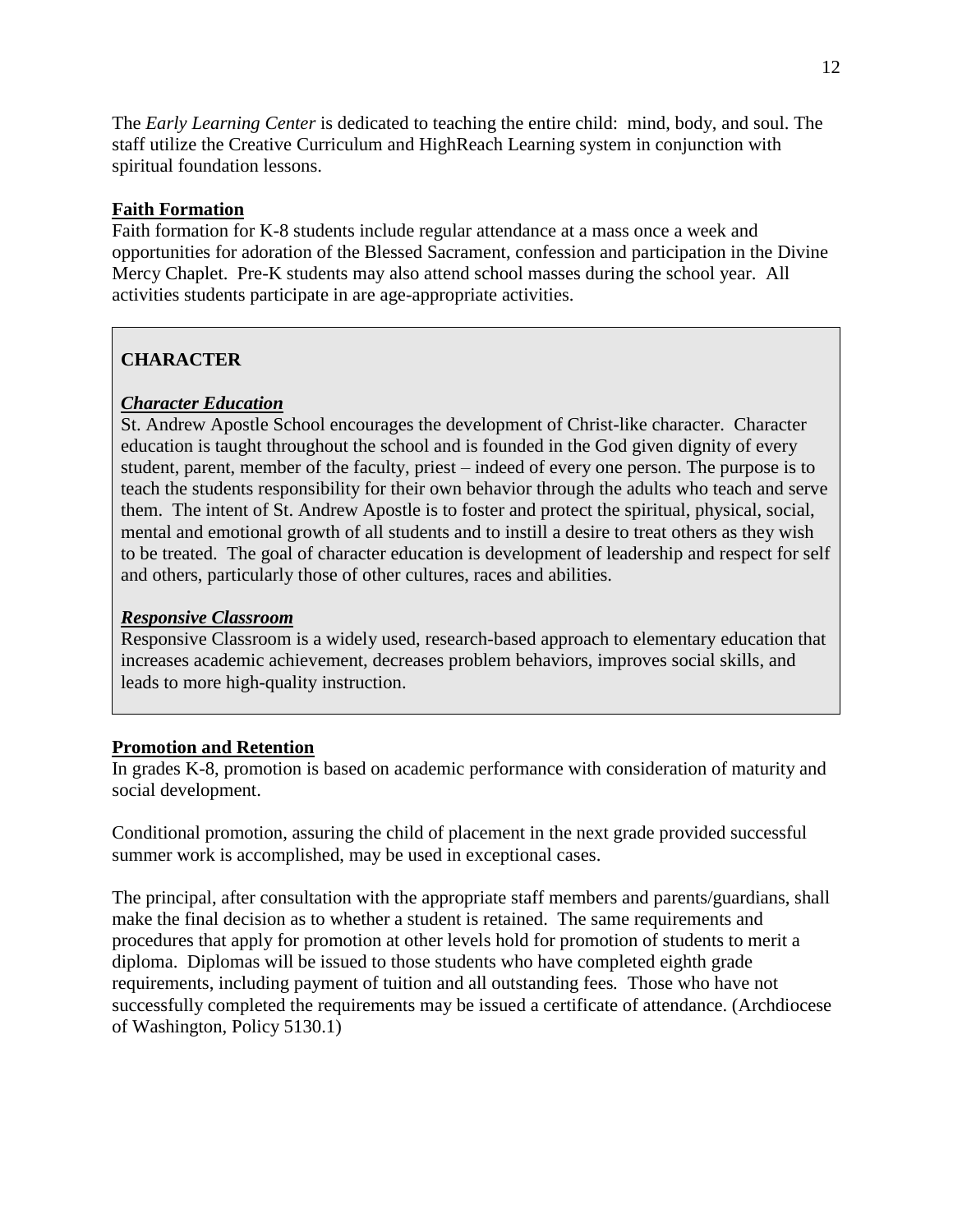#### **Class Placement**

In June, teachers recommend specific placements for their students for the coming academic year. A great effort is involved in this process. The principal reviews all placements; criteria include teaching and learning styles and class composition and balance.

## **Homework**

Homework, which applies to K-8 students, reinforces material presented during the class period. Teachers may assign homework daily. Teachers will communicate approaches to homework to parents/guardians at the beginning of the school year at Back-to-School night.

Students should pace their work schedules when completing long-term assignments. Attempting to complete projects at the last minute can result in inferior work, frustration, and stress.

Parents/guardians are requested to send an email to the homeroom teacher and copy the front office if a child is ill or if an unusual circumstance interfered with completing a homework assignment. The completed assignment will be accepted at a later date determined by the teacher.

Parents/guardians in the *elementary grades* should work directly with the student's teacher to coordinate obtaining missed assignments for an absent student, however, parents/guardians are asked not to disturb the teacher during the school day in order to obtain these assignments.

Parents/guardians in *third, fourth and fifth grades* should coordinate with the student's homeroom teacher in order to obtain missed assignments for an absent student, however, parents/guardians are asked not to disturb the teacher during the school day in order to obtain these assignments.

Parents/guardians in the *junior high grades* should coordinate with the main office in order to obtain missed assignments for an absent student.

All parents/guardians should refer to the Homework section of SchoolSpeak for homework assignments.

Parents/guardians are strongly discouraged from taking their children from school during the academic year. Extended absences impede learning and academic progress. Although it is very difficult for a teacher to assign materials in advance as class pace varies with each lesson, in the unusual circumstance that a child has an extended absence, teachers will work with parents to provide anticipated missed assignments during the absence. Any assignments not provided prior to the extended absence will be issued upon the return of the student.

See the *Forgotten Items* section of this handbook for the policy on dropping off assignments or materials for students during the school day.

#### **Evaluation**

Report cards are issued quarterly in Grades 1-8; two times a year for Pre-K and Kindergarten students. Generally, a combination of assessment devices and techniques are used to measure the achievement of the student in the areas of academic skills, work habits, and personal and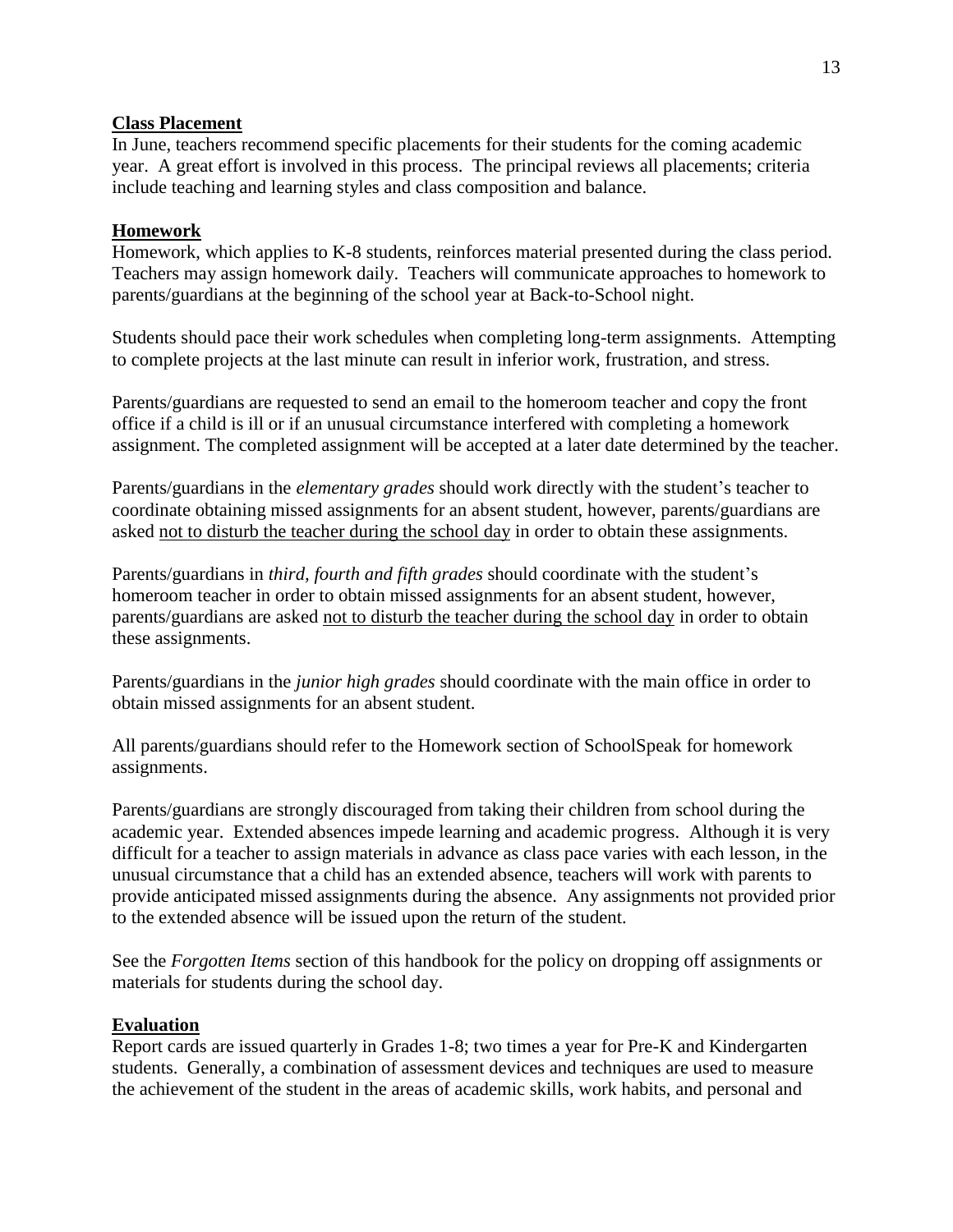social growth. A parent/teacher conference is available in conjunction with the distribution of the first report card. The purpose of this meeting is to provide a forum in which to discuss student performance.

Report cards will not be issued if a family has any outstanding fees. This includes unpaid tuition, library fees, or any other outstanding debts. Not meeting the volunteer hour requirements will also result in a held report card.

Academic progress reports for grades 6-8 are initially issued midway through each marking period and periodically thereafter until the report card is issued for that quarter. These reports provide the grade in the class at a point in time. The student is required to see the teacher as soon as possible to discuss a plan for improvement and / or to turn in missing work. Progress reports are located in the "Progress Report" section of SchoolSpeak. Progress reports must be signed in SchoolSpeak by the parents/guardians.

### **Grading Scale**

The performance of the Early Learning Center and Pre-School students are based on the marks used in the Creative Curriculum and HighReach Learning Systems. Pre-K to 8 marks are based on the Archdiocese of Washington report cards.

### Subject Pre-K & Grade K

- M Mastery of content/skill
- P Progressing satisfactorily
- N Needs more time to develop skill
- N/A Not applicable

#### Subject Grades 1-3

- E Excellent
- G Good
- S Satisfactory
- I Improvement Need
- U Unsatisfactory
- \* With Modifications
- $\sqrt{\phantom{a}}$  Area of concern

#### Subject Grades 4-8

| A            | $(93-100)$ | Excellent progress at the level of instruction indicated     |
|--------------|------------|--------------------------------------------------------------|
| B            | $(85-92)$  | Above average progress at the level of instruction indicated |
| $\mathbf C$  | $(77-84)$  | Average progress at the level of instruction indicated       |
| D            | $(70-76)$  | Below average progress at the level of instruction indicated |
| $\mathbf{F}$ | (Below 70) | Failure                                                      |
| $\ast$       |            | <b>With Modifications</b>                                    |
| $\sqrt{ }$   |            | Area of concern                                              |

#### Special Area Grades 1-8

E Excellent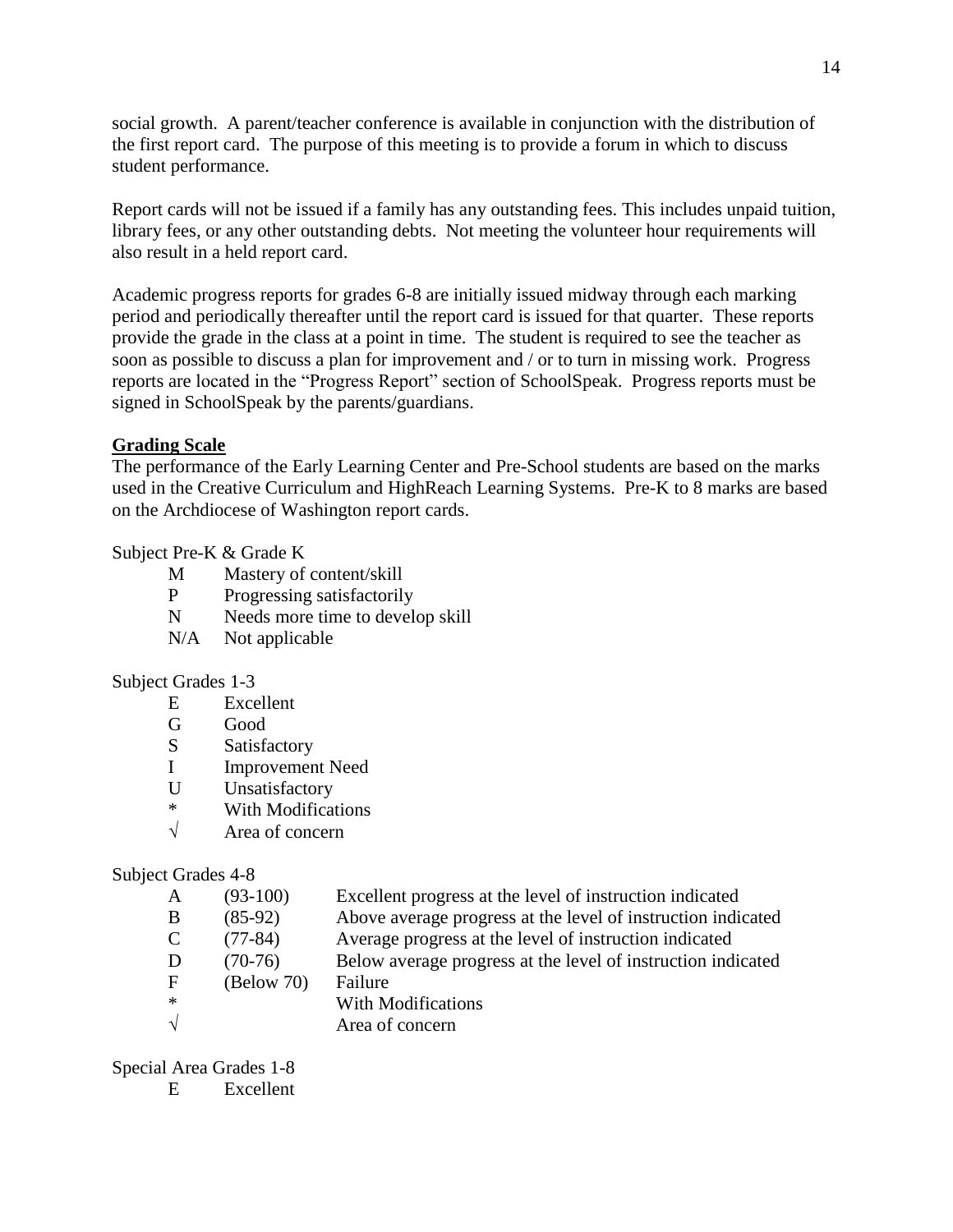- G Good
- S Satisfactory
- I Improvement Needed
- U Unsatisfactory

Note: No mark indicates satisfactory progress.

A mark of \* on a student's report card denotes that the student received modifications. Modifications involve substantive changes to the curriculum, the way the student was assessed, or the type of instructional techniques that were used to teach the student critical skills such as reading, writing, or mathematics. Examples of possible modifications include, but not are limited to, reducing the number of math problems assigned for an extended period of time, offering instruction in reading or mathematics COMPLETELY outside of the regular classroom, and allowing the use of a calculator when basic calculations are being taught or assessed. Please contact the principal if you have questions about academic modifications.

## **Honor Roll Designations**

Sixth, seventh and eighth grade students are eligible for the honor roll, which will be acknowledged at the end of each quarter.

*Principal's List*: Awarded to students who received all A's on quarterly report card

*Honor Roll:* Any combination of A's and B's (with no C's)

In order to be eligible for the Principal's List or Honor Roll, students must have a minimum grade of G in all special subjects and receives no 21 or 22 comments listed in the comment code section of the report card.

#### **Academic Honor Code**

Copying from another student or taking an idea from another source without giving due credit is not acceptable. If a student fails to respect this code of honor, the student may receive a grade of "0" (Zero) for the assignment. If a student allows another student to copy his/her work, that student may also receive a grade of "0" (Zero) on the assignment. This applies to all work, quizzes, and tests.

## **CODE OF CONDUCT**

The rules and expectations outlined here are intended to enhance the educational opportunities of all students. The student is a St. Andrew's student at all times. A student who engages in conduct, whether inside or outside the school, that is detrimental to the reputation of the school, may be disciplined by school officials.

Teachers will establish age-appropriate classroom behavior guidelines and consequences.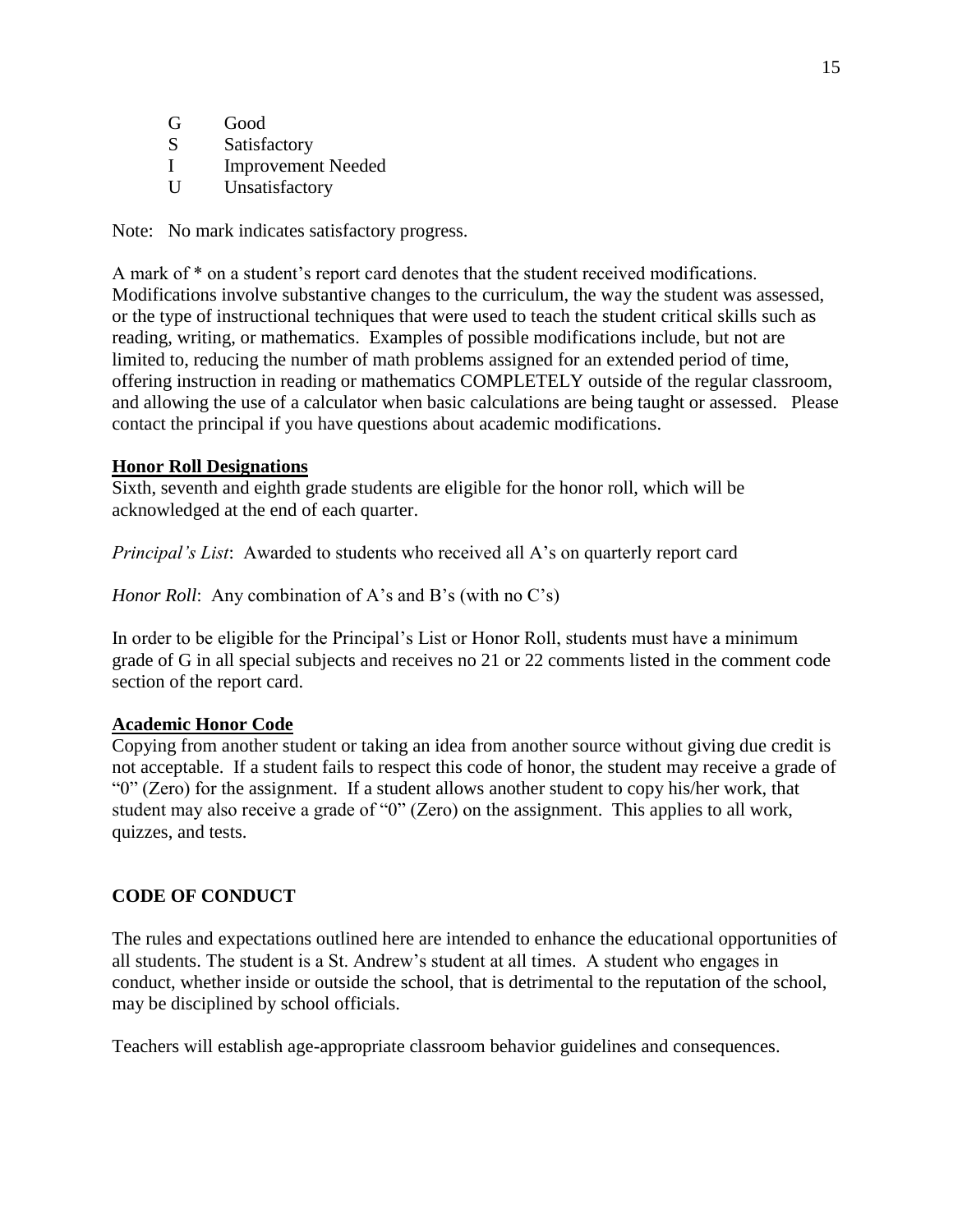Junior High students are expected to be role models for younger students in their adherence to the code of conduct and all school policies. Infractions may result in consequences, such as a meeting with the teacher or principal, parent/guardian conference, detention (or removal of certain privileges (i.e., recess), suspension and possible expulsion.

In accordance with Archdiocesan regulations, the principal will determine the outcome of all disciplinary referrals.

St. Andrew Apostle students will strive to:

- Exhibit Christian behavior and attitudes. Show respect and courtesy to others at all times.
- Respect the authority of priests, principal, faculty, staff and parent volunteers.
- Treat other students as they wish to be treated.
- Follow the academic honor code.
- Display respect for personal and school property.
- Have all assignments and materials necessary for a productive school day.
- Follow rules for proper classroom decorum.
- Adhere to the uniform code.
- Obey the rules governing daily procedures and conduct in church, classrooms, hallways, and outside during arrival, dismissal, and recess.
- Follow the rules outlined in the acceptable use code for technology.

## **Examples of Code Infractions**

Examples of code of conduct infractions may include but are not limited to the following:

- Inappropriate behavior or language
- Disrespect for those in authority
- Academic dishonesty
- Disruptive behavior
- Non-compliance with the uniform code
- Unexcused absence or lateness for class
- Entering an unsupervised area
- Fighting
- Bullying or threatening behavior
- Verbal or physical abuse
- Consistently not being prepared for class (i.e., forgotten, incomplete homework, assignments, etc.)
- Destruction of school or another person's property. Reimbursement is also required.

## **Consequences for Code Infractions**

A consequence may result when a student acts outside of the code of conduct. Depending on the seriousness of the infraction and the age of the child, the consequence will be determined by the classroom teacher and/or the principal. Each situation is handled on a case-by-case basis.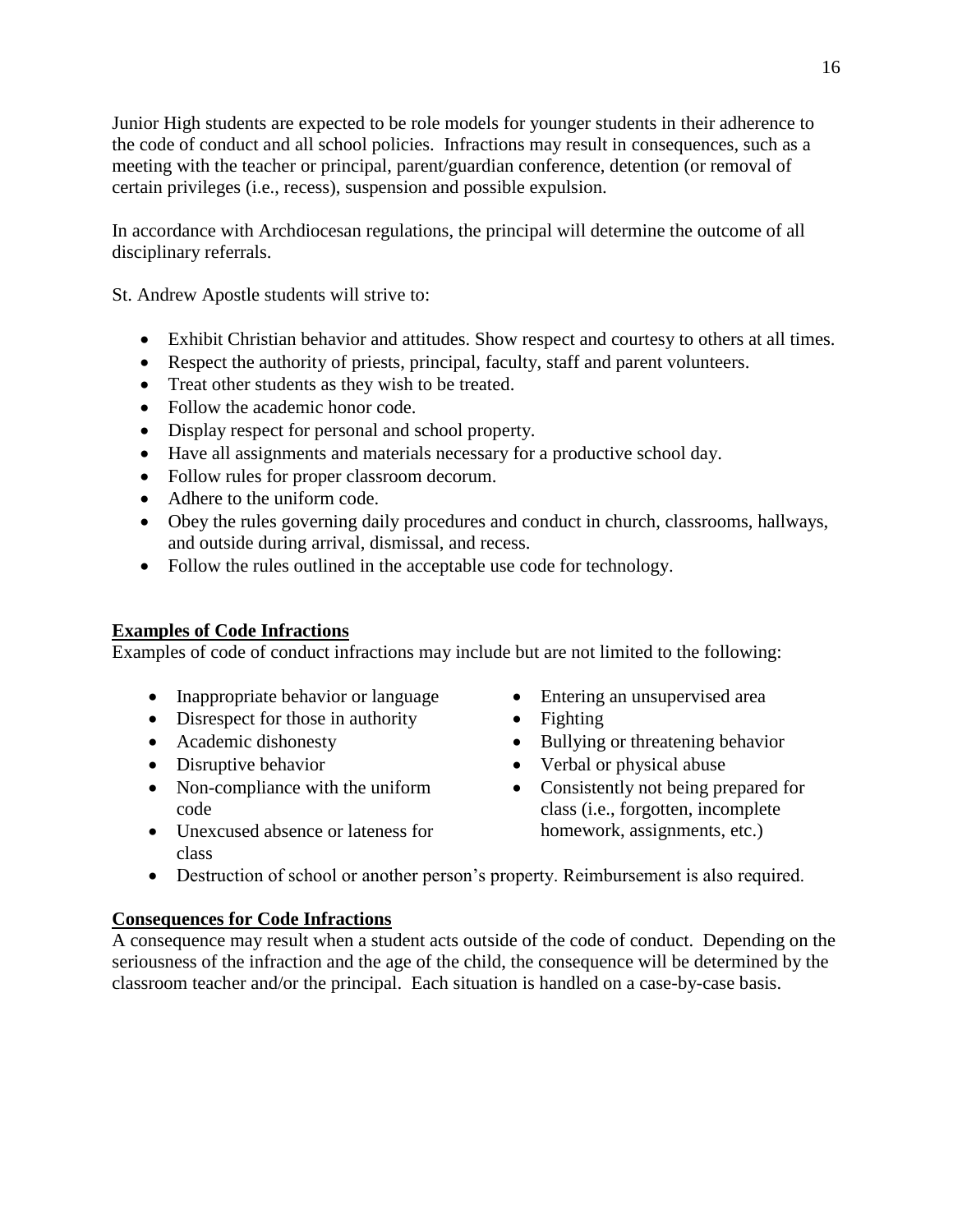## **Prevention Programming**

As a Catholic school, St. Andrew Apostle School believes and teaches that each of us is called to love our neighbor and to treat them with respect. St. Andrew Apostle School is committed to providing a physically safe and emotionally secure learning environment that is free from bullying, harassment, and intimidation in any form, including cyber-bullying. Bullying, harassment, and intimidation of any member of the school community is prohibited. All reports of bullying, harassment, and intimidation will be treated seriously. The principal's review and investigation of a credible allegation will be done in a prompt, confidential, and thorough manner.

The reprisal or retaliation against anyone who report acts of bullying, harassment, and intimidation is strictly prohibited. All reports of reprisal or retaliation will be treated seriously. The principal's review and investigation of a credible allegation will be done in a prompt, confidential, and thorough manner.

Bullying, harassment, and intimidation mean any intentional written, verbal, or physical act, including electronic communication (telephone, cellular phone, computer, pager, iPod, iPad, etc.), that:

- *1.* Physically harms or threatens an individual; damages an individual's property; substantially interferes with an individual's education or learning environment; or places an individual in reasonable fear of harm to the individual's person or property; and
- *2.* Occurs on school property; at a school activity or event; on a school transportation vehicle or bus; or substantially disrupts the orderly operation of a school.

## **Suspension**

In serious cases of violation of the Code of Conduct or when all other normal disciplinary procedures have been followed, it may be necessary to consider in-school or out-of-school suspension. A written record of the suspension is kept on file for the duration of the student's enrollment at the school (Archdiocese of Washington, Policy 5150).

Situations will arise when immediate suspension is merited. While it is not possible to enumerate all cases that could arise, the following may result in immediate suspension:

- Inappropriate behavior
- Disrespect towards those in authority
- Destruction of school or another person's property. Reimbursement is also required.
- Petty theft
- Circulating or possessing pornographic material
- Threatening harm to another including physically threatening
- Teasing or threatening a child with a food containing a known food allergen to an anaphylactic allergic child.
- Sexual harassment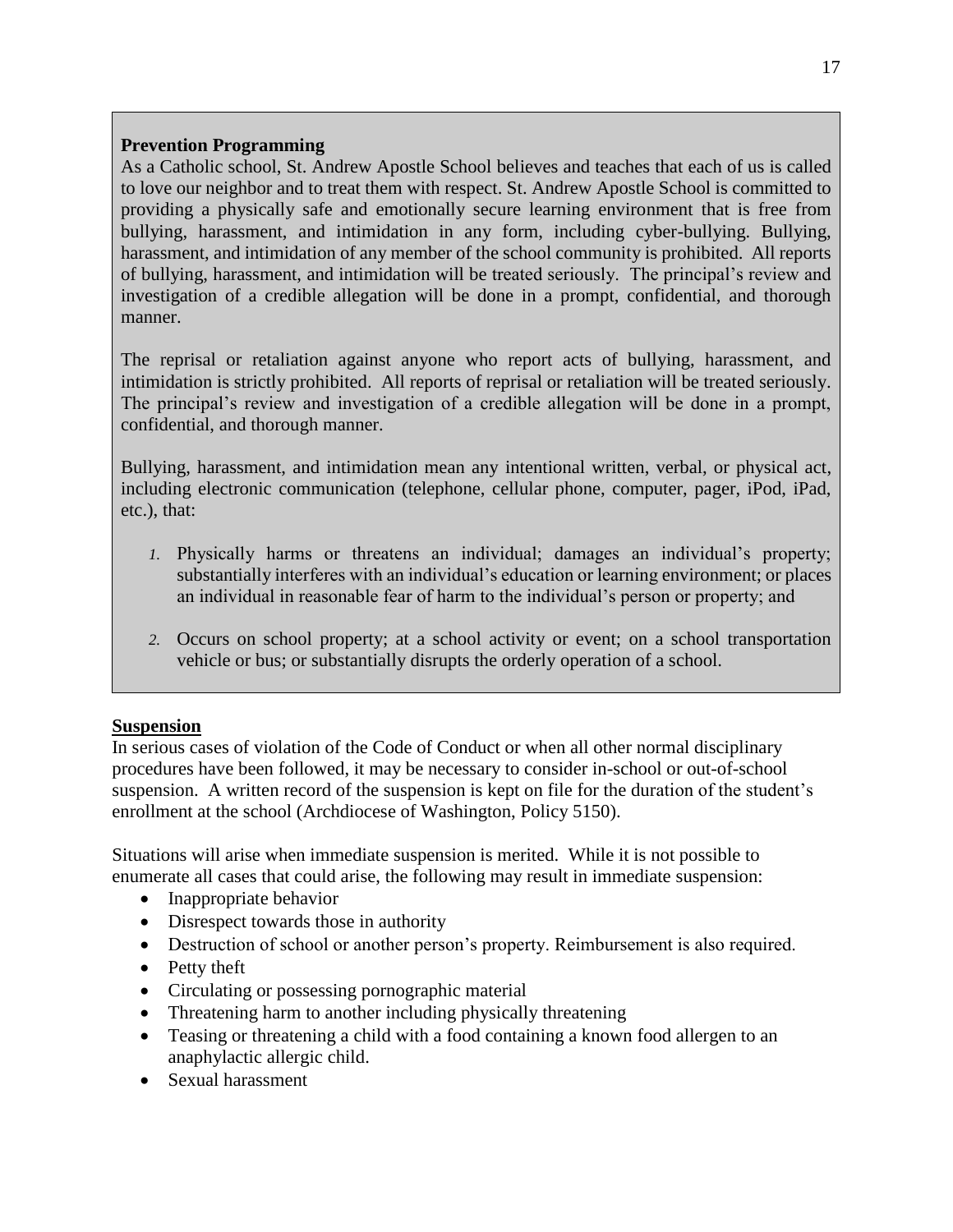## **Expulsion**

Expulsion is viewed as a radical action, which indicates that the student would be better served in another environment; that the individual behavior is a serious threat to the school community or both. In cases that warrant expulsion, the primary goal is neither punitive nor deterrent in the criminal sense (although it may be), but rather the determination that it is counter-productive for the student to continue as a member of this community.

The parents/guardians and student may have a joint conference with the principal, teachers, and pastor (or his designee) in the hope that a solution to the situation, which eliminates the need for expulsion, may be found.

Situations will arise in which expulsion may be merited. While it is not possible to enumerate all cases that could arise, the following offenses may result in expulsion:

- Possession of a weapon (including, but not limited to, a firearm, knife, whip, etc.) or incendiary device
- Extortion
- Arson
- Gross disorder
- Grave defacing or destruction of school or another person's property. Reimbursement is required.
- Possession or trafficking of alcohol or other drugs
- Possession or trafficking of pornographic material
- Serious theft

It is the joint authority of the pastor and principal to expel a student from the school. (Archdiocese of Washington, Policy 5150)

The principal has the right to interpret and apply the "Code of Conduct" in accordance with Archdiocesan regulations.

## **Threats**

In the event of any actual or perceived threat of violence or other inappropriate/illegal behavior, St. Andrew Apostle School reserves its right to take any and all actions it deems necessary for the health and safety of its school community, including the individual(s) making the threat. These actions may include contacting law enforcement offices, mental health professionals and/or any other outside experts as the school official(s) deems necessary. A student who makes a threat of violence may be required to remain off school property until a mental health professional certifies that the student is not a danger to him/herself or others, or may be subject to disciplinary action, including expulsion.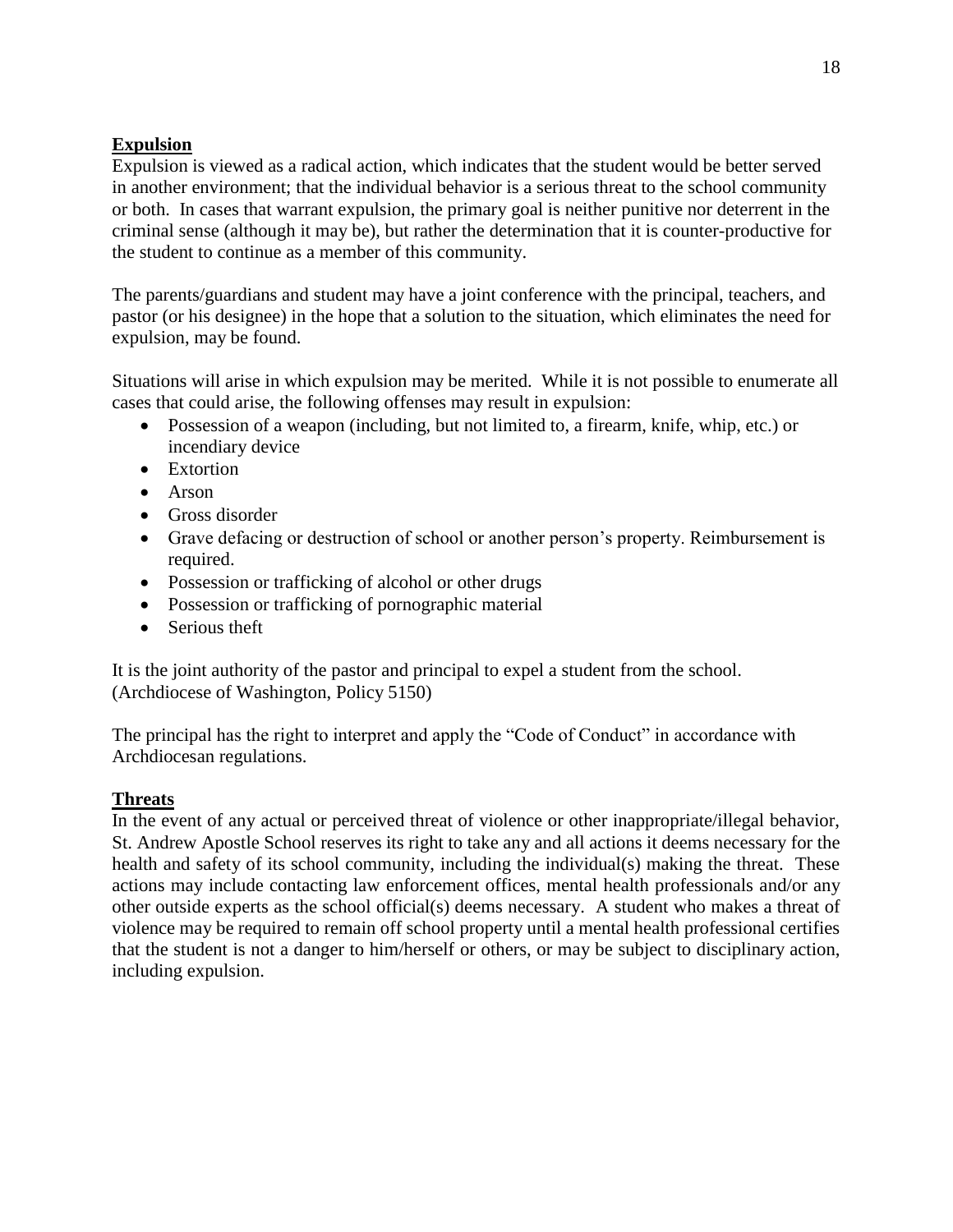#### **CURRICULUM RESOURCES**

#### **Textbooks and Supplies**

Students in each grade are required to have specific supplies which are determined by the teacher. The current year supply lists are located on SchoolSpeak. When a student's supplies run out, they will need to be replaced. A teacher reserves the right to request additional school supplies during the school year.

Textbooks are the property of the school and are on loan to the students. Payment is required for lost or damaged books. All hardback books must be covered and remain covered throughout the school year. No highlighting or writing is allowed in any hardback book or novel.

Students in the Junior High will be given the opportunity to rent a set of text books to keep at home. We recognize that the text books used in Junior High are extremely heavy and that due to their weight, there is a benefit to keeping a set at home. The cost to rent a textbook is \$25 per book. The students can rent the Math and Social Studies. The electronic version of the Science text books will be made available to all Junior High students and will not be available to rent. The expectation is that the text book will be covered and returned in good condition at the end of the year. If a rental book is lost or damaged, the student will be responsible for the full cost of the book, which ranges from approximately \$125 to \$200 per book. Consistent with the school's policy regarding unpaid fees, final report cards will be withheld until all rental books are returned or replacement fees are paid.

#### **Bookcovers and Rolling Backpacks**

BookSox may be used as a book cover for certain school purchased textbooks at the discretion of the teacher. If a teacher determines that a book is too large, then a BookSox may not be used as it can damage the binding on our books. If this is the case, please use paper grocery bags or store bought paper book covers.

Students are only allowed to use contact / adhesive books covers on workbooks. These adhesive book covers are not allowed on any text books.

Students in Preschool -- Grade 8 may use rolling backpacks.

Rolling backpacks should be carried up and down steps. Students are asked to take great care when rolling backpacks. Any student using a rolling backpack in an unsafe manner or as a play toy will not be permitted to have one in school.

#### **Library Media Center**

One of the most valuable resources in the school, the library media center, supports and enriches the entire instructional program, providing informational resources and reference assistance to students and staff, curriculum support materials to teachers, and encouragement of recreational reading.

Through regular class visits (K-8), the staff provides age-appropriate storytelling, book talks, informal information skills instruction, and readers' advisory. In addition, the library publishes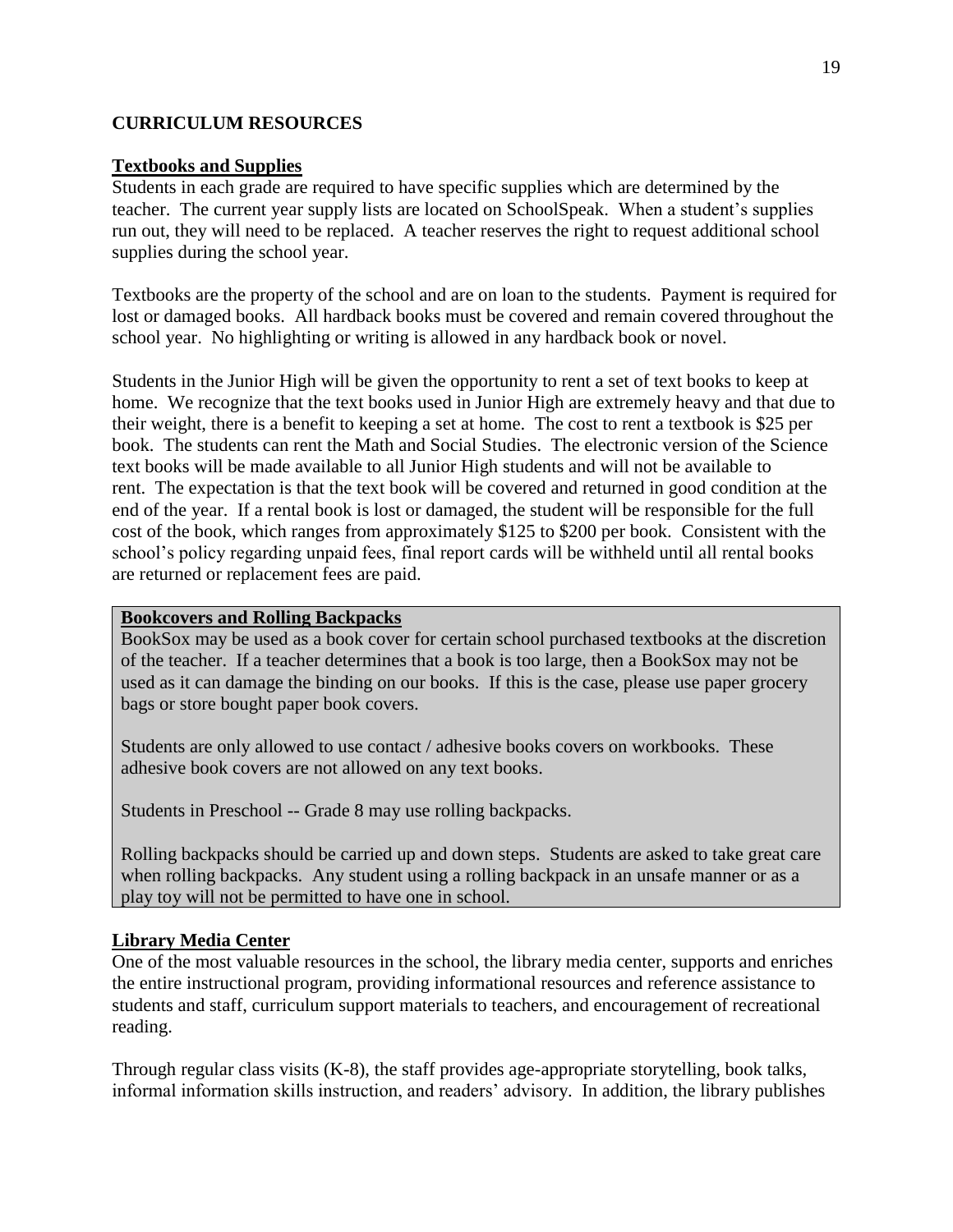summer booklists for each grade level and assists in the coordination of book fairs. Students are encouraged to check out books when classes visit each week. Emphasis is placed on learning to become responsible borrowers. The library print collection includes over 10,000 books, featuring quality children's and young adult literature and reference materials, and circulates more than 17,000 print and non-print items to students and teachers throughout the school year.

The library media center is open Monday through Friday during school hours. At the beginning of each school year, students are provided with information regarding borrowing privileges and other library rules.

### **Technology and Internet Usage**

Students (PreK-8) at St. Andrew Apostle School have the opportunity to utilize computers and peripherals (printers, scanners, Internet, networking systems, etc.) in their various classrooms. In addition to acquiring basic competence in the operating of computers and their peripherals, students also have the opportunity of gaining expertise in age appropriate programs and research methods through the integration of technology with their subject curricula. With the privilege of using the school's technology resources comes the responsibility of using it ethically.

Students shall use all Technology Equipment, including, but not limited to computers, networking systems, Internet, mobile devices, communication devices, cell phones, email, social networking sites, calculators, DVD players, and cameras ("Technology Equipment") with care and respect, whether at school, at home, or elsewhere.

Student Responsibilities When using any Technology Equipment, All Students:

- Shall use all Technology Equipment, including, but not limited to computers, networking systems, Internet, mobile devices, tablets, hosted or cloud-based environments, communication devices, cell phones, email, social networking sites, calculators, DVD players, and cameras ("Technology Equipment") with care and respect, whether at school, at home, or elsewhere.
- Shall not type, send or otherwise use any inappropriate or offensive words, or display, send, or otherwise use inappropriate or offensive images, sounds or messages from or on Technology Equipment. This includes, but is not limited to, creating, publishing, displaying or in any way disseminating any information or files that are abusive, obscene, sexually oriented, threatening, harassing or damaging to another's reputation.
- Shall not violate any local, state or federal laws.
- Shall not engage in cyber-bullying behavior.
- Shall not use the device to capture photos, video, audio or other media involving other students, faculty or staff without explicit permission from the subjects of the media.
- Shall never use the technology in bathrooms or locker rooms.
- Shall not impersonate others or hack or otherwise seek unauthorized access to any restricted information or account.
- Shall immediately report to a teacher or supervising staff member any inappropriate material or misuse of Technology Equipment of which the student becomes aware.
- Shall not engage in any behavior otherwise prohibited by school disciplinary standards.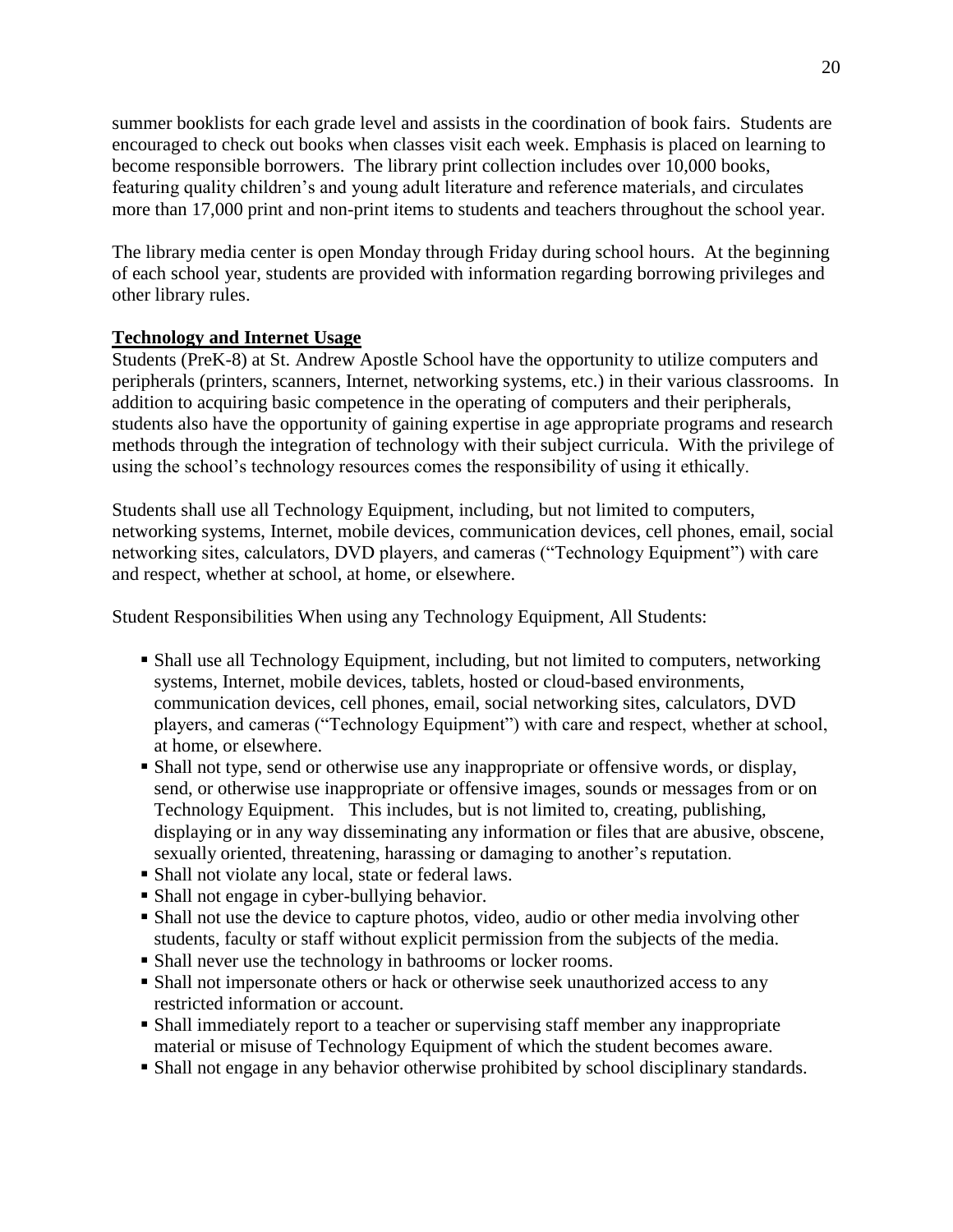Schools may supply students with Technology Equipment owned or leased by the school for instructional use. Schools may also permit students to use their own Technology Equipment during class as directed by their teachers as part of a "BYOD" (Bring Your Own Device) initiative. When using Technology Equipment supplied by the School, or Technology Equipment permitted under a BYOD initiative, all students:

- Shall not reconfigure any school hardware, software, or network settings.
- When on school grounds, shall access only school-supplied WiFi or other networks provided by the school. Under no circumstances may students use Technology Equipment to access the Internet through 3G or 4G connections or any other means not specifically provided by the school.
- Shall not attempt to bypass or otherwise evade any content filters or security measures in place on the Technology Equipment.
- Shall not intentionally receive or send any viruses, worms, Trojan Horses, or any other kind of malware.
- Shall not install, download, upload, or otherwise transfer any software, files, or other data onto Technology Equipment supplied by the school without first obtaining the teacher's permission.
- Shall not use any school Technology Equipment to create, store, transfer or use software or electronic content in a manner which violates the rights of the holder of copyright in the software or the content; and shall not plagiarize works found on the Internet or elsewhere.
- Shall only use the Internet for school-related projects and shall visit only the sites assigned by the teacher.
- Shall not take photographs or record audio or video unless as directed by the teacher for instructional purposes.
- Shall be solely responsible for the physical security and care of their Technology Equipment. The school does not assume responsibility for damages, lost or stolen devices.
- Shall ensure that their Technology Equipment is fully charged at the beginning of the school day.
- Shall promptly comply with a teacher's request to shut down, close, put away, or hand over any Technology Equipment.
- Shall not play any games on Technology Equipment except as directed by the student's teacher for instructional use.
- Shall not give out, post, or otherwise distribute personal information such as social security numbers, birthdays, credit card or bank account information, photographs, home addresses, telephone numbers, parents' work addresses or telephone numbers or the name and location of the school.

All students understand and acknowledge:

- Student use of cell phones, tablets, laptops, and any other portable electronic devices during school hours is strictly prohibited, except in the case of a medical emergency or as otherwise directed by the student's teacher for instructional use.
- Schools may require that Technology Equipment used in a BYOD program must meet certain compatibility requirements, use certain security measures, and include certain hardware, software, or applications, which may include applications that grant the school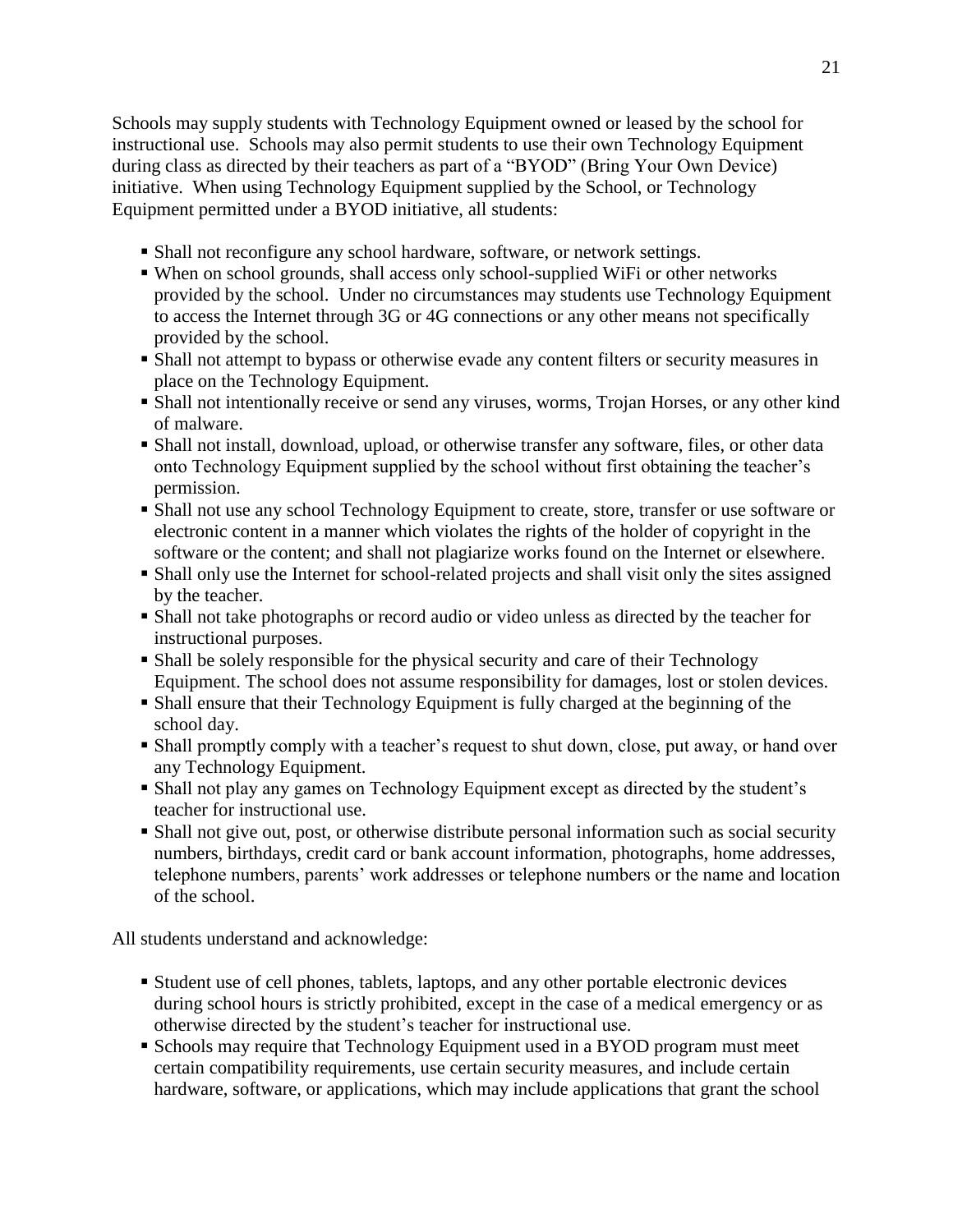control over the content on the Technology Equipment.

- Use of equipment is a privilege, not a right. As such, any violation of this policy may result in permanent revocation of their technology privileges and other disciplinary action may be taken in the sole discretion of the principal.
- Use of all Technology Equipment may be monitored. There is no expectation of privacy for any information stored on any Technology Equipment used on school grounds, including any information or files stored in students' personal accounts (such as social media or file sharing accounts) that are accessible via such Technology Equipment. The school reserves the right to access a student's computer files or any other Technology Equipment when required for the maintenance of the school's Technology Equipment, in emergencies, in the course of investigation of possible wrongdoing or a disciplinary infraction, or at the discretion of the principal. If a student refuses to grant the school full access to his or her Technology Equipment for such a purpose – for instance, by withholding a password – the school may treat that refusal as an admission of wrongdoing.

Parent/Guardian Acknowledgement:

- Parent/guardian shall be responsible for reading and reviewing the terms listed above with their child.
- **Parent/guardian shall be responsible for any damages, claims and expenses resulting from** their child's use of the school's Technology Equipment.
- Parent/guardian shall be responsible for damages, claims (including theft) and expenses of all personally owned Technology Equipment used in any BYOD program.
- Parent/guardian acknowledges that any failure to honor the terms of this agreement may result in disciplinary action determined at the discretion of the Principal, any or all of the student's technology privileges being revoked, and/or the reporting of such infraction to appropriate authorities.
- Parent/guardian acknowledges that violation of any provision of this policy may result in confiscation of the equipment until retrieved by such parent/guardian.

Parent/Guardian acknowledges that they have read and reviewed the terms of acceptable technology use with the student listed above, and both parent and student understand and agree to abide by those terms. Parents/guardians and students are required to carefully review and sign the school's "Acceptable Use Guidelines and Computer and Internet Use Agreement" (located in the Forms section of the school's website and on SchoolSpeak) during the first week of each school year. This document is to inform them not only of the responsibilities, but also of the sanctions which result from their violation.

## **Field Trips**

Throughout the school year, field trips are planned to complement classroom instruction. Participation is strongly encouraged as these trips correspond to the curriculum. Field trips are privileges. A student may be denied participation if he/she fails to meet academic or behavioral requirements. Students on field trips remain subject to all school rules and regulations.

A field trip form including a medical release form must be completed and signed by a parent or guardian. Students must return these forms, with any required fee, to the school by the date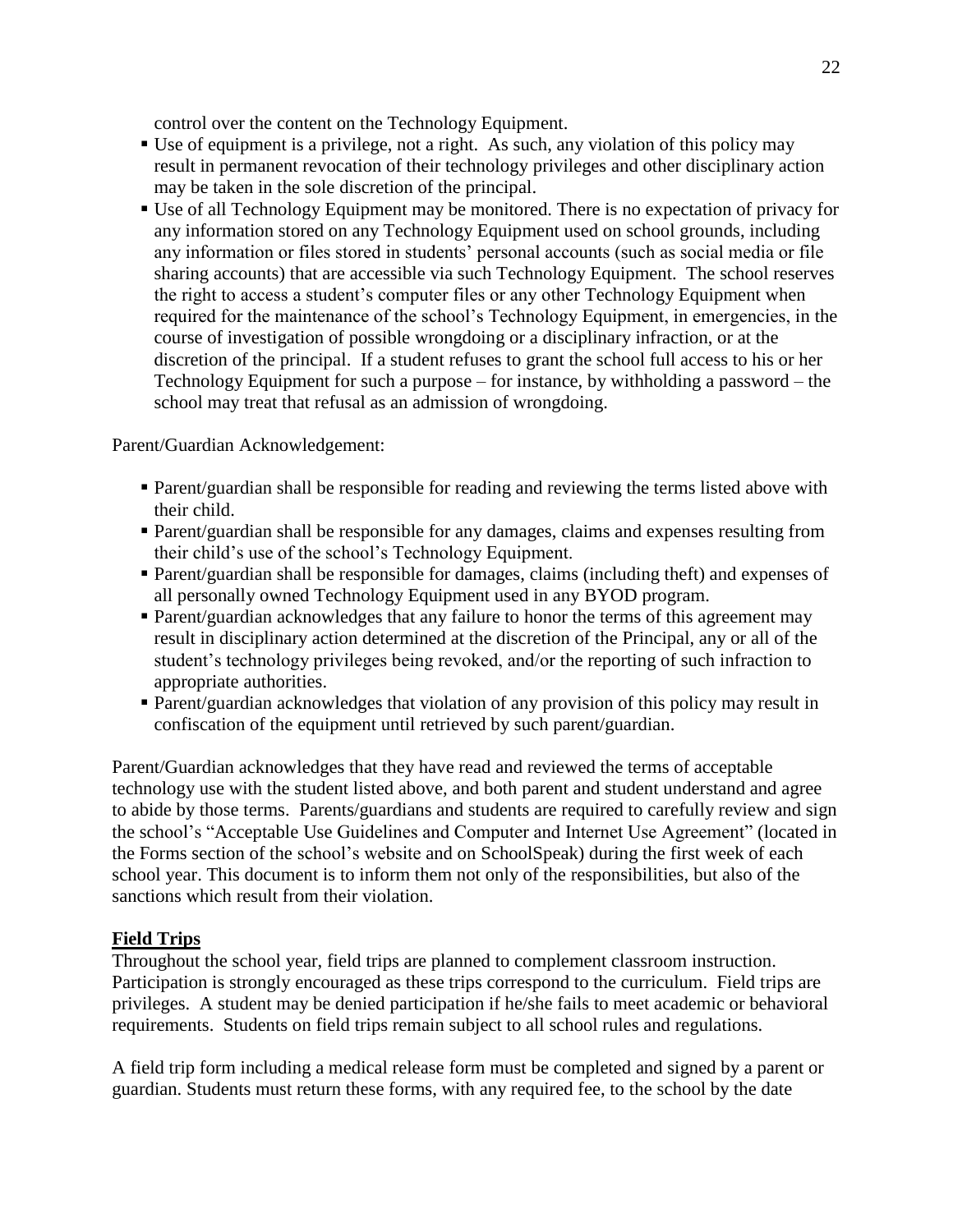stated on the form to be able to participate in the activity. The office accepts only checks made payable to St. Andrew Apostle to cover the cost of the trip. The cost of the trip is budgeted on full participation; therefore, if a student is absent on the day of the activity, money is not refunded. Students who fail to submit a proper field trip permission form will not be allowed to participate in the field trip. Faxed permission forms will be accepted. Telephone calls will not be accepted in lieu of written permission.

## **DAILY PROCEDURES**

#### **Schedule**

The school day for Pre-K-8 begins when the morning bell rings at 7:55 AM and concludes at 3:00 PM. Half-day schedule is 7:55 AM until noon. The half-day Pre-school and Pre-K program will end at 11:30 AM.

#### **Alternative Schedule**

St. Andrew Apostle School follows Montgomery County Public Schools for closings, delays and early dismissals due to inclement weather or other situations. If Montgomery County Public Schools are closed incidentally during an inclement weather day, any weather-related closings, delays and early dismissal announcement will be according to the Archdiocese of Washington. These will be announced on the area radio and television stations. Please listen for this information and have an emergency plan in place. We will not send out a separate announcement.

For up-to-date information on closings, delays and early dismissals, please call 301-649-3555, ext. 123. Parents/guardians are requested NOT to call the school office or rectory for this information, as staff will be focused on the actions related to the alternative schedule.

If Montgomery County Schools call for a two-hour delay on a regular day of school, the morning bell will ring at 10:00 AM. Before care will open at 9:00 AM, and there will be no school for Foundation Preschool or morning Pre-Kindergarten students. If a delay occurs on an already scheduled half-day, classes will be cancelled for the day.

If Montgomery County Schools call for an early dismissal, St. Andrew's will follow the early dismissal exactly. Aftercare will close one hour after school closes and all evening activities and clubs will be cancelled.

#### **Morning Arrival**

*St. Andrew Apostle Early Learning Center* operates 7:00 AM – 6:00 PM, Monday – Friday. The rear parking lot is reserved for families of Early Learning Center children and for parishioners who need to access the handicapped entrance for 8:30AM mass.

Morning arrival for Preschool-Grade 8 is a very busy time in the St. Andrew Apostle School main parking lot with scores of cars entering to drop off students, and then exiting. **The school administration's primary concern is for the safety of all children, parents, faculty and staff.** It is also important to have procedures that allow cars to enter and exit the property as quickly as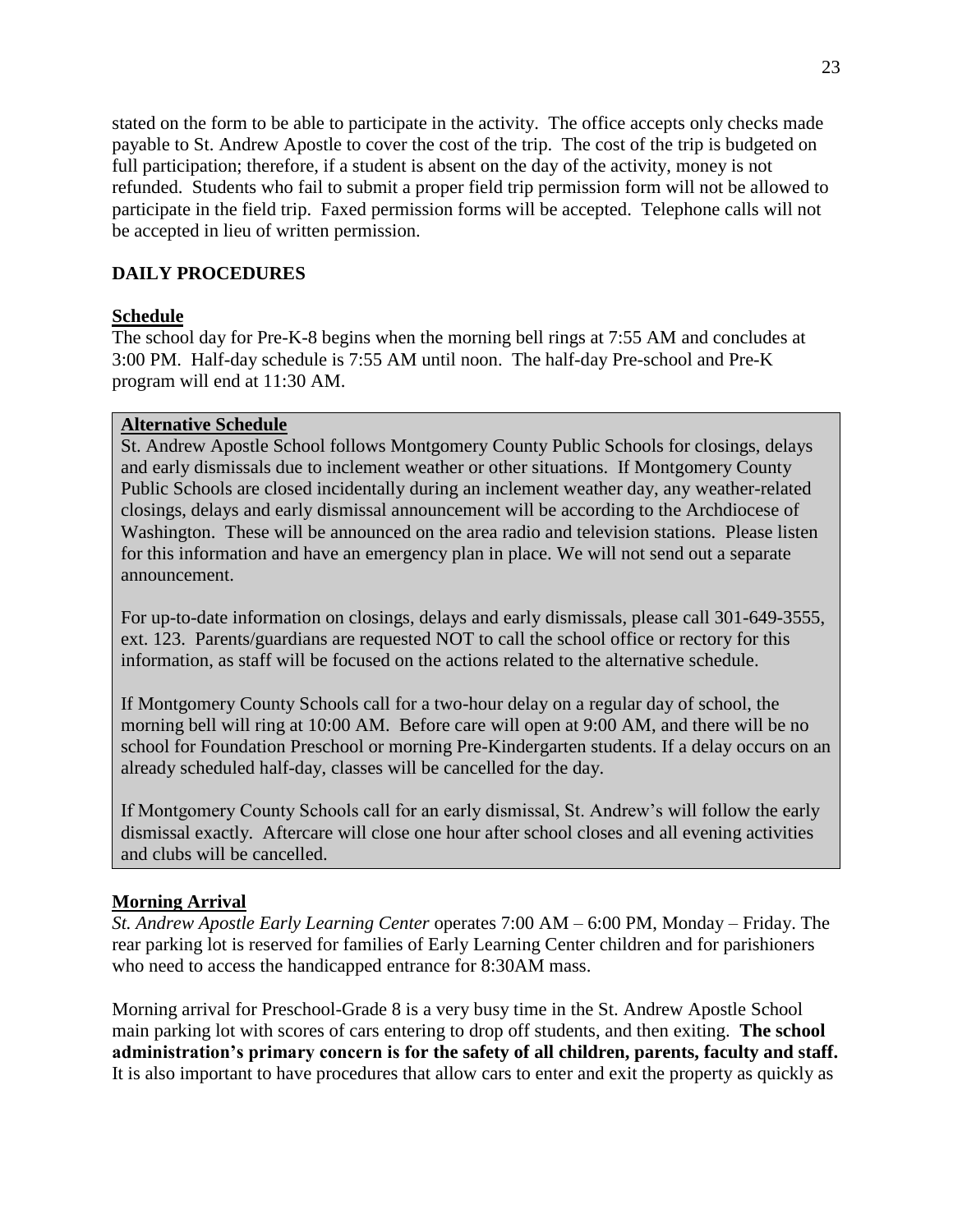possible to ensure that students arrive at school on time, and that the school arrival cars do not cause delayed, excess traffic on Kemp Mill Road.

Parents/guardians and others who drive children to St. Andrew Apostle School are expected to cooperate with the following procedures developed to insure the safety of our students.

Morning arrival begins at 7:35 AM. Students may not be left on the premises before that time unless they are attending Morning Care, as there will be no supervision. From 7:35 AM until the morning bell rings at 7:55 AM, parent volunteers**,** teachers and patrols will supervise morning arrival time. Students will assemble with their class in the multi-purpose room.

Please refer to "Attachment 2: Morning Arrival" for a diagram of the areas mentioned in the following procedures. To get as many cars as possible on the lot at one time, **please drive your car up to the very last cone**. If yours is the first car in the line, **do not stop** in front of the junior high doors or just past the school building. This delays the number of cars that can enter the property. Once your car line stops, **please have children exit your car on the passenger side only (Note: If your child cannot exit on the passenger side due to car seats, then you will need to park your car in the lower lot and walk your child in)**. Please turn on your flashers if your child needs assistance getting out of the car and parent volunteers, teachers and patrols will assist your children out of the car. Please make sure children are ready to exit. It is not time to be putting on coats or packing backpacks. All students must exit your car at this time. If a parent/guardian must enter the school building, please drop the children off in your car line, and then park and enter the school at the new main entrance. All cars must enter the parking lot at arrival. **Please do not park on Kemp Mill Road and walk students onto the parking lot.** Not only is this not safe, but it takes a lane of traffic away from Kemp Mill Road and causes backups.

No one (adult, student, faculty, staff) is permitted to walk through the cones that are placed on the parking lot. Please cross at the front of the car line at the direction of the adult on duty. Crossing will only be allowed once the first car in the car line stops for the children to exit the car. Again, this is a safety issue and helps to keep the line of cars moving.

**Any student entering the building after 7:55 AM must enter with a parent/guardian through the school's new main entrance and report to the office before entering his/her classroom.** If a parent/guardian needs to enter the school, please enter and exit only through the new main entrance and report to the school office.

#### **Additional rules:**

- Cars may not back up without a teacher's direction.
- Cellular phones may not be used while driving on school property.
- No pets are allowed on the parking lot during arrival.
- Eating is not permitted at arrival.
- Students are expected to follow uniform guidelines at arrival.
- Children are not to run or play on the black top or field during morning arrival.
- Drive slowly and cautiously remember, your child goes to school here!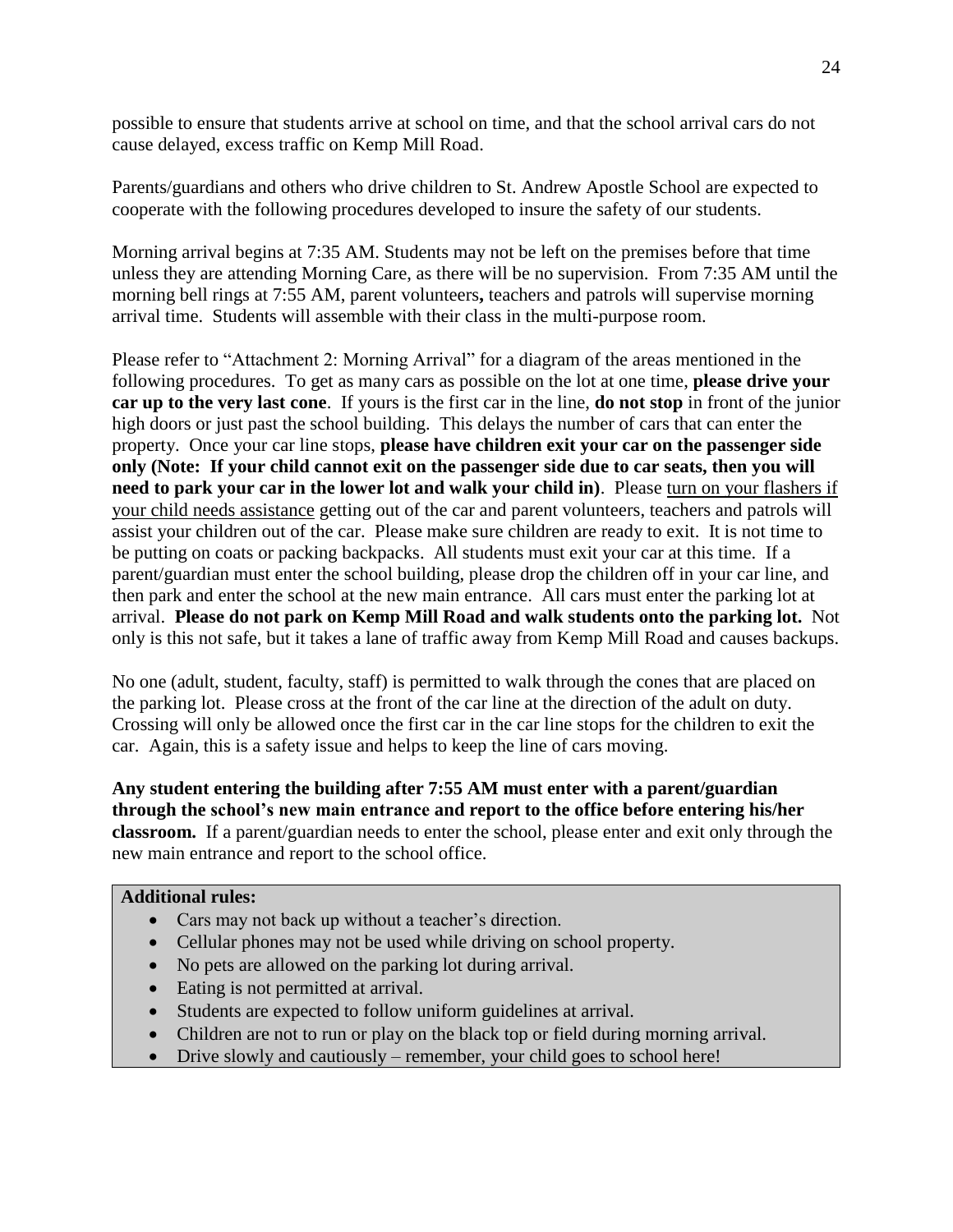**Afternoon Dismissal** (Please refer to "Attachment 3: Afternoon Dismissal" for a diagram of the designated areas).

Due to security and supervision concerns, students and/or parents are requested not to enter the classrooms after dismissal unless given permission by the teacher or main office administrative personnel.

Parents and others who pick-up children from St. Andrew Apostle School are expected to cooperate in the following procedures developed to insure the safety of our students.

- Cars may not back up without a teacher's direction.
- Cellular phones may not be used while driving on school property.
- No pets are allowed on the parking lot during dismissal.
- Eating is not permitted at dismissal.
- Students are expected to follow uniform guidelines at dismissal.

## **CARDINAL RULE: If cars are moving, students and adults do not. If students and adults are moving, cars do not.**

- 1. Drivers enter from Kemp Mill Road.
- 2. Drivers who will be exiting RIGHT onto Arcola Avenue, proceed directly to the Lower parking lot and park. Wait to be dismissed by the teacher on duty.
- 3. All other drivers enter lanes beginning with lane 1 (closest to the wall), filling each lane completely before beginning a new lane.
- 4. Engines must be turned off. Drivers wait with cars.
- 5. Students must remain in line with their classes until they have been dismissed.
- 6. When the entrance to the parking lanes are blocked, no cars will be permitted to enter until directed to do so by the teacher on duty. Cars waiting to enter the lot may pull around the circle to wait until directed to proceed.
- 7. Children cross the parking lot and remain in the cars until dismissed by the teacher on duty.
- 8. All vehicles remain in place until directed to move by the teacher on duty.
- 9. Any vehicle still waiting for students after cars have begun exiting will move over to the Lower parking lot and wait until students are able to cross the lot safely.
- 10. After all lanes are emptied the procedure will be repeated.

All cars must enter the school property. Students with or without an adult may not "walk-off" the property to a parked car on an adjacent street.

In order to assure an orderly and safe dismissal time, parents are asked to park in the lower lot if they plan to take their children to use the playground equipment on McArdle Field. Dismissed students with parent supervision are permitted to use this playground equipment from 3:00 PM to 3:20 PM on full days and  $12:00 - 12:20$  on half days. After these times, the playground equipment is reserved solely for the day care children. Therefore, dismissed students may not use the playground equipment between the hours of 3:20 PM – 6:00 PM on full days, and 12:20 – 4:00 PM on half days. The Early Learning Center playground is off limits from 7:00 AM to 6:00 PM on all days that the Early Learning Center is open.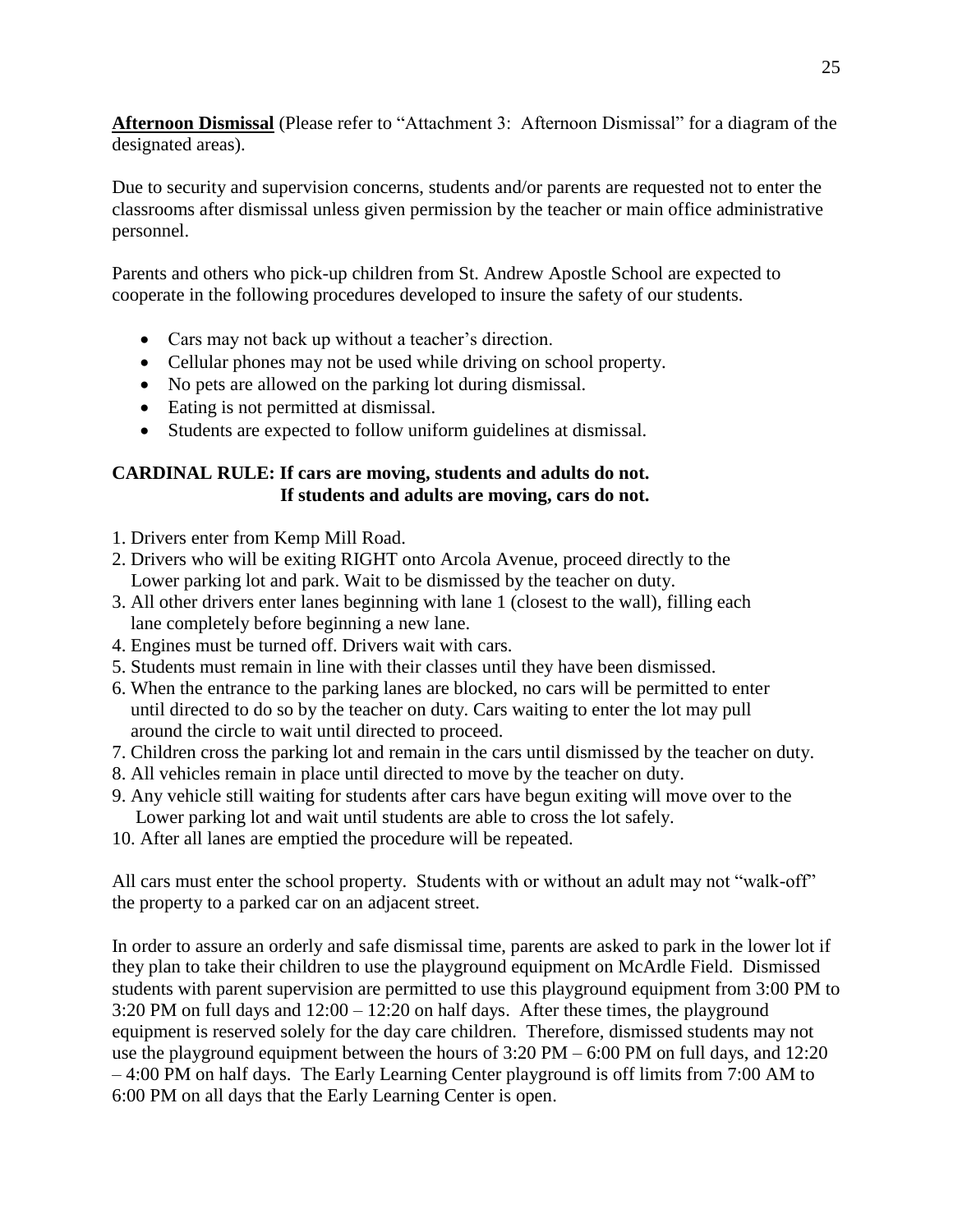### **Dismissal – Late Pick Up Fees**

Students who have not been picked up 20 minutes after the end of their school day will be brought to the school office. A late pick-up fee of \$15.00 will be charged to parents/guardians who are late picking up their child after Pre-school - Grades 8.

After 30 minutes past the scheduled end of the school day, an additional \$2.00 is charged for every five minutes until the parents/guardians pick up their child. On days that the day care is not open, late pick-up fees will double. Please refer to the school calendar for these dates.

ON THOSE DAYS WHEN THERE IS NO DAYCARE (see School Year Calendar for specific dates) THE LATE PICK UP FEES WILL DOUBLE.

Emergency situations often occur that prevent a parent from picking up their child(ren) on time. Please call the school office if you know you will be late to pick up your child. This information will ease your child's anxiety and will give the staff early notification that your child will be in the office after the class ends. Late pick-up fees will not be charged for emergency situations. However, the emergency situation waiver is just that – for that rare occasion when a parent is unable to arrive on time.

### **Walkers**

Students who walk home from school must have a permission form on file in the office. Students who walk may be kept at school until alternative pick-up arrangements have been made if circumstances warrant. If a student who does not normally walk is doing so on a particular day, please send a note to the office on that day.

Students will exit the building at dismissal time. Streets adjacent to the parish property are not to be used for picking up students at dismissal time.

## **Attendance**

The state of Maryland provides law for the compulsory attendance by all students between the ages of five and sixteen years. The responsibility for compliance with the law belongs to the parents/guardians, but the school is obligated to keep an accurate record of daily attendance for each student (Archdiocese of Washington, Policy 5112).

#### **Tardiness**

It is imperative that students arrive at school on time. Students may arrive at school in the morning beginning at 7:35 AM. Any student entering after 7:55 AM **must enter with a parent or guardian through the school's new main entrance and report for a late slip before entering his/her classroom.** Tardy students disrupt the classroom morning schedule as they get ready for class, tardy students miss morning announcements, and they often miss valuable instruction time. Because persistent tardiness is incompatible with the mission of the school, a parent conference with the principal will be required if a student is repeatedly late for school.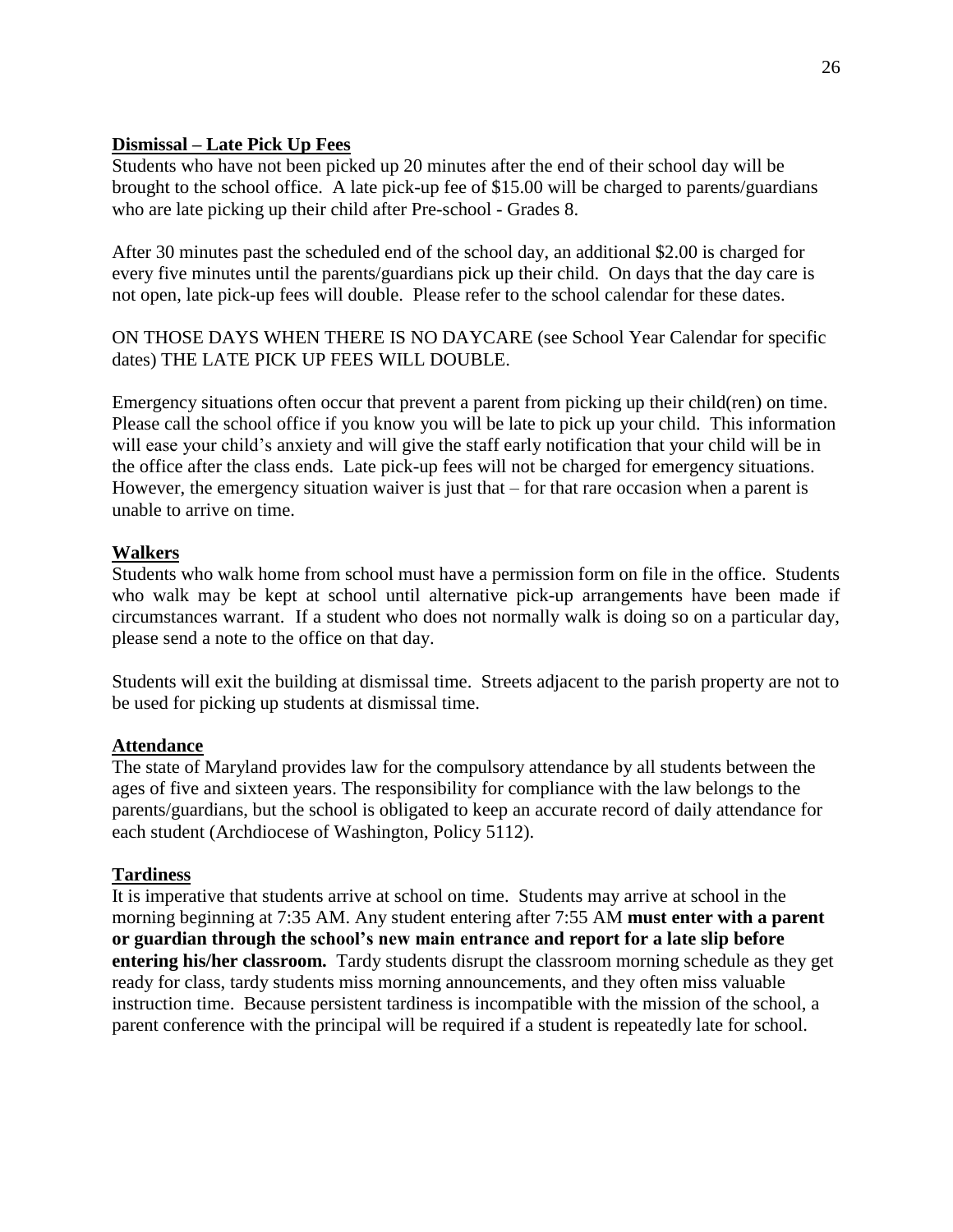#### **Absence**

In case of an excused absence, the parents/guardians of the student must email the homeroom teacher and the office (standrew20902@standrewapostle.org) each day that the student is out indicating the reason for the absence (i.e., illness, shadow day, etc.) If the school does not receive proper written communication regarding the absence within two days of returning to school, or if the school has reason to suspect the validity of the excuse, the principal may investigate the situation and take appropriate action (Archdiocese of Washington, Policy 5112).

Students are responsible for completion of all the assignments missed during their absence. All parents/guardians should refer to the Homework section of SchoolSpeak for homework assignments.

If students are absent for only one day and that is a day on which a quiz/test is given, or an assignment is due, they will be expected to take the quiz/test or submit the assignment on the day they return. If a student returns to school on the date a test is to be given, or an assignment is due, having been present when the test or project was assigned, he/she will be expected to be prepared.

Parents/guardians in the *elementary grades* should work directly with the student's teacher to coordinate obtaining missed assignments for an absent student, however, parents/guardians are asked not to disturb the teacher during the school day in order to obtain these assignments.

Parents/guardians in *third*, *fourth and fifth grades* should coordinate with the student's homeroom teacher in order to obtain missed assignments for an absent student, however, parents/guardians are asked not to disturb the teacher during the school day in order to obtain these assignments.

Parents/guardians in the *junior high grades* should coordinate directly with the main office in order to obtain missed assignments for an absent student.

Although it is very difficult for a teacher to assign materials in advance as class pace varies with each lesson, in the unusual circumstance that a child has an extended absence, teachers will work with parents to provide anticipated missed assignments during the absence. Any assignments not provided prior to the extended absence will be issued upon the return of the student. If it is necessary for a student to be absent for an extended time, Montgomery County Department of Special Needs may provide a tutor.

The following are valid reasons for excused absences from school (if properly documented by the student's parent or guardian upon the student's return to school):

- *1. Illness of the student (after three days of illness, student must provide medical documentation that indicates that the student is able to return to school);*
- *2. Death in the student's immediate family;*
- *3. Necessity for a student to attend a judicial proceeding;*
- *4. Lawful suspension or exclusion from school by chief administrative officer.*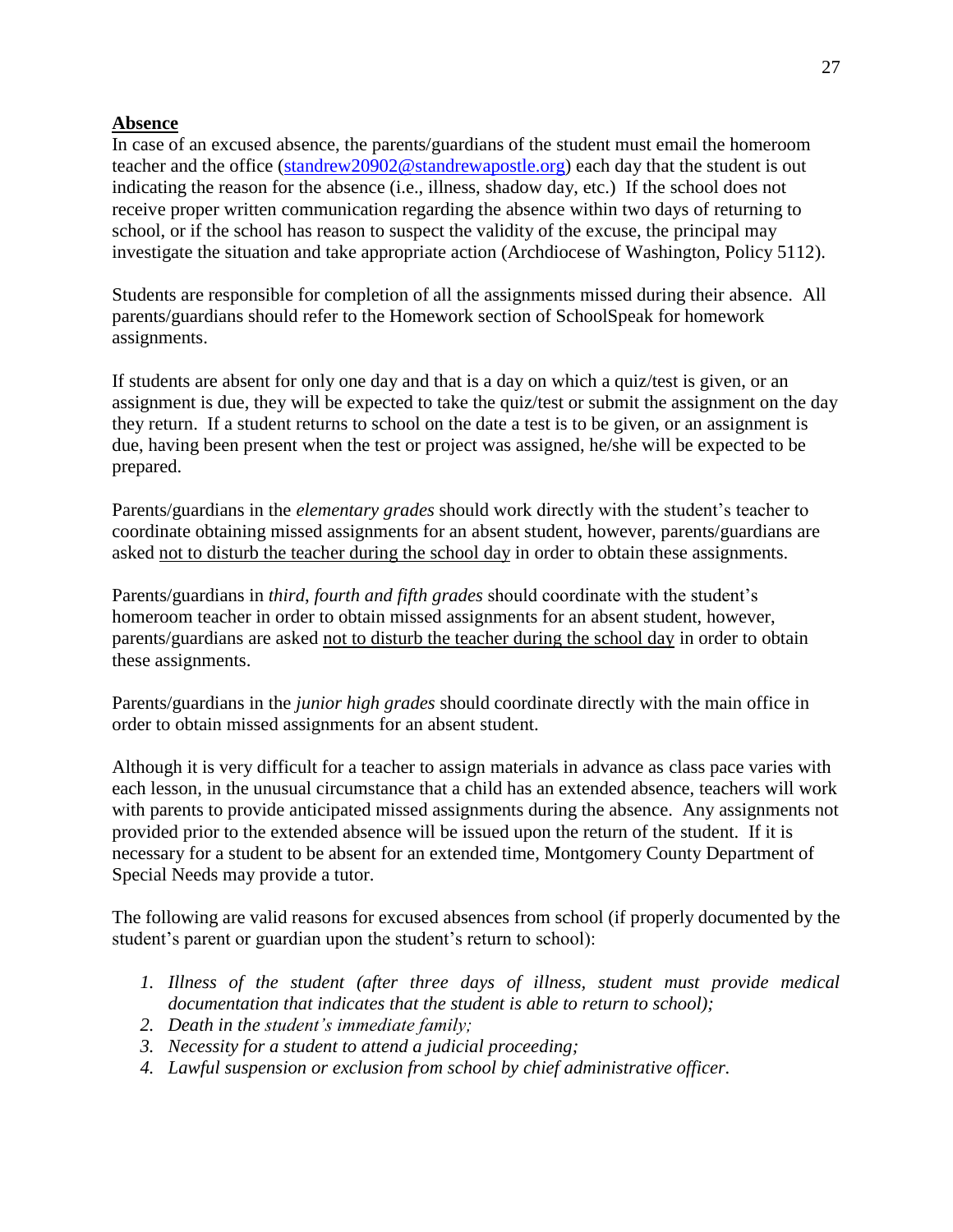- *5. Temporary closing of facilities or suspension of classes due to severe weather, official activities, holidays, malfunctioning equipment, unsafe or unsanitary conditions, or other conditions requiring closing or suspension of classes; and*
- *6. Other absence(s) approved in advance by the principal upon the written request of a parent or guardian. Sufficient notice should be given to the school in order to provide expected student work to be completed while absent. Failure to provide sufficient time may result in an unexcused absence.*

Any absence that does not fall into one of the above categories, or is not properly documented by the student's parent/guardian, is an unexcused absence.

## **Unavoidable Early Dismissal**

Parents/guardians are encouraged to schedule appointments at times other than during the school day. When this is not possible, requests for a student to be released early should be made in writing to the homeroom teacher. The parents/guardians must enter only through the school's new main entrance and report to the office to sign the early dismissal form. Should the need for an early dismissal occur on the day of the dismissal, parents /guardians are requested to call the office before noon to request an early dismissal / to inform a student of a change in pick-up or after school plans.

### **Family Trips**

Parents/guardians are strongly encouraged to plan trips during school vacation. Absences during the academic year impede learning and progress. When a necessary trip causes the student to miss class, the principal and individual teachers must be notified in writing. If necessary, the principal and teachers may discuss the student's progress with the parents/guardians to advise them of the effect such an absence may have on the student's schoolwork. Please keep in mind that absences and tardiness are detrimental to academic progress and high school acceptance.

Although it is very difficult for a teacher to assign materials in advance as class pace varies with each lesson, in the unusual circumstance that a child has an extended absence, teachers will work with parents to provide anticipated missed assignments during the absence. Any assignments not provided prior to the extended absence will be issued upon the return of the student.

#### **"Shadowing" for 8th graders**

Eighth grade students are encouraged to spend a day at the high school they are considering attending. Students are permitted **four** excused absences to "shadow" at the high schools of their choice. Since eighth is such a critical year, we strongly encourage that you schedule high school shadow visits on days where St. Andrew's is not holding school or on half days. Students are required to make up missed work and should proactively talk with their teachers to do so.

#### **Classroom Visitation**

Opportunities to visit the classroom are at the invitation and discretion of the teacher. Open House for classrooms is held for parents/guardians and guests during Catholic Schools Week. *Impromptu visits to the Preschool – Grade 8 classrooms for any reason are not permitted.* Parents/guardians needing to contact a child or teacher must do so through the school office. See the School Security/Visitors policy under the Safety section of this handbook.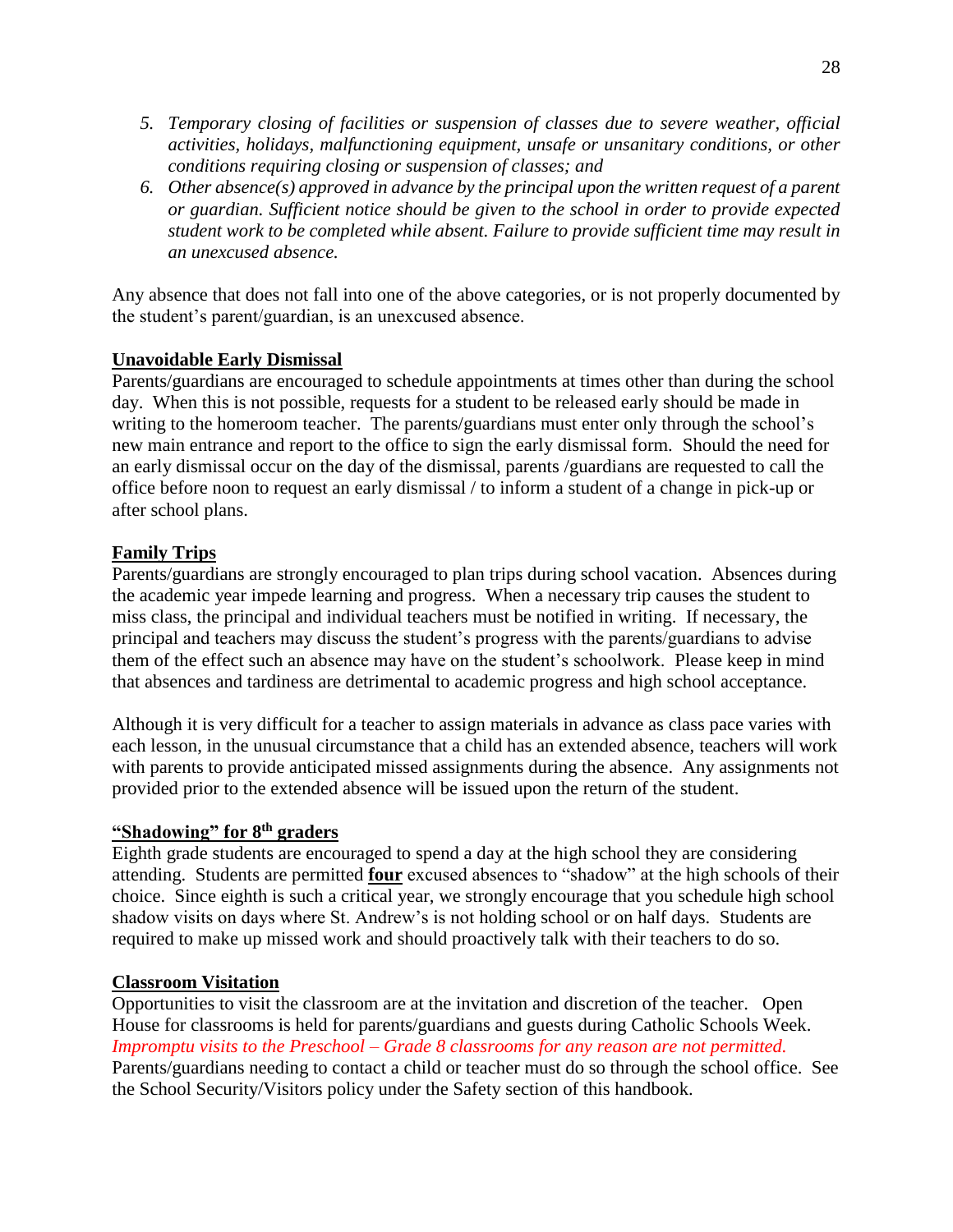### **Forgotten Items**

We continually strive to reinforce responsible behavior by our students. However, we realize that items do inadvertently get left behind. Upon coordinating with the appropriate teacher, students may be given permission to report to the office to call parents to ask them to drop off forgotten materials. Parents may not enter a classroom to drop off assignments or materials for students during the school day. This is a source of great disruption in the classroom. Parents must drop off all items with administrative personnel in the front office and the items will be routed to the appropriate students.

Parents are encouraged to place forgotten lunches, with the name written clearly on the lunch container, in the lunch bin located outside the multi-purpose room.

Due to security and supervision concerns, we ask that students and/or parents do not enter the classrooms after dismissal to pick up forgotten items unless permission is obtained from the teacher or administrative personnel in the main office.

### **Lost and Found**

The "Lost and Found" storage area is located outside the multi-purpose room. Unclaimed items will be donated to charity on a monthly basis. Please assist the school staff and write your child's name on clothing and personal belongings.

#### **Food at School**

Parents/guardians are asked to consider when preparing their child's lunch and snacks that a number of students in the school have life threatening allergies to peanuts and tree nuts. We request that parents/guardians support the faculty's effort in maintaining a safe environment for all students as they strive to keep the school peanut and tree nut free.

Any food sent in to share with other students must contain all original ingredient labels. Please give these items to your child's teacher for distribution. Food sent in to share without original ingredient labels **will not** be served to the students.

In addition, please instruct your child to not share their food with other students unless a teacher gives approval to do so. Refer to Appendix for *Guidelines for Managing Food Allergies,* 

## **Lunch**

Students grades Pre-K - 8 have lunch in the multi-purpose room. Students in the Early Learning Center to Pre-School have lunch in their classrooms. Please see the "*Food at School*" regarding Food Allergies.

Milk, which may be purchased at the beginning of the school year, is distributed each day.

All lunch boxes should be marked on the outside with the student's name. If parents/guardians bring a forgotten lunch to school, please enter and exit only through the school's new main entrance. Place the lunch box in the bin provided outside the multi-purpose room. Fast food or restaurant style food **may not** be delivered.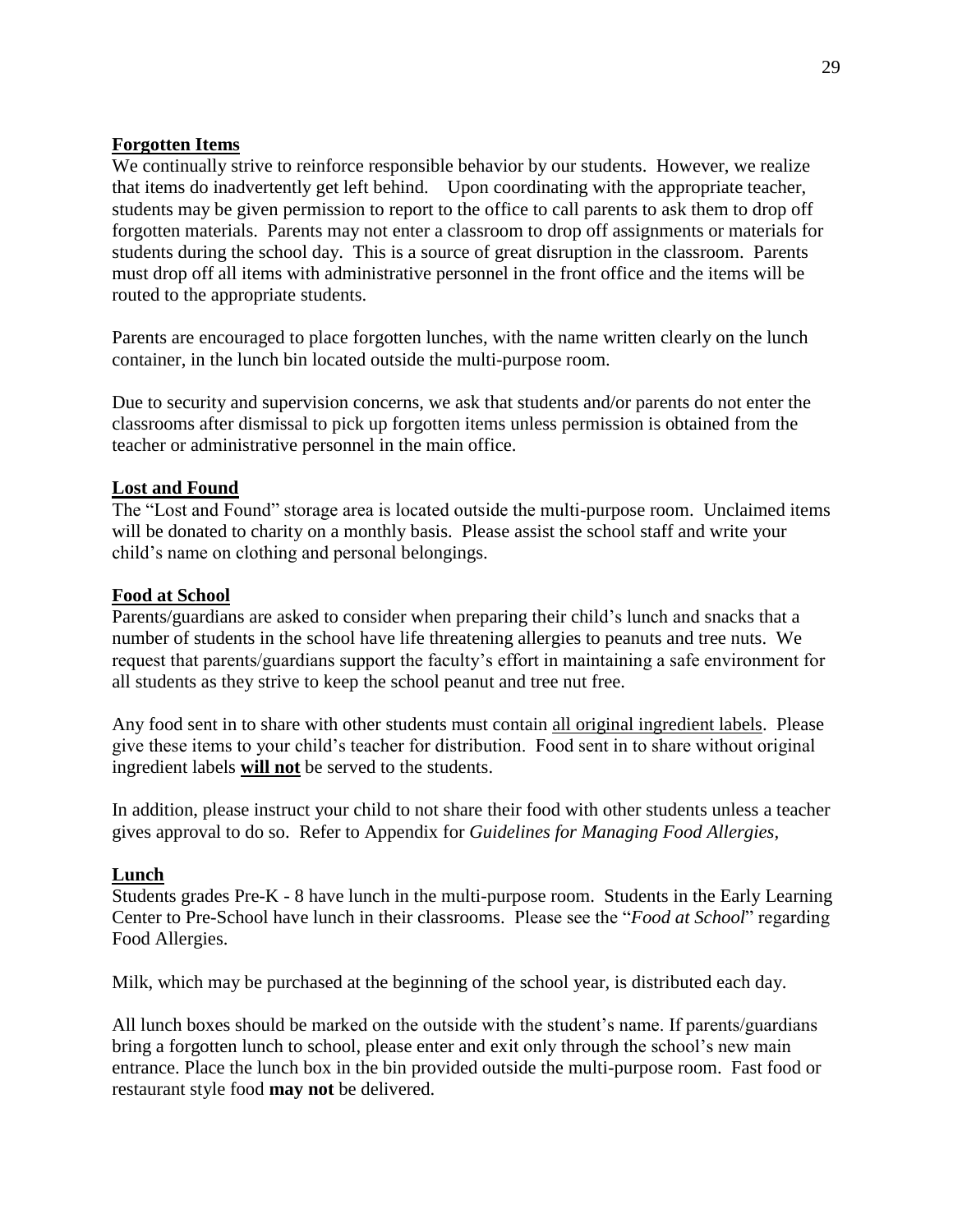- Students with a bag lunch should bring condiments, napkins and utensils, as needed. Lunch room supplies are only provided as part of the hot lunch program.
- Students may not bring glass containers or cans of soda to school.
- Food must not be placed directly on the table.
- Students must display proper table manners.
- Students must behave appropriately while in the lunch room.
- Students are responsible for cleaning the table, chair and floor area around their eating area.
- Students may not use the microwave, refrigerator or freezer. No exceptions.

## **Snacks/Candy/Gum**

When providing snacks for the entire class, unless otherwise directed by the teacher, please only send items that are single 'self-serve' portions. Do not send in items that need refrigeration or freezing, as the refrigerators and freezers are not available for student use. (Note: The only exception will be for ice cream and ice-flavor pops / popsicles that have been preapproved by the teacher.)

We suggest that parent/guardians choose nutritious snack options as this will help promote a healthier learning environment for our students.

Students and/or parents/guardians must make prior arrangements with the teacher if a special snack or treat is provided for the entire class. Please see the "Food at School" regarding Food Allergies.

Chewing gum is not permitted at any time on school property. Since this includes "Blow Pops", please do not send them in as a treat.

School faculty and staff may at their discretion provide candy to the students. The candy is to be eaten at home and / or off campus and not during school or after care hours. Teachers will be cognizant of food allergies in their classrooms supporting the faculty's effort in maintaining a safe environment for all students.

## **Birthdays / Parties**

Student birthdays are observed in various ways according to grade level. We know many parents like to celebrate birthdays and other occasions with special treats. We strongly encourage parents to celebrate with non-food items such as crafts, stickers, pencils, themed erasers, key chains or other trinkets, rather than food. If you still choose to send in food, please consider sending in healthy food options. This will help promote a healthier learning environment for our students.

**Students and/or parents who choose to send in food must make prior arrangements with the teacher if a special treat is provided for the class**. Please coordinate with the teacher in advance as the teacher needs written approval from a parent/guardian to serve your snack / treat to a student with food allergies or other needs. Please see "Food at School" regarding Food Allergies.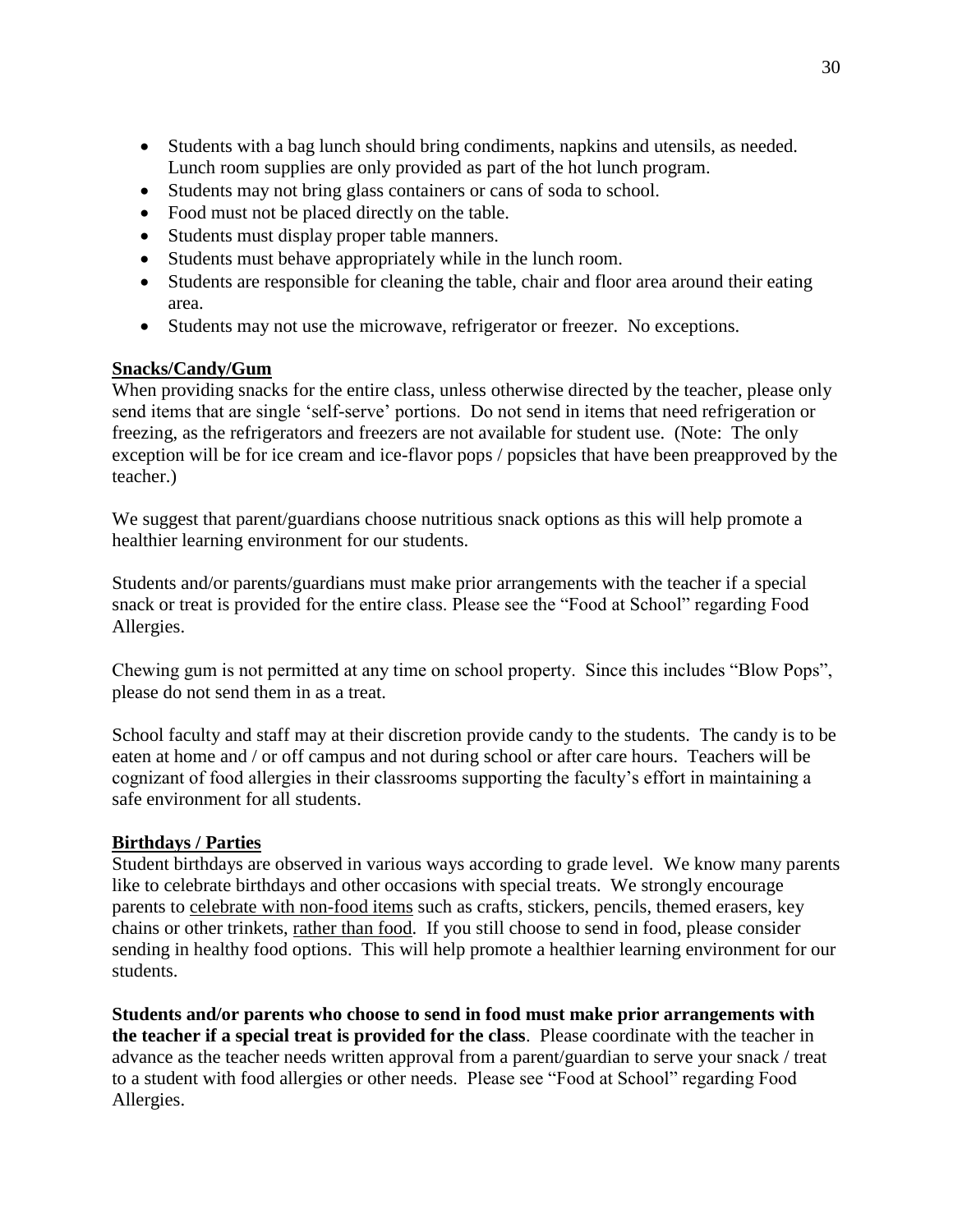In the interest of classroom management, the teacher must approve all parties, celebrations and the arrangements for them (i.e., type of special treat and timing of the celebration.) If prior approval has not been obtained, the teacher reserves the right to reschedule the celebration and/or not serve the treat.

The room parents usually coordinate class parties and the treats to be offered at these events. Parties held outside of school are solely the responsibility of the parents/guardians. Invitations may be distributed during the school day **only** if they include every student (i.e., all the girls and/or boys).

## **Recess**

Recess is a privilege available to students who adhere to the following instructions:

Conduct:

- Students must line-up and walk into the building in an orderly manner**.**
- Courtesy and cooperation must be given to recess supervisors. Uncooperative behavior shall be brought to the attention of the principal.
- Maul ball, "chicken fights", touch or tackle football, keep away, or any other rough games are not allowed.
- Four square, relay games, etc. are permitted on the black top only.
- The black top area is not to be used for soccer, kickball etc.

Off Limits:

- No one is allowed near the classroom windows.
- No one is allowed on grassy areas other than the front part of the field.
- No one is allowed near the woods, on the rectory lawn, on the hilly areas near the end of the primary wing, or on the library side of the school.
- Students must not remain in, or return to the building during recess. If there is an emergency, the student will be sent in with a buddy.

## **Indoor Recess**

The following applies to all students:

- Activities are limited to quiet desk games (i.e., cards, Scrabble, chess, checkers etc.).
- Students must choose a quiet game and remain seated.
- Students are not to leave the classroom except in the case of an emergency after informing the adult on duty.
- Ball games, throwing objects, and running are not permitted.
- The school is not responsible for any personal property that is brought from home.

## **Extra-Curricular Activities**

In cooperation with the parish, during the academic year, St. Andrew Apostle School offers a variety of activities for the student's growth and enjoyment. All students are encouraged to participate. Some activities require a fee. Extra-Curricular activities take place after the end of the school day. Parents are to wait outside the Junior High doors for dismissal from activities.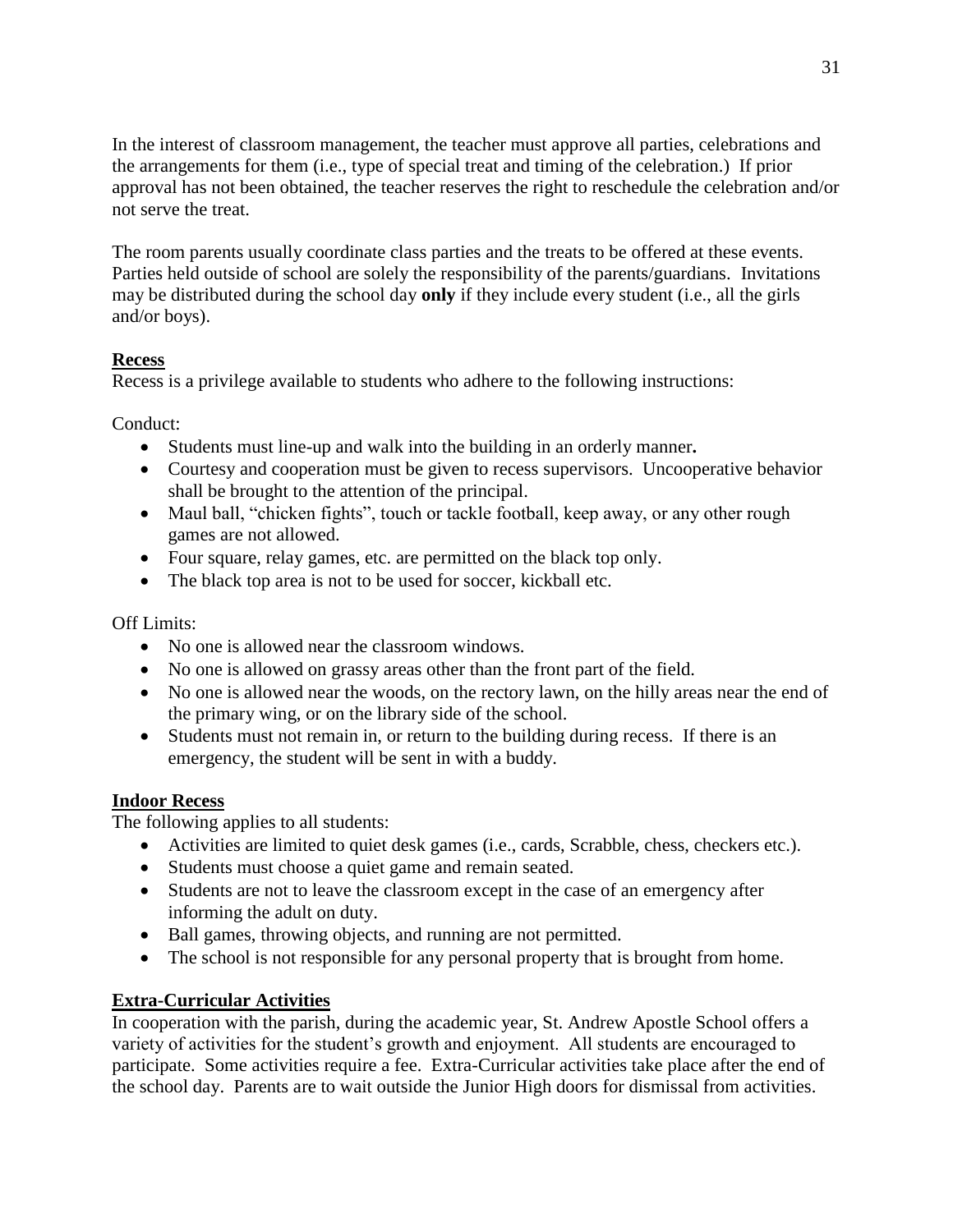Due to safety and supervision concerns, siblings or carpools may not wait in the school building during after-school activities.

Activities may include but are not limited to:

|          |                      | Student Council Homework Help Enrichment classes | C.Y.O. | Drama Club  |
|----------|----------------------|--------------------------------------------------|--------|-------------|
| Yearbook | Choir.               | Altar Servers                                    | Karate | <b>Band</b> |
| Cooking  | <b>Chess Wizards</b> | Scouting                                         | T-Ball | Sewing      |

See<http://www.standrewapostle.org/School/clubsActivities.html> for additional information.

## **COMMUNICATION**

### **Office**

The office is open from 7:30 AM  $-$  3:30 PM Monday through Friday. The phones will be answered from 8:00 AM- 3:30 PM. Please enter and exit through the school's new main entrance. See the School Security/Visitors policy under the Safety section of this handbook. Should parents/guardians wish to schedule an appointment with the principal, they are requested to call or e-mail the office for an appointment in order to set a time that is mutually convenient. The office phone number and e-mail address are 301-649-3555 and [standrew20902@standrewapostle.org.](mailto:standrew20902@standrewapostle.org) The office staff will not accept deliveries (e.g. balloons, flowers, etc.) for students.

#### **SchoolSpeak / Web Site / Facebook / Instagram**

Up-to-date school information including the faculty directory and the monthly calendar can be found on SchoolSpeak. Information and announcements are posted via the "Knights in the Know" (KIK). Parents/guardians are expected to carefully review this communication upon receipt. The school Facebook page is [http://www.facebook.com/pages/St-Andrew-Apostle-](http://www.facebook.com/pages/St-Andrew-Apostle-School/139991369366795)[School/139991369366795.](http://www.facebook.com/pages/St-Andrew-Apostle-School/139991369366795)

Various forms are available on SchoolSpeak and the school's website. The principal must approve all information or flyers being sent home to an individual class or the entire school. Ideally, this kind of communication should go home on Thursdays.

## **Official Communications**

Official communications from the school will be sent via SchoolSpeak and / or School Reach depending on the nature of the communication. Periodically, room parents will be asked to send emails to their class with reminders or for other points of emphasis for parents. If the room parent requests a response, please utilize the "Reply Only" feature. Do not "Reply All" as we need to respect the fact that not all of the parents and guardians on the initial email list are interested in receiving "Reply All" responses. In addition, if you have a message that is schooltopic relevant for the entire class, do not "tag on" to a room parent email and "forward" or "reply all" in order to communicate your message. If you have a message that is school-topic relevant for the entire class, preapproval by the principal must be obtained prior to sending the email.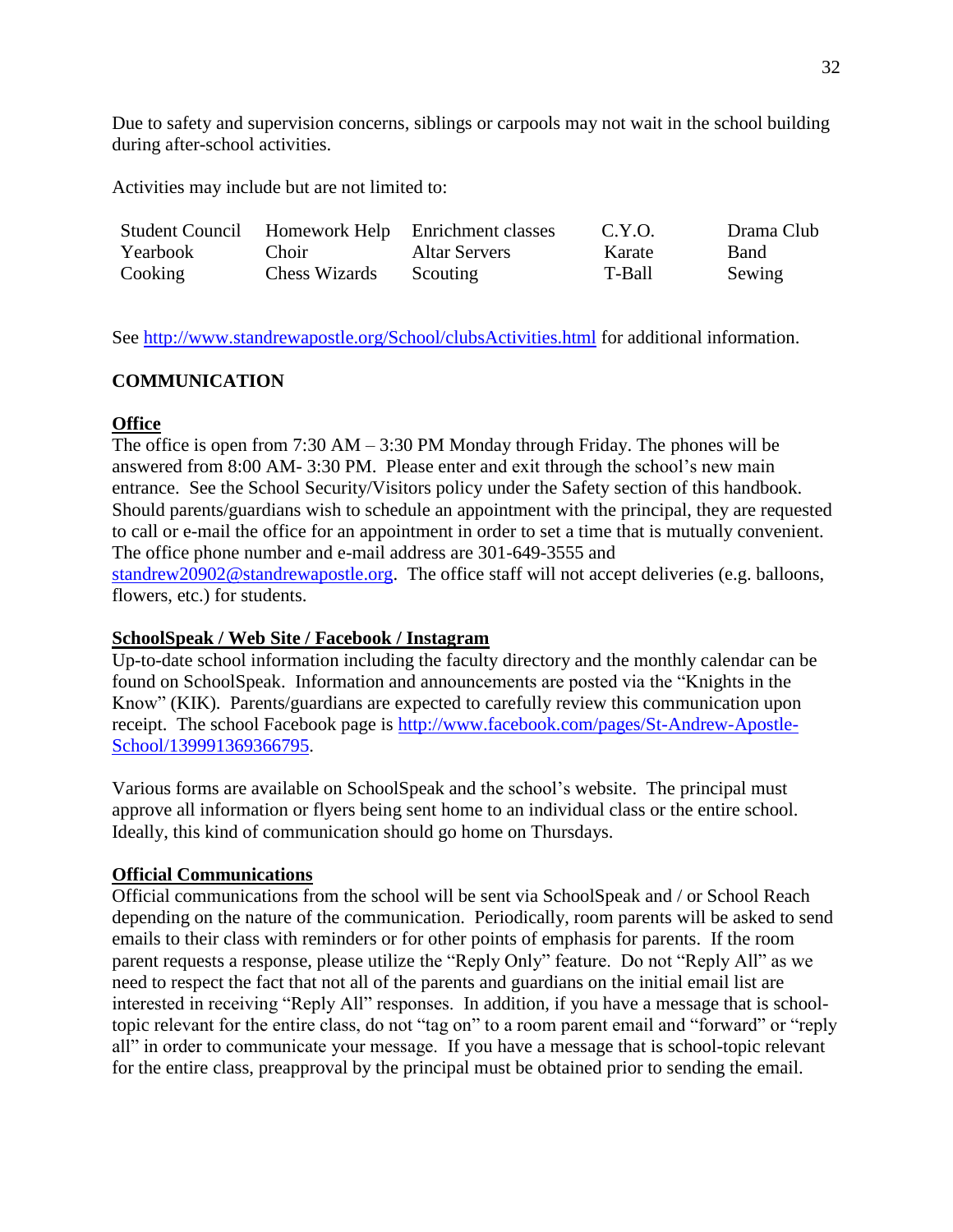#### **Directory**

The directory that includes the names and e-mail addresses of each school family is available on SchoolSpeak.

#### **Parent-Teacher Communication**

Open communication between parents and teachers is encouraged. Parents/guardians should contact the teacher directly to discuss an area of concern, or to inform the teacher of anything in the life of the student that may affect his/her schoolwork. Please email the teacher using the email addresses located in SchoolSpeak to make an appointment or request a phone conference with a teacher. In order for a teacher to focus on your concerns, school functions, sporting events, hallways and the parking lot are inappropriate places to discuss school issues. Please do not contact teachers at home. All matters should first be discussed with the teacher prior to contacting administration for discussion.

#### **Forms for School Completion**

All miscellaneous forms to be filled out by St. Andrew Apostle's teachers and staff must be sent to the principal for processing (e.g., forms for testing, forms to transfer schools, forms for doctors). The principal will disperse the forms to the appropriate teachers and/or staff. Completed forms will be mailed directly from the school office.

#### **Media**

In accordance with Archdiocesan policy, parents/guardians are asked to review and sign the Permission Slip for Publicity Rights form. A copy of this form is located on SchoolSpeak and the school's website. Parents/guardians are asked to sign the form and return it to the school office.

#### **Social Media: Internet Sites / Phone Apps**

For the safety of all students, St. Andrew Apostle School students are strongly discouraged from maintaining personal pages on Internet sites and using location apps on cellular phones (including but not limited to: Facebook; Snapchat; Instagram, KIK, Wattpad, YouTube, WhatsAp, Twitter, Tumblr, Pinterest, VSCO, etc.). If a St. Andrew Apostle student maintains one of these sites, he/she is prohibited from posting any St. Andrew Apostle School information. This includes, but is not limited to, posting pictures of the school or school property, posting pictures of students in school, gym, or athletic team uniforms, and any mention of being a student at St. Andrew Apostle School.

Students shall not type, send or otherwise use any inappropriate or offensive words, or display, send, or otherwise use inappropriate or offensive images, sounds or messages from or on Technology Equipment. Students shall not use Technology Equipment in a manner which violates any local, state or federal laws. The student is also required to follow the School Code of Conduct. These restrictions apply whether the site is listed as private or not.

Students shall immediately report to a teacher or supervising staff member any inappropriate material or misuse of Technology Equipment of which the student becomes aware. Students shall not use Technology Equipment in any way to engage in cyberbullying behavior. The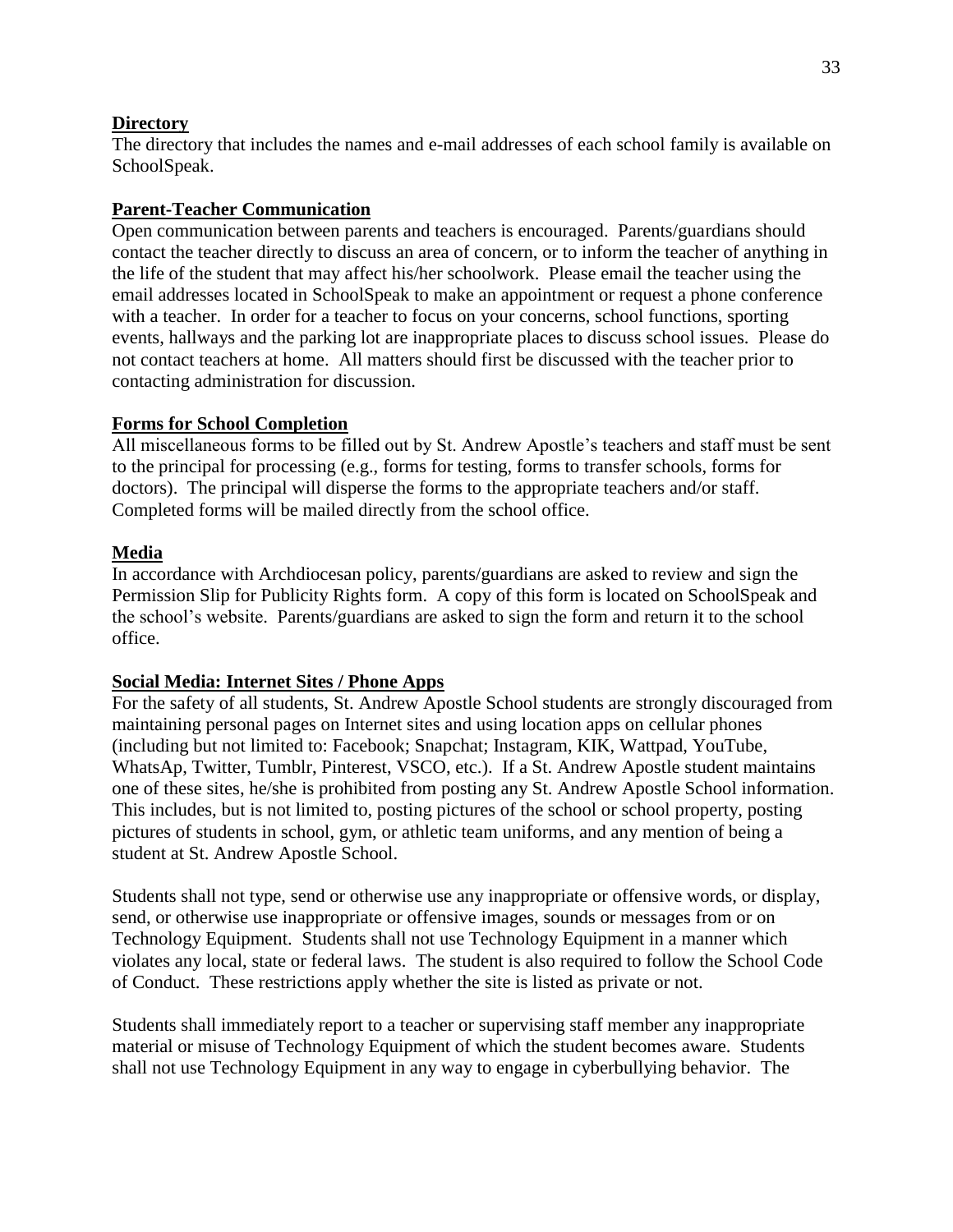school principal will determine whether or not disciplinary action is necessary if students do not adhere to these regulations.

## **Cameras**

Students are not permitted to have cameras in school. Any camera at school, whether it is being used or not, will be taken from the student and a parent or guardian will be required to pick it up from the principal. Parents who are volunteering during school hours are also asked to abide by this policy. Cameras are permitted on fieldtrips at the discretion of the teacher, school administration and the facility being visited. Teachers will let the students know if they are able to bring cameras on their fieldtrip.

## **Phone Use**

Students, in grades 6-8, who bring a cell phone to school will be asked to place the phone in the secure homeroom cell phone bag for the duration of the school day. The students will retrieve their cell phones during home room at the end of the day. Students are not permitted to use cell phones during normal school hours. Students are not permitted to use cell phones unsupervised on school property during normal school hours. This includes arrival, recess, and dismissal times.

Students may only use their cell phones and mobile devices in the school office or class room after they have received permission and are being supervised by a staff member.

*Students in grades 5 and below are not permitted to bring a cell phone to school*. Parents and guardians are reminded that cell phones may not be used while driving on school property.

## **HEALTH**

## **Emergency Dismissal and Information Form**

Prior to the first day of school, each family will receive their emergency dismissal and information form via SchoolSpeak. This form and updating the family and student profiles must be completed online and are to be filled out and submitted prior to the first day of school. Students will not be allowed to stay for the first day of school if the family profiles and forms have not been completed and submitted. Please note that no handwritten forms will be accepted. A new form needs to be completed and submitted on line in the event of a change of address, home, work or cell phone numbers.

Any other information about a student (e.g., allergies, diabetes, seizures) should be provided by the parent/guardians to the school office where it will be placed in the student's record. This will assist with the proper response to the student should the need arise. It is also necessary that this information be given to the student's homeroom teacher.

#### **Medical Records**

All students attending St. Andrew Apostle must have their immunization and medical records up-to-date. Parents/guardians are responsible for updating their child's records. For school attendance, Maryland State Law requires that all children must provide proof of having received the immunizations listed in the *Age-Appropriate Immunization Requirements for Children*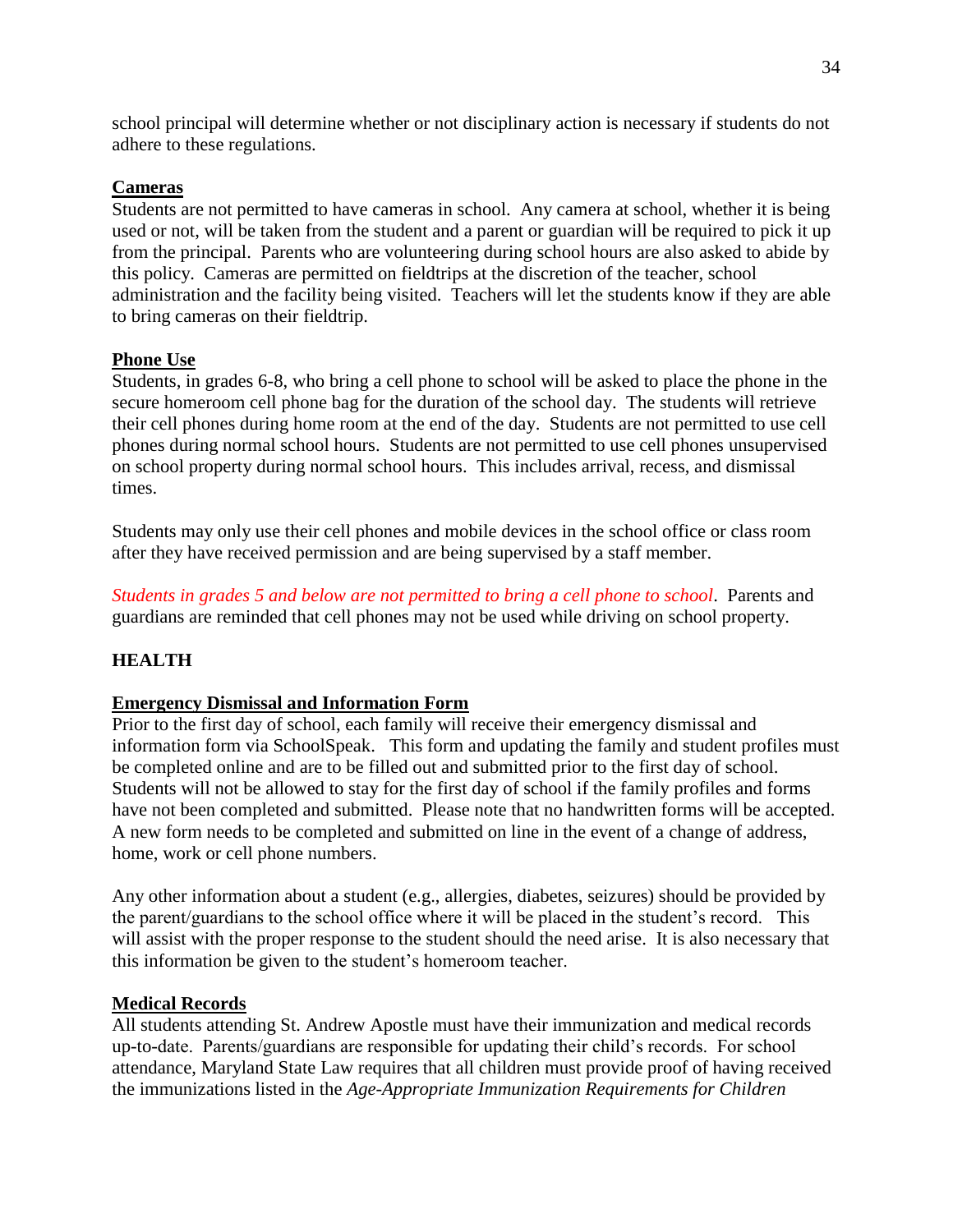*Enrolled in Child Care Programs - 2019-2020* which is featured on the Maryland Department of Health and Mental Hygiene website and also included in SchoolSpeak and on the school's website.

## **Sickness and Injury**

A volunteer nurse and/or trained faculty or staff will oversee the medical files, dispense prescribed medications, and attend to minor illnesses and injuries during part of the school day. Members of the faculty and staff are trained to administer basic first aid, CPR and an epinephrine auto injector when needed. Occupational Safety and Health Administration (OSHA) regulations are followed. Parents/guardians will be notified of any major injury and accidental exposure or ingestion of a known food allergen.

Parents/guardian will also be called to take a sick or injured child home for the following reasons.

- Temperature above 100 °F head lice (nit free)
	- vomiting broken bones
- 
- 
- 
- diarrhea laceration that may require stitches
- pinkeye accidental ingestion of known food allergen

We ask that parents/guardians please arrive at school promptly to take the student home. Please do not send your child to school with any rash until a doctor has checked it and given permission for the child to attend school.

## **Children are not to return until they are free from fever and/or stopped vomiting / diarrhea for 24 hours.**

## **Communicable Diseases**

In the event that a student is believed to have a serious communicable disease, the principal should be informed immediately of the diagnosis and be kept informed by the parents/guardians about the progress and treatment. The principal, in consultation with the student's physician, will make educational decisions.

#### **Head Lice**

Head lice is very contagious, but it can be a short outbreak if all involved follow the guidelines for control and check their child every day for 21 days after a confirmed case. If a child is diagnosed with lice, all other children in that child's class will be required to have their heads checked thoroughly by their parents: each strand of the child's hair must be checked for live lice and/or nits. Students will also be required to take home all clothes, towels, etc. that have been sent to school and have them washed with hot water and dried in a dryer on high. The classroom and daycare (if applicable) will undergo special cleaning procedures.

## **Medication**

Any child receiving medication at school must have a completed *"Authorization to Administer Medication at School"* form. Part I is to be completed by the parents/guardians. Part II is to be completed by the physician.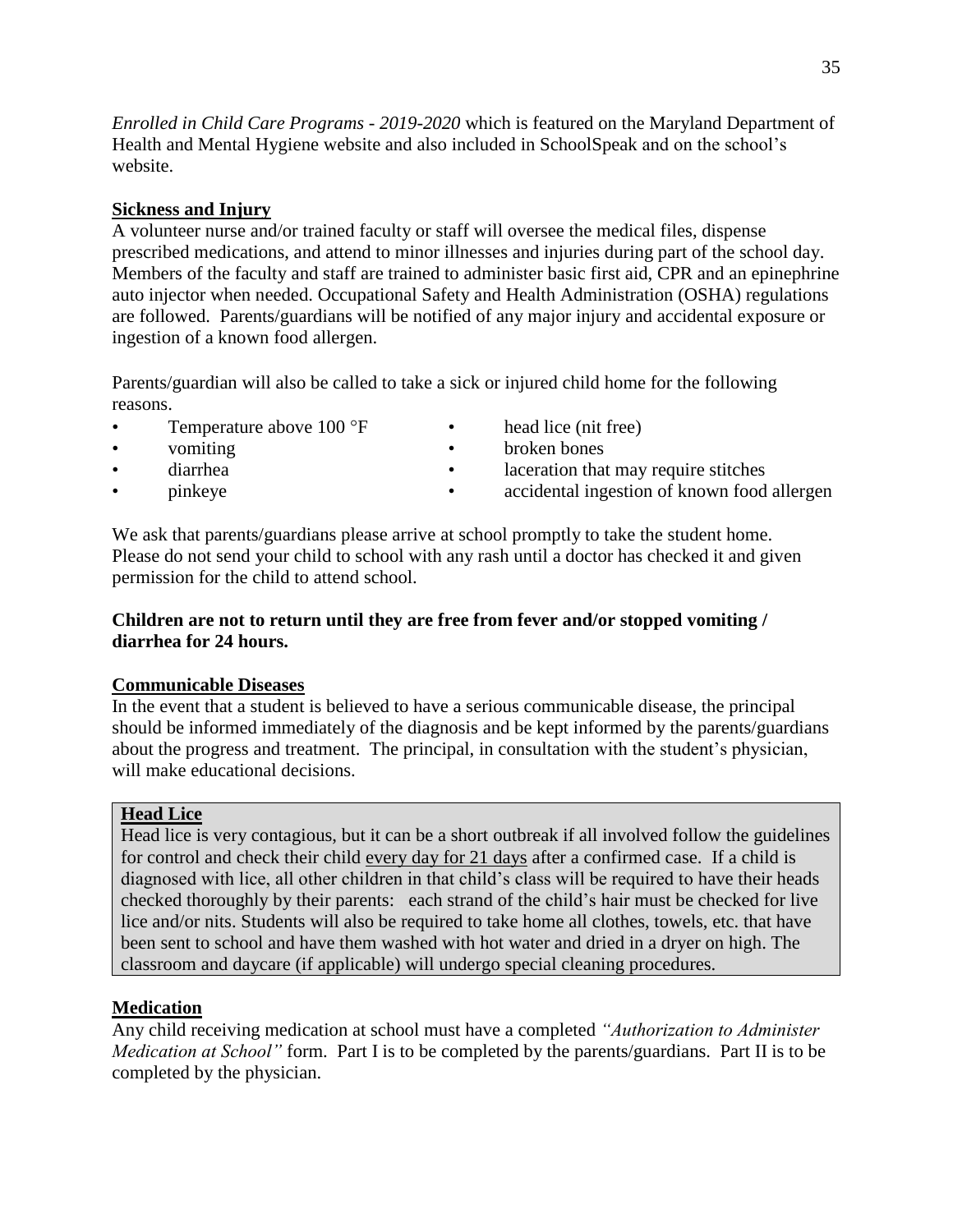In addition, anaphylactic allergy students who require an Epinephrine Auto Injector must have a completed *"Emergency Care for the Management of a Student with a Diagnosis of Anaphylaxis Release and Indemnification Agreement for EpiPen"* form. Part I is to be completed by the parents/guardians. Part II is to be completed by the physician. These forms are available on SchoolSpeak and the school's website.

- No medication will be administered at school or during school sponsored activities without a parent/guardian written authorization and a physician's order.
- Information necessary includes student name, diagnosis, medication name, dosage and time of administration, duration of medication, side effects, physician signature and date.
- The medication must be hand-delivered to the school by a parent/guardian. It should be properly labeled by a pharmacist and be consistent with the physician's order. In no circumstance will St. Andrew Apostle School staff administer medication brought to school by the student.
- Over the counter medication (e.g. Tylenol, Benadryl), must also be prescribed by a physician and brought to the school by a parent/guardian. Medication must be in the original container with the dosage labeled by the manufacturer and the safety seal intact.
- The physician must appropriately label physician samples.
- The first full day's dosage of any new prescription must be given at home.
- No medication will be continued beyond the school year in which it is ordered.
- Parents/guardians are responsible for submitting a new form to the school each time there is a change of dosage or time of administration of the medication. The school office will change the label on the existing bottle after receiving the physician's order. The parents/guardians will provide medication for as long as it is prescribed.
- All medication kept in the school will be stored in a locked area accessible only to authorized personnel.
- One week after expiration of the effective date on the physician's order, the parent/guardian must personally collect any unused portion of the medication. Medication not claimed within that period will be destroyed.
- St. Andrew Apostle School does not assume responsibility for medication not prescribed by a physician or medication administered by the student himself /herself.
- In no case may any school staff member administer any medication, even aspirin, outside the framework of the procedures outlined above.
- St. Andrew Apostle School discourages the administration of medication to pupils in school during the school day. Any necessary medication, which possibly can be administered before or after school, should be so dispensed.
- Students must be on medication for at least 24 hours before the medication may be dispensed at school.
- A completed *Food Allergy & Anaphylaxis Emergency Care Plan* must be maintained in the school's health room as well as with the student's teacher for each identified allergic student. Parent/guardian must meet individually with the student's teacher to review the contents of the *Food Allergy & Anaphylaxis Emergency Care Plan.* This form is available on SchoolSpeak and the school's website.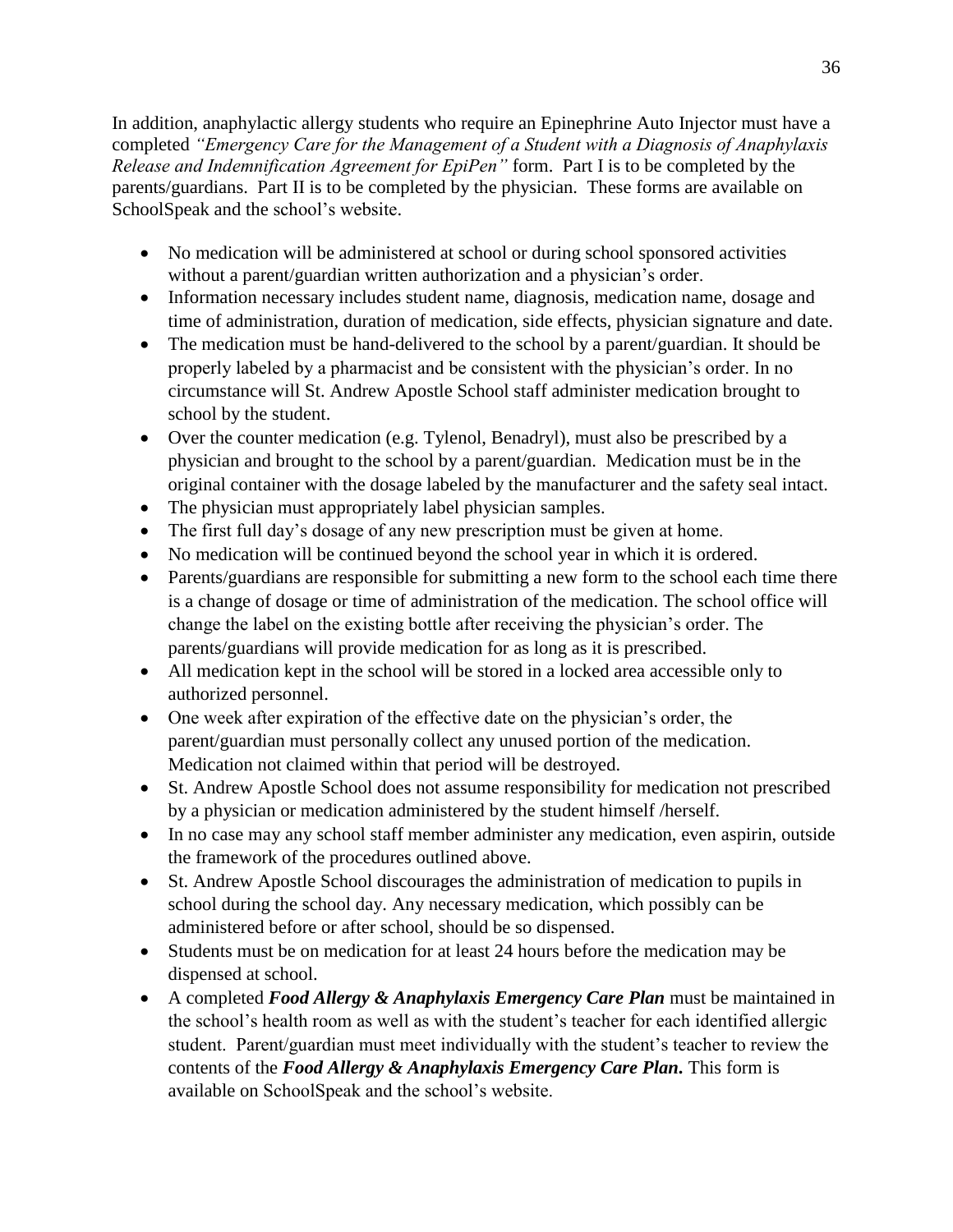#### **Asbestos Plan**

In October 1986, the U.S. Congress enacted the Asbestos Hazard Emergency Response Act (AHERA). Under this law, comprehensive regulations were developed to address asbestos problems in public and private elementary and high schools. These regulations require most schools to inspect for friable and non-friable asbestos, develop asbestos management plans that address asbestos hazards in school buildings, and implement response actions in a timely manner.

These regulations assign schools many new responsibilities. St. Andrew Apostle program for fulfilling these responsibilities is outlined in our asbestos management plan. This plan contains information on our inspections, re-inspections, response actions, and post-response action activities, including periodic surveillance activities that are planned or are in progress.

Should you wish to do so, the St. Andrew Apostle School plan is available for review during normal school hours. The plan is kept in the school office and there is no cost or restriction for review.

### **Archdiocesan Catholic School Counseling Services**

In the event of an emergency or crisis, the Archdiocese of Washington may send a team of school counseling professionals to St. Andrew Apostle School. One-time, initial counseling services may be rendered to students by school or archdiocesan counseling staff in the event of a crisis or emergency.

#### **Child Abuse and Neglect**

It is the policy of the Archdiocese of Washington that all Catholic Schools within its jurisdiction will comply with applicable state laws regarding child abuse and neglect. Maryland State law requires all professional members of an institution to report any suspected child abuse or neglect. The law does not require the reporter to have any proof that abuse or neglect has occurred before reporting. Any doubt about reporting suspected child abuse is to be resolved in favor of the child (Archdiocesan of Washington, Regulation 5000.1).

## **SAFETY**

#### **School Security/Visitors**

For the safety and protection of all students and adults in the school building, outside doors will be closed and locked to outside entry during school hours. All visitors must enter and exit through the school's new main entrance and proceed to the office. Students, faculty, staff and volunteers are not permitted to admit anyone to the building. All visitors, including parents, guardians and volunteers, are required to check in at the school office, sign a visitor book, receive a visitor pass, and report their departure to the office.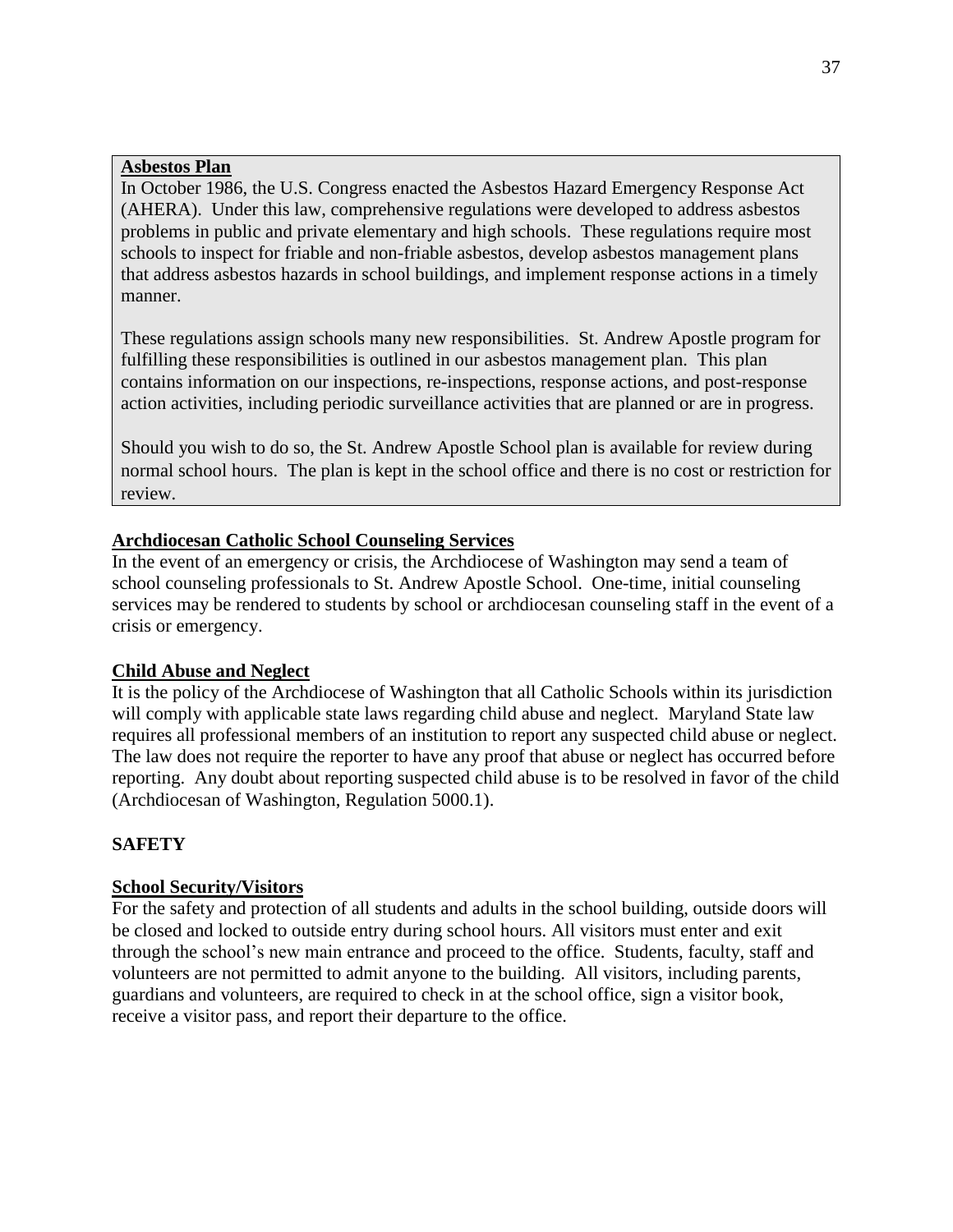## **Fire Drills**

Montgomery County law requires fire drills. All students must participate in school fire drills. Students are required to follow posted instructions and teacher direction. Parents/guardians are encouraged to talk with their child(ren) about fire safety.

## **Emergency Plan**

St. Andrew Apostle School has a crisis plan in place and on file with the Montgomery County Police Department. In the event of a crisis, the School Crisis Team will follow the plan accordingly. Drills may be conducted as deemed appropriate by the principal.

## **UNIFORM CODE/POLICY**

Please keep in mind that St. Andrew Apostle is a Catholic school. All uniform items should reflect well on our students and school. Items must be safe for playground usage (e.g. no high heels on shoes and no dangling jewelry).

Parents/Guardians of students not meeting appropriate uniform dress criteria will be called and required to deliver appropriate dress to the student, or take the student home. The student will remain in the school office until the parents/guardians deliver appropriate dress or the school day ends. Students miss valuable classroom time because of inappropriate uniform dress. Classroom work and assignments may not be made up.

Uniforms are to be kept clean and neat at all times. Shirts must be tucked in at all times, and gym shorts and uniform skirts may not be rolled. If a student loses, or grows out of, his or her uniform, replacement articles must be purchased in a timely manner. This applies to  $8<sup>th</sup>$  grade students until the end of the school year.

## **Girls, Grades K-5**

- Uniform plaid jumper of appropriate length with white blouse with a Peter-pan collar, long or short sleeved. (No more than three inches above the knee).
- Navy, black or white crew or knee socks; navy, black or white colored or opaque tights. The combination of socks and tights must be the same color. Socks must be visible above the ankle.
- Navy cardigan sweater or navy embroidered St. Andrew Apostle School crewneck sweatshirt or navy embroidered fleece.
- Navy dress shorts or pants with short sleeve or long sleeve embroidered blue polo shirts. Shirts must be tucked in at all times.
- Shorts must be worn under the jumpers at all times. Shorts should not be visible (i.e., cannot be longer than the jumper.)

## **Boys, Grades K-5**

- Navy blue dress trousers (shorts or pants) (no denim or jean style).
- Navy, black or dark socks.
- Navy embroidered St. Andrew Apostle School crewneck sweatshirt or navy embroidered fleece.
- Short or long sleeve embroidered blue polo shirts. Shirts must be tucked in at all times.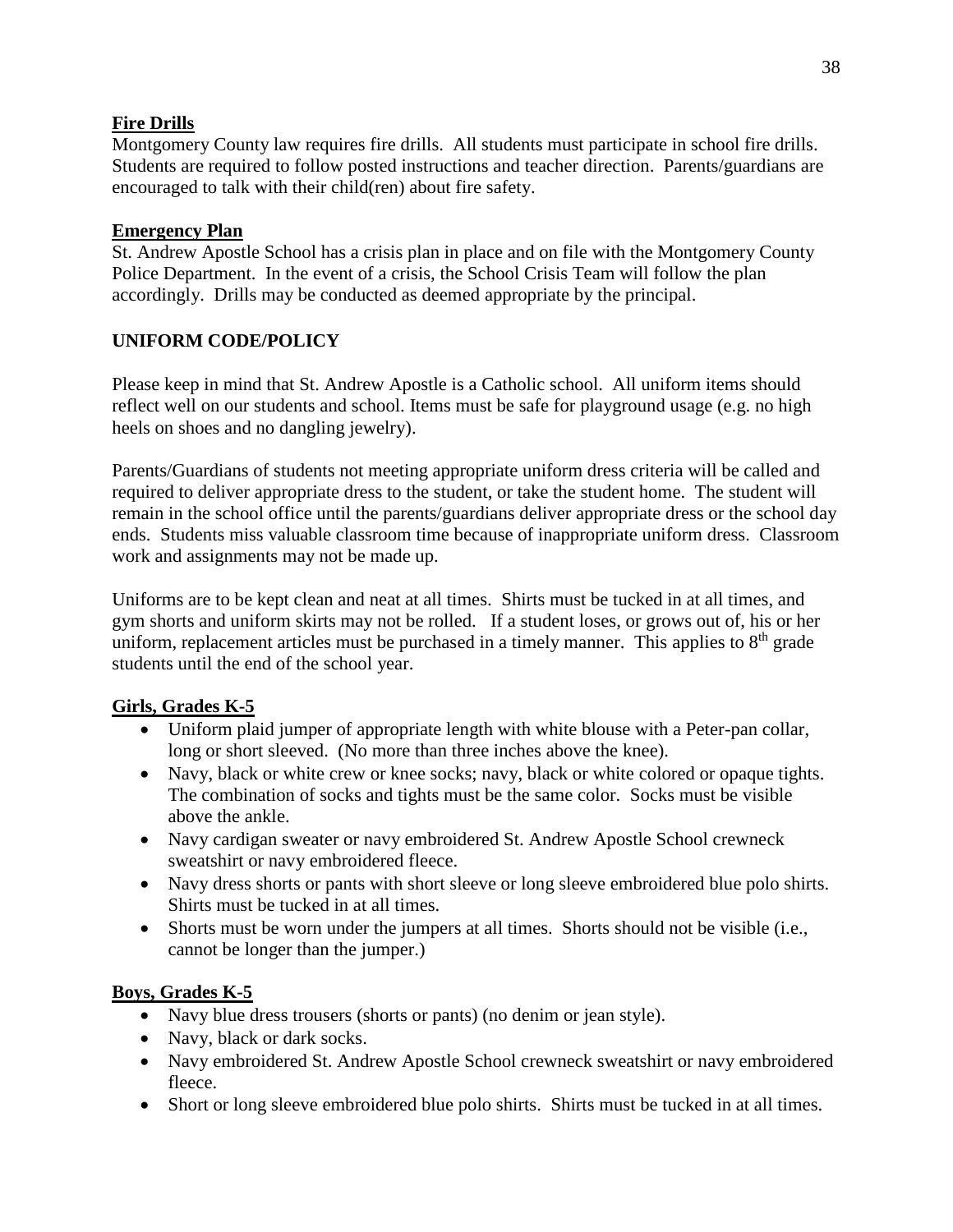## **Girls, Grades 6-8**

- Uniform plaid skirt or kilt of appropriate length (No more than three inches above the knee).
- Khaki dress trousers or shorts.
- Shirts, shorts or pants worn with short sleeve or long sleeve embroidered blue polo shirt. Shirts must be tucked in at all times.
- Navy cardigan sweater or navy embroidered St. Andrew Apostle School crewneck sweatshirt or navy embroidered fleece
- Navy, black or white crew or knee socks; navy, black or white opaque tights. The combination of socks and tights must be the same color. Socks must be visible above the ankle.
- Shorts must be worn under the skirts at all times. Shorts should not be visible (i.e., cannot be longer than the skirts.)

## **Boys, Grades 6-8**

- Khaki dress trousers (shorts or pants) (no denim or jean style.)
- Belt must be worn.
- Navy, black or dark socks.
- Navy embroidered St. Andrew Apostle School crewneck sweatshirt or navy embroidered fleece.
- Short or long sleeve embroidered blue polo shirts. Shirts must be tucked in at all times.

Girls in all grades may not wear sweat pants or pajama bottoms under a uniform jumper or skirt during school hours.

Girls in all grades may only wear footless tights if they are worn down to the ankle and the seam is appropriately covered by a matching pair of socks.

## **Gym Uniform for All Students** \*\*\*Other gym clothes are not permitted.\*\*

Students in grades K-8 are required to have an *official gym uniform*. If a student loses, or grows out of, his/her gym uniform, replacement articles must be purchased in a timely manner. This applies to 8th grade students until the end of the school year. Red gym T-shirts do not need to be tucked in.

1st and 4th quarters:

- St. Andrew Apostle School black mesh shorts with school logo.
- St. Andrew Apostle School black logo sweat pants (optional dependent on temperature).
- Gym shoes and white, black or red, above the ankle, crew socks.
- Red T-shirt with school name and logo.
- Red sweatshirt with school name and logo (optional dependent on temperature).
- *Jr. High only*: Spirit-wear hoodies may be worn on gym days.

2nd and 3rd quarters:

• St. Andrew Apostle School black logo sweat pants.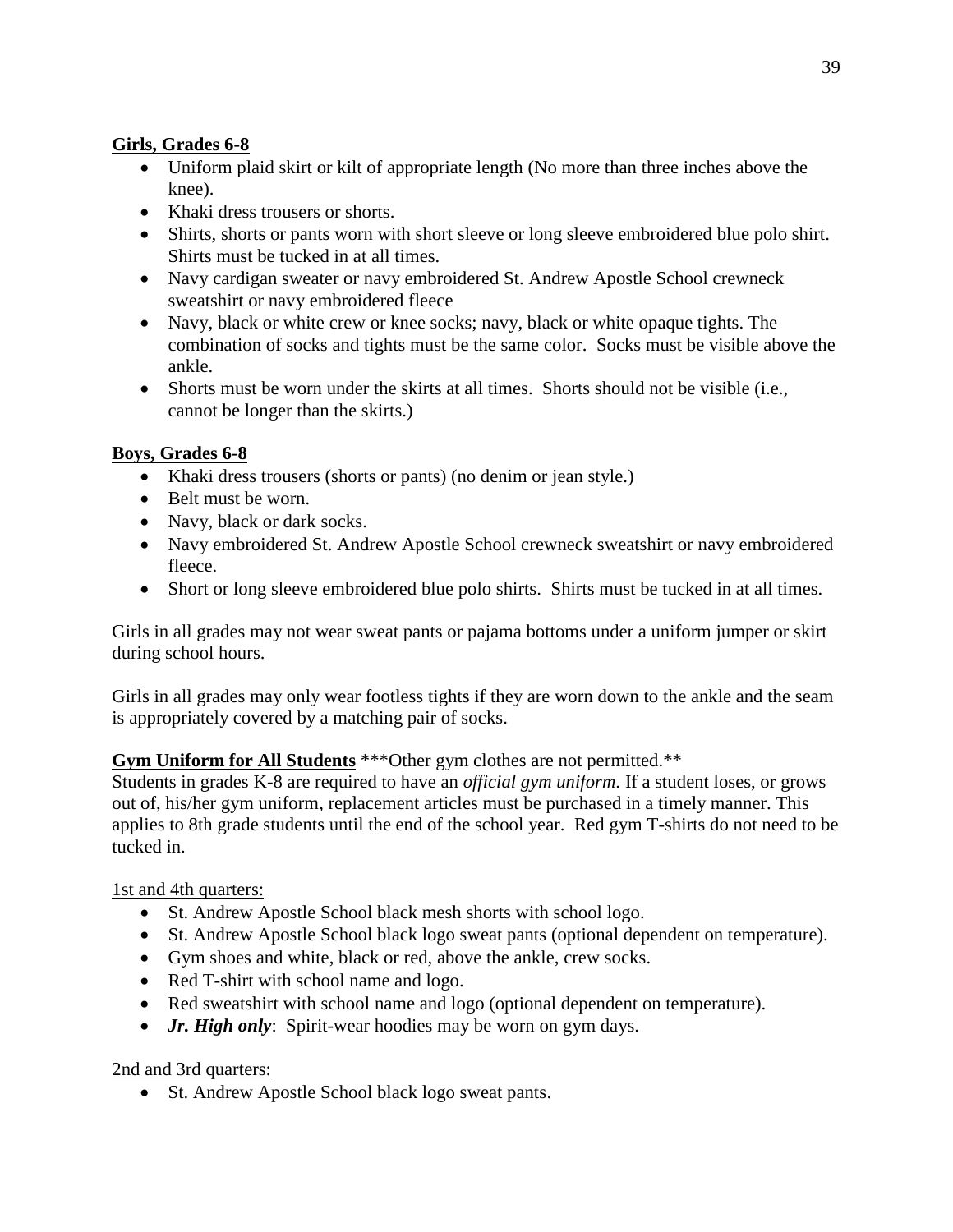- Gym shoes and white, black or red, above the ankle, logo free crew socks.
- Red T-shirt with school name and logo.
- Red sweatshirt with school name and logo.
- *Jr. High only*: Spirit-wear hoodies may be worn on gym days.

## **Seasonal Uniform and Tag Day Information**

Students are allowed to wear shorts during the first and fourth quarters. This refers to gym shorts on gym days and dress navy or khaki shorts on uniform days as well as appropriate length shorts on Tag (out of uniform) days.

Students are not allowed to wear shorts during the second and third quarters. PE sweatpants should be worn on gym days and uniform navy or khaki pants can be worn in place of the uniform jumper or skirt on uniform days. Students are not allowed to wear shorts during the second and third quarters on out of uniform, Tag days.

Students are allowed to wear a plain white turtleneck under jumpers, navy sweatshirts, and PE sweatshirts during the second and third quarters.

#### **Purchasing Sources**

Flynn and O'Hara is the uniform company for the school. Their store is located at Loehmann's Plaza at 5210 Randolph Road in Rockville, Maryland. School uniforms and gym uniforms can be purchased at the store.

New full gym uniforms, short sleeve and long sleeve embroidered blue polo shirts and the uniform navy embroidered sweatshirts are also available for sale at the St. Andrew School Store (See section below on the School Store).

#### **Exceptions**

Scouts and similar groups who attend meetings immediately after school are allowed to wear their "official" uniform to school on that day.

#### **Other Requirements Applicable to All Students**

In addition to the following, the school reserves the right to determine what is appropriate.

- **Shoes:** black or brown. Appropriate for uniform use. No tennis shoes, boots, or sandals allowed. No more than one inch heel on school shoes. *For Jr. High only*: all black gym shoes can be worn every day.
- **Undershirts:** Plain, white t-shirts may be worn under uniform clothing. No writing or logos may show through uniform clothing.
- **Make-up and perfume** are not permitted.
- **Colored nail polish** is not permitted for students in Pre-School through 5<sup>th</sup> grade. Traditional french manicures (white/pale pink) are permissible.
- **Nail tips** are not permitted.
- **Hair dye, coloring, bleaching, streaking and highlighting of hair** is not allowed.
- **Students' hairstyles** should reflect the tone of the dress code: neat and appropriate.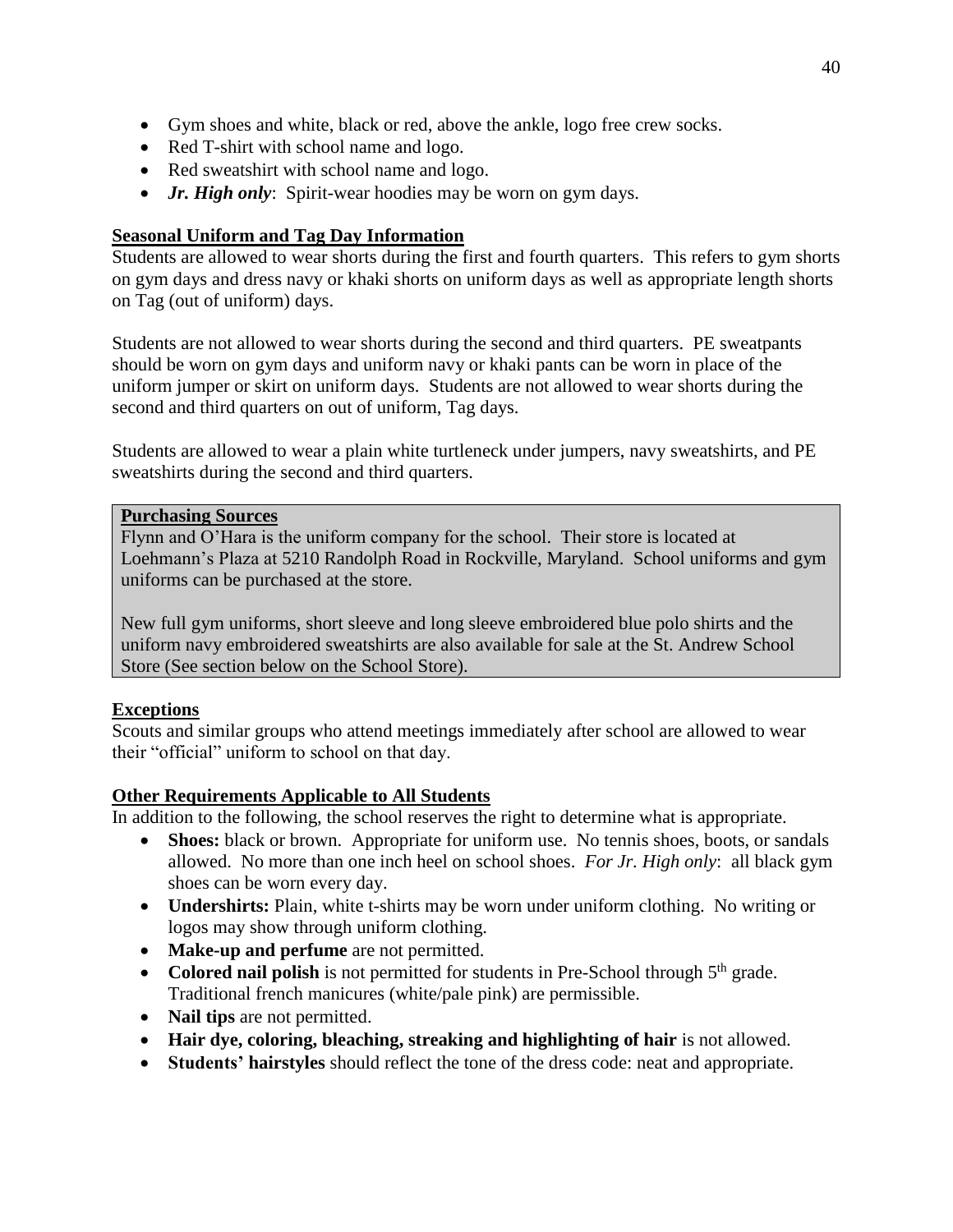### **Jewelry**

- Bracelets, ankle bracelets, rings, or all earrings (other than posts or studs) are not acceptable for boys or girls.
- A limit of 1 (one) stud earring in the lower lobe of each ear is permitted.
- Watches are acceptable.
- Only small religious medals or crosses on a thin chain are acceptable for boys or girls. No other necklaces allowed.
- Medical Alert and other medical necklaces, tags or bracelets are acceptable.

## **Out of Uniform Criteria**

Clothing considered appropriate outside of school may be considered inappropriate to wear in school on out of uniform days.

At times during the school year, the students may be out of uniform. The following serves as a guideline as to what is acceptable.

"Sunday Best Dress":

- **Girls:** skirts, dresses, dress pants. No sneakers, sweatpants, or t-shirts, flip flops or high heels. Shoulders and the midriff region must be covered at all times.
- **Boys:** khaki type pants. Collared shirts. Necktie recommended. No sneakers, sweatpants, T-shirts, or flip flops.

"Spirit" or "Tag" days:

- **Skirts/dresses:** no more than 3 inches above the knee
- **Shorts:** may be no shorter than 'finger-tip' length and may only be worn during the first and fourth quarters of the school year, consistent with the School's Seasonal Uniform and Tag Day policy.
- **Yoga pants**: are permitted but must be worn with a long shirt or sweater that ends midthigh.
- **Straps on dresses or tops:** must be at least three fingers width. If thinner, a sweatershrug must be worn before, during and after school hours.
- **Shirts:** Shirts or T-shirts with offensive language is not permitted
- **Tank or tube tops** (that show midriffs) are not permitted.
- **Clothes** with holes or in general disrepair, skin tight or revealing are not permitted.
- **Flip flops** are not permitted.

## **ST. ANDREW APOSTLE SCHOOL STORE**

The St. Andrew Apostle School Store is located near the old school entrance by the circle doors. While school is in session, the store is open Monday, Wednesday, and Friday mornings from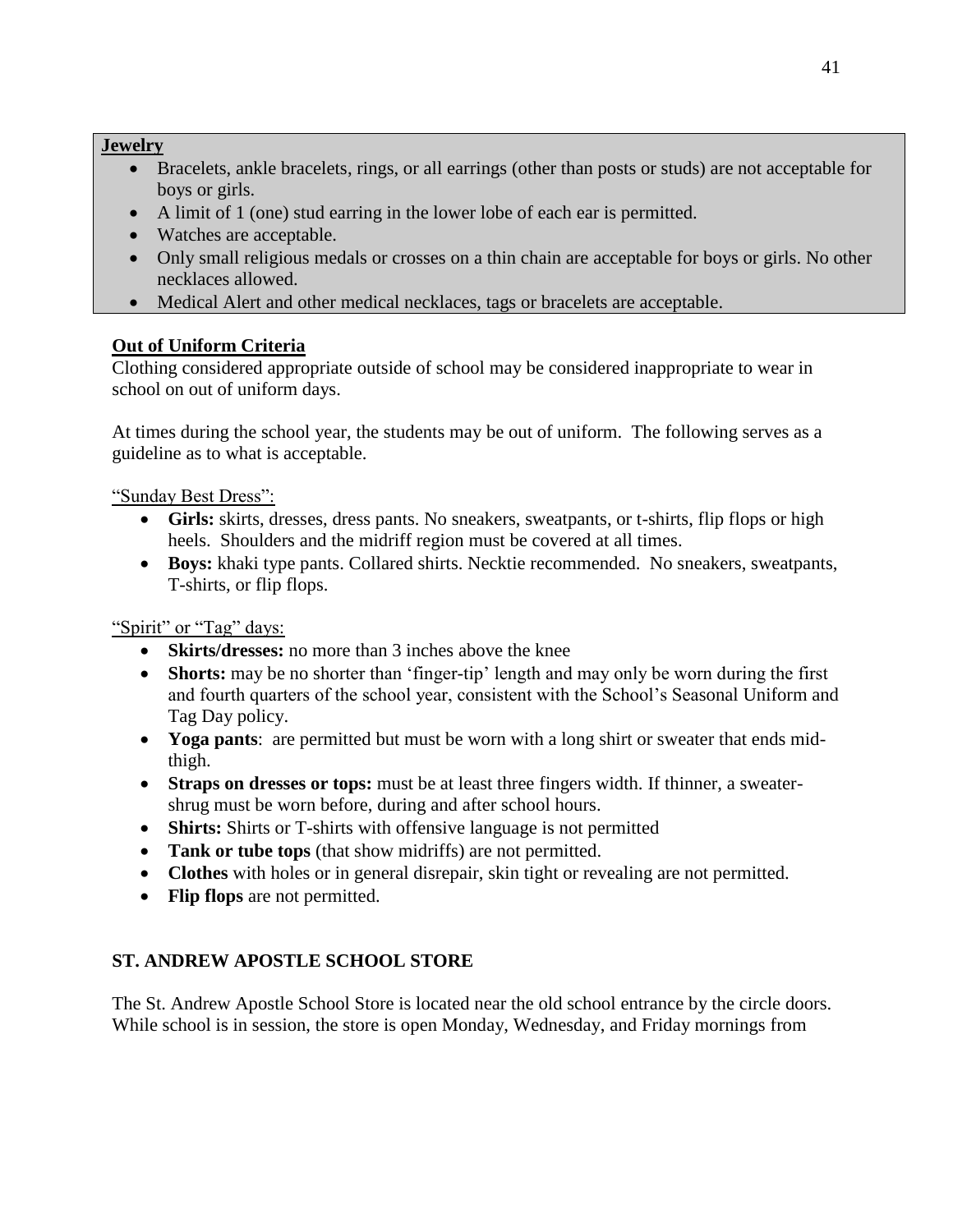approximately 7:45 AM to 8:15 AM and by prearranged appointment. The store carries school supplies summarized on the teacher classroom supply lists as well as new school uniforms.

Browsing or purchasing an item from the school store is not an excuse for tardiness. If students would like to visit the school store, they are encouraged to arrive at school by 7:45 AM so that items can be purchased prior to the beginning of the school day.

## **ST. ANDREW APOSTLE AFTERCARE**

The optional St. Andrew Apostle Aftercare is licensed by the Maryland State Department of Education, Office of Child Care and is run in conjunction with St. Andrew Apostle School. It is an extended part of the school day and the same school rules apply in Aftercare as they do in school, including treating the Aftercare staff with the same good behavior and respect that the school teachers receive. Aftercare employees are also considered part of the faculty and staff of St Andrew Apostle School and therefore follow the same schedule for school closings and school holidays.

## **Days and Hours of Operation**

Morning care is open from 7:00 AM to 8:00 AM. Morning Care will be open on days when school begins late due to inclement weather. For example, if Montgomery County schools open 2 hours late, Morning Care will begin at 9:00 AM.

Aftercare is open from 3:00 PM to 6:00 PM. When school is dismissed at 12:00 PM, daycare will run until 4:00 PM. Additional Aftercare, for an additional fee, may be offered from 4:00 PM to 6:00 PM on these days. A late fee will be charged for pick-ups after 6:00 PM (see Late Fees below). The phone number is 301-649-3144, and the phone is operational between 3:00 PM and  $6:00$  PM when Aftercare is open during the school year.

There will be no morning care or Aftercare on the days that the school is closed. This includes snow days. If there are exceptions, you will be notified in advance.

Parents/guardians are expected to drop off and pick up children from the Aftercare supervisors. If other arrangements are made, a note or email must be on file in Aftercare. For example, if children are leaving Aftercare to attend a sports practice, a specific note must be on file in Aftercare.

## **Drop Off and Pick Up Procedures**

Since the Morning Care entrance is the multi-purpose room door adjacent to the rear parking lot, families may use the rear parking lot. Since Aftercare is adjacent to the basketball lot, families are to use the main parking lot during pick up.

Refer to "Attachment 4: Morning Care Drop Off" and "Attachment 5: Aftercare Pick Up" for diagrams describing the drop off and pick up procedures.

## **Billing**

Billing is sent home with the student in advance on a bi-weekly basis at the rate that you choose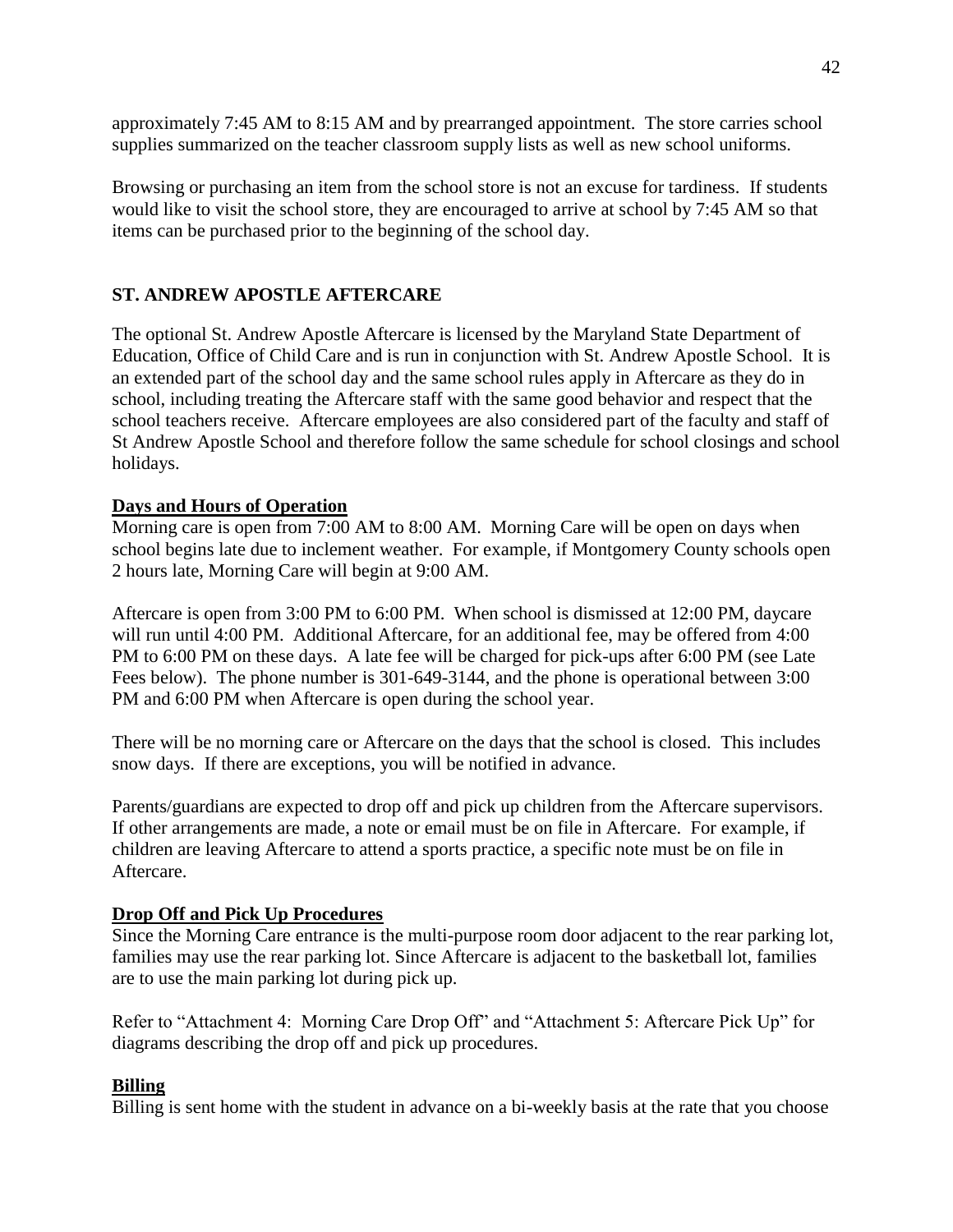on your registration form. The monthly calendar will show you the dates when the bills go out, the dates the bills are due and the period that the bills cover. If you know in advance when your child will not be attending Aftercare, send in a note **by the first day of the month** and you will not be charged for those days. Otherwise we do not reimburse for days when your child misses Aftercare. **This includes sick days and up to three snow days**. You will be charged the dropin rate for any additional Aftercare time used. There is a 10% discount for the second child and a 20% discount for the third child in a family.

#### **Late Fees**

Aftercare closes promptly each evening at 6:00 PM. Late fees will be issued for students picked up after 6:00 PM as follows: a) 6:05 - 6:20 - \$10.00, b) after 6:20 - \$10.00 plus \$3.00 for every five minutes after 6:20 PM. This is a separate fee to be paid when you pick up your child.

#### **Half Days**

Aftercare is open occasionally when St Andrew Apostle School is dismissed at noon. Regular Aftercare will close at 4:00 PM on half days.

Extended Care will be offered from 4:00 PM to 6:00 PM for an additional fee on certain half days. These days are indicated on both the school calendar and the monthly after care calendar that you receive with your bill. The extended care charge is \$15.00 per child and \$20.00 per family.

#### **Inclement Weather (snow, heat, hurricanes, etc.)**

Aftercare will be closed on days when the school is closed due to inclement weather. When school closes early because of inclement weather, Aftercare will close 1 hour after the school closes (e.g., school closes early at 12:00 noon, Aftercare closes at 1:00 PM). If Montgomery County announces a 2-hour late opening on a day that St. Andrew's has scheduled a 12:00 noon dismissal, Aftercare will be closed.

#### **Health Forms**

Each child enrolled in St. Andrew Apostle Aftercare must have a current record of immunizations, health inventory form and an emergency card on file in Aftercare. All pertinent medical information (e.g. allergies to medication, food, and any other information necessary to insure the safety and well-being of your child) must also be on file. *The St. Andrew Apostle School office medical files are not available to Aftercare.* An emergency card with current names, addresses, and phone numbers of people to contact in case of emergency must also be on file at Aftercare. Please make sure this emergency card is available to the day care staff on the first day of attendance.

#### **DISCLAIMER**

The principal is the final recourse and reserves the right to amend this handbook. Parents/guardians will be given notification.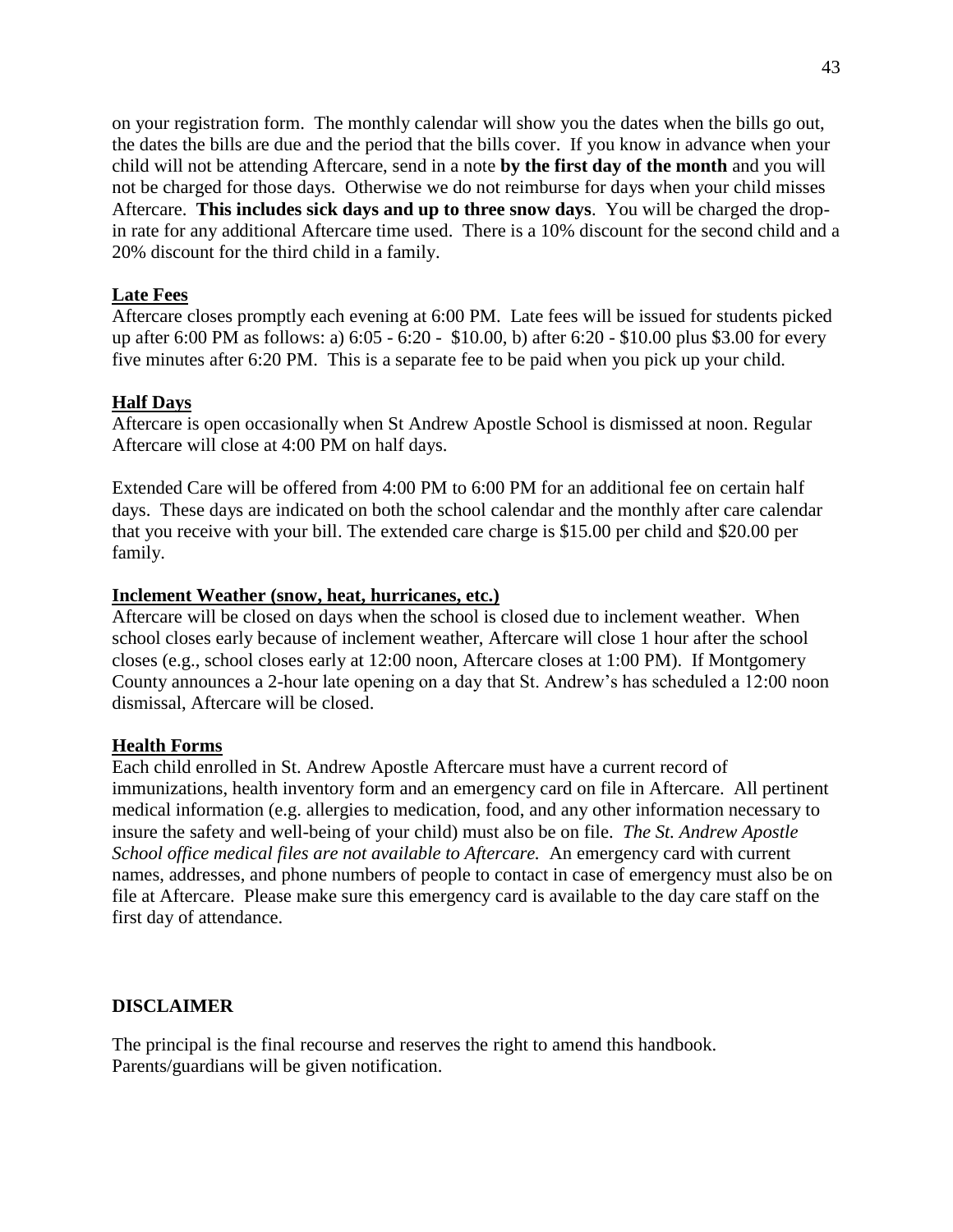# **GUIDELINES FOR MANAGING FOOD ALLERGIES**

Food allergies can be life threatening. An increased awareness and heightened sensitivity to the severity of food allergies can reduce the risk of accidental exposure to food allergens. This is a shared responsibility for all students, parents/guardians and school staff regardless of whether your child has food allergies.

# **Student's Responsibility**

- ❖ Should not trade food with others.
- ❖ Should not threaten, harass or tease other children with allergen containing food.
- ❖ Should act responsibly around students and classmates with food allergies.
- ❖ Should not eat anything with unknown ingredients or known to contain any allergen.
- ❖ Should be proactive in the care and management of their food allergies and reactions based on their developmental level.
- ❖ Should notify an adult immediately and proceed to the office if they eat something they believe may contain the food to which they are allergic.

# **Family's Responsibility**

- Notify the school of the child's allergies.
- Meet with the teacher and work with other appropriate members of the school team to develop a plan that accommodates the child's needs throughout the school including in the classroom, in the lunch room, in after-care programs, during school-sponsored activities, and on the school bus (for field trips), as well as a Food Allergy Action Plan.

• Provide written medical documentation, instructions, and medications as directed by a physician, using the Food Allergy Action Plan as a guide. It is recommended that the parents include a photo of the child on written form.

- Provide properly labeled medications and replace medications after use or upon expiration.
- Educate the child in the self-management of their food allergy including:
- ❑ safe and unsafe foods
- ❑ strategies for avoiding exposure to unsafe foods
- ❑ symptoms of allergic reactions
- ❑ how and when to tell an adult they may be having an allergy-related problem
- ❑ how to read food labels (age appropriate)
- Review policies/procedures with the school staff, the child's physician, and the child (if age appropriate) after a reaction has occurred.
- Provide emergency contact information.
- Educate your child as to the seriousness of food allergies and their responsibility to act appropriately when a classmate has food allergies.

# **School's Responsibility**

• Be knowledgeable about and follow applicable guidelines established by the Archdiocese of Washington.

• Review the medical forms submitted by parents and signed by physicians.